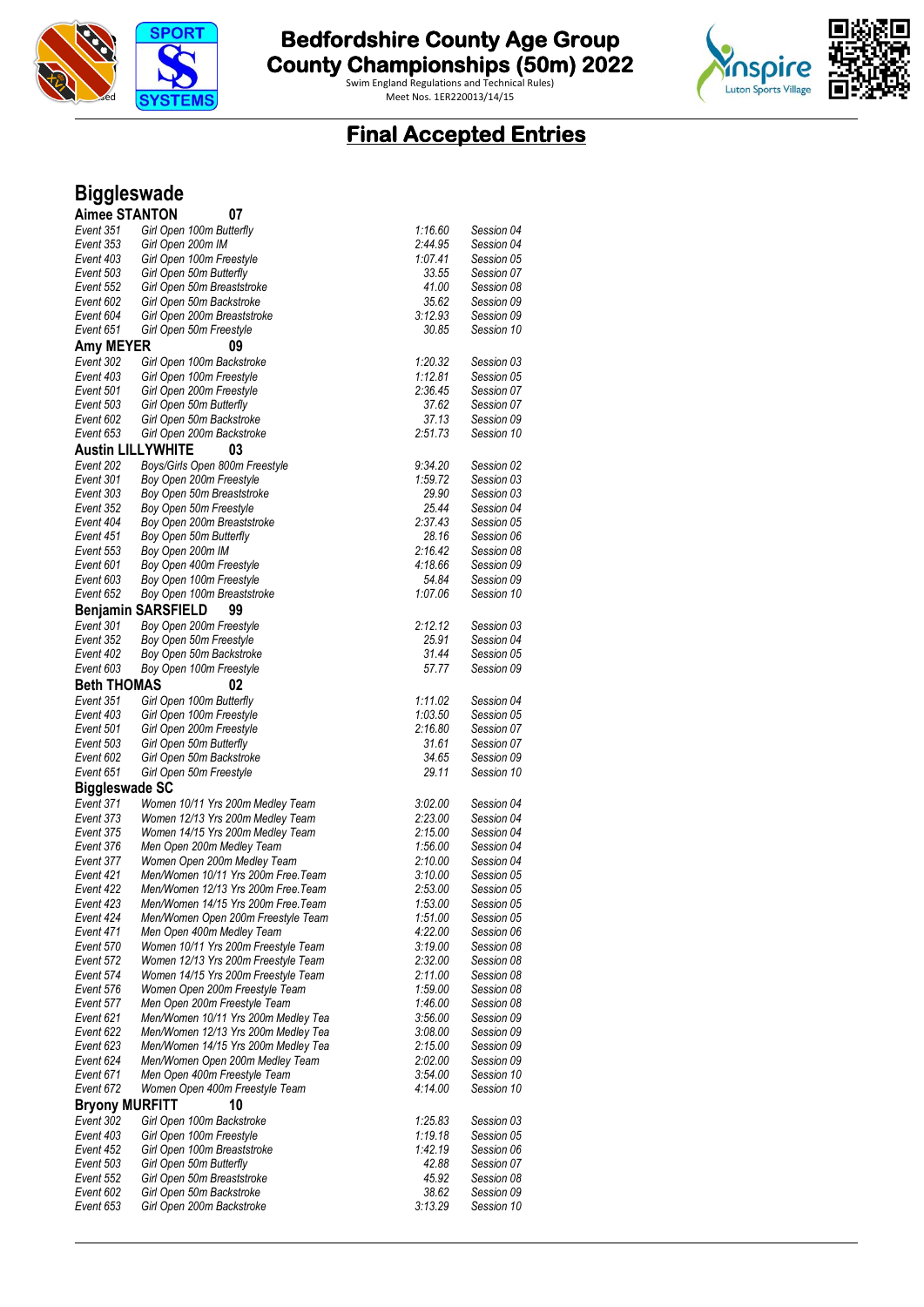



| <b>Caitlin TOGHER</b>    | 07                                 |         |            |
|--------------------------|------------------------------------|---------|------------|
|                          |                                    |         |            |
| Event 302                | Girl Open 100m Backstroke          | 1:20.70 | Session 03 |
| Event 602                | Girl Open 50m Backstroke           | 37.47   | Session 09 |
| Event 653                | Girl Open 200m Backstroke          | 2:58.45 | Session 10 |
| <b>Ella STONE</b>        | 06                                 |         |            |
| Event 302                | Girl Open 100m Backstroke          | 1:11.88 | Session 03 |
| Event 403                | Girl Open 100m Freestyle           | 1:01.95 | Session 05 |
|                          |                                    |         |            |
| Event 602                | Girl Open 50m Backstroke           | 32.84   | Session 09 |
| Event 651                | Girl Open 50m Freestyle            | 28.70   | Session 10 |
| <b>Emilia GNJATOVIC</b>  | 08                                 |         |            |
| Event 302                | Girl Open 100m Backstroke          | 1:23.17 | Session 03 |
| Event 403                | Girl Open 100m Freestyle           | 1:13.58 | Session 05 |
| Event 602                | Girl Open 50m Backstroke           | 38.37   | Session 09 |
| Event 653                |                                    | 3:01.18 | Session 10 |
|                          | Girl Open 200m Backstroke          |         |            |
| <b>Evie BROWN</b>        | 07                                 |         |            |
| Event 401                | Girl Open 400m Freestyle           | 5:30.09 | Session 05 |
| Event 602                | Girl Open 50m Backstroke           | 36.50   | Session 09 |
| Event 651                | Girl Open 50m Freestyle            | 31.50   | Session 10 |
| <b>Finley BLACKMAN</b>   | 07                                 |         |            |
|                          |                                    |         |            |
| Event 301                | Boy Open 200m Freestyle            | 2:21.11 | Session 03 |
| Event 352                | Boy Open 50m Freestyle             | 29.31   | Session 04 |
| Event 402                | Boy Open 50m Backstroke            | 32.69   | Session 05 |
| Event 451                | Boy Open 50m Butterfly             | 33.76   | Session 06 |
| Event 453                | Boy Open 200m Backstroke           | 2:29.32 | Session 06 |
| Event 502                | Boy Open 100m Backstroke           | 1:09.03 | Session 07 |
| Event 553                | Boy Open 200m IM                   | 2:40.48 | Session 08 |
| Event 603                | Boy Open 100m Freestyle            | 1:04.95 | Session 09 |
|                          |                                    |         |            |
| <b>Georgina HADDEN</b>   | 06                                 |         |            |
| Event 302                | Girl Open 100m Backstroke          | 1:19.29 | Session 03 |
| Event 602                | Girl Open 50m Backstroke           | 37.23   | Session 09 |
| Event 653                | Girl Open 200m Backstroke          | 2:49.55 | Session 10 |
| <b>Harry BLACKMAN</b>    | 04                                 |         |            |
|                          |                                    |         |            |
| Event 202                | Boys/Girls Open 800m Freestyle     | 9:49.70 | Session 02 |
| Event 305                | Boy Open 400m IM                   | 5:16.29 | Session 03 |
| Event 453                | Boy Open 200m Backstroke           | 2:31.53 | Session 06 |
| Event 553                | Boy Open 200m IM                   | 2:31.28 | Session 08 |
| Event 601                | Boy Open 400m Freestyle            | 4:32.48 | Session 09 |
| <b>Helena NICOLAIDES</b> | 04                                 |         |            |
|                          |                                    |         |            |
| Event 403                | Girl Open 100m Freestyle           | 1:07.78 | Session 05 |
| <b>Isabel WHITE</b>      | 09                                 |         |            |
| Event 452                | Girl Open 100m Breaststroke        | 1:29.09 | Session 06 |
| Event 505                | Girl Open 400m IM                  | 6:33.28 | Session 07 |
| Event 552                | Girl Open 50m Breaststroke         | 40.70   | Session 08 |
| Event 604                | Girl Open 200m Breaststroke        | 3:10.57 | Session 09 |
|                          |                                    |         |            |
| Event 653                | Girl Open 200m Backstroke          | 3:03.43 | Session 10 |
| Isabella HANTEA          | 10                                 |         |            |
| Event 503                | Girl Open 50m Butterfly            | 42.09   | Session 07 |
|                          | <b>Katherine CHEESERIGHT</b><br>03 |         |            |
| Event 401                | Girl Open 400m Freestyle           | 4:59.20 | Session 05 |
|                          |                                    |         |            |
| <b>Kirsty GOOCH</b>      | 00                                 |         |            |
| Event 401                | Girl Open 400m Freestyle           | 5.11.79 | Session 05 |
| Event 403                | Girl Open 100m Freestyle           | 1:07.45 | Session 05 |
| <b>Lauren GOODYER</b>    | 00                                 |         |            |
|                          |                                    |         |            |
| Event 403                | Girl Open 100m Freestyle           | 1:05.95 | Session 05 |
| Event 452                | Girl Open 100m Breaststroke        | 1:22.10 | Session 06 |
| Event 552                | Girl Open 50m Breaststroke         | 37.02   | Session 08 |
| Event 602                | Girl Open 50m Backstroke           | 32.49   | Session 09 |
| <b>Lauren TITCHENER</b>  | 07                                 |         |            |
| Event 353                | Girl Open 200m IM                  | 2:58.02 | Session 04 |
|                          |                                    |         | Session 06 |
| Event 452                | Girl Open 100m Breaststroke        | 1:31.35 |            |
| Event 604                | Girl Open 200m Breaststroke        | 3:15.29 | Session 09 |
| <b>Nathan CLOSE</b>      | 06                                 |         |            |
| Event 301                | Boy Open 200m Freestyle            | 2:08.51 | Session 03 |
| Event 352                | Boy Open 50m Freestyle             | 26.30   | Session 04 |
| Event 402                | Boy Open 50m Backstroke            | 29.70   | Session 05 |
| Event 451                | Boy Open 50m Butterfly             | 29.90   | Session 06 |
|                          |                                    |         |            |
| Event 453                | Boy Open 200m Backstroke           | 2:36.15 | Session 06 |
| Event 502                | Boy Open 100m Backstroke           | 1:03.13 | Session 07 |
| Event 551                | Boy Open 100m Butterfly            | 1:07.28 | Session 08 |
| Event 553                | Boy Open 200m IM                   | 2:29.60 | Session 08 |
| Event 603                | Boy Open 100m Freestyle            | 57.15   | Session 09 |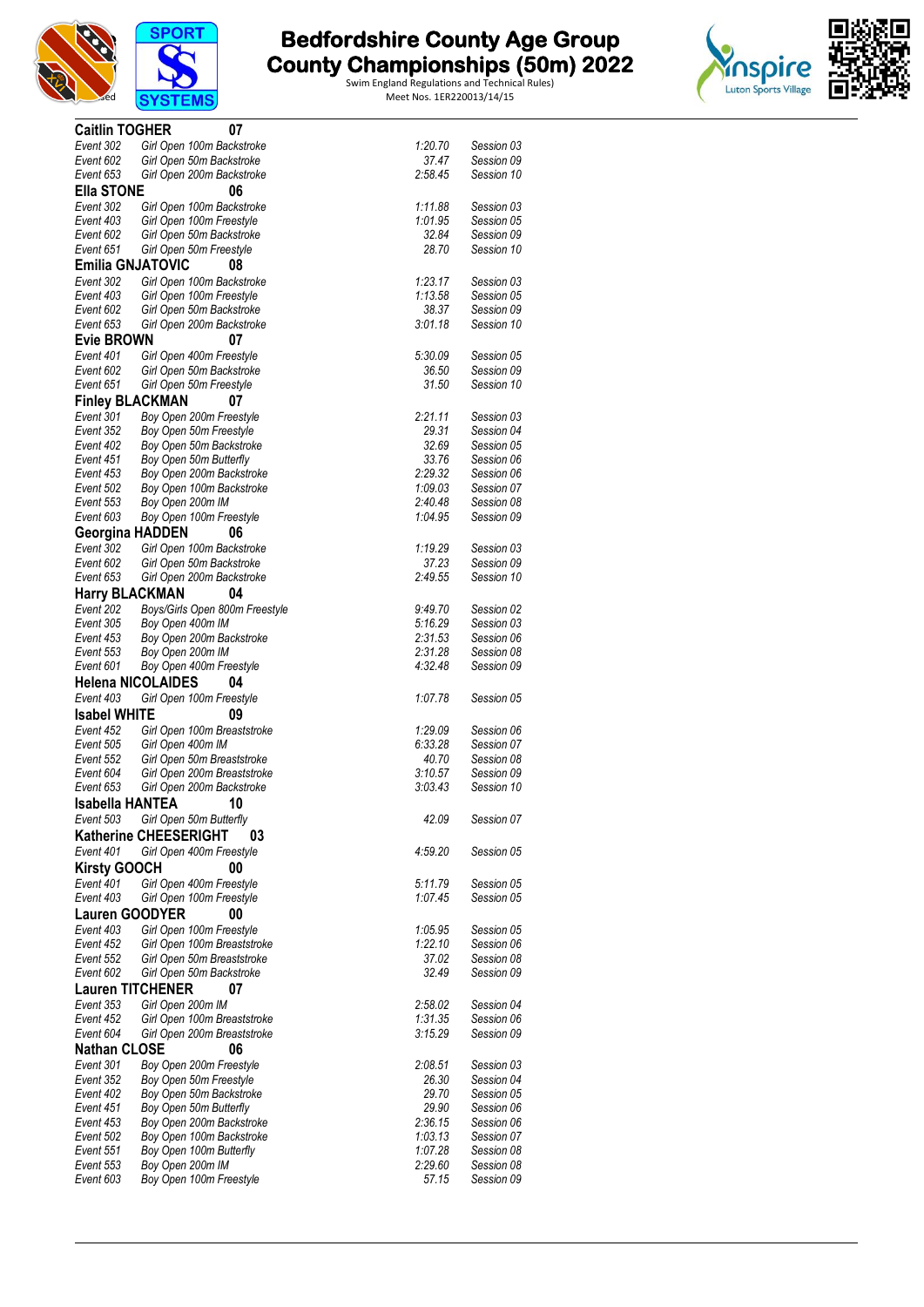



|                        | <b>Oliver CROWTHER</b><br>04  |         |            |
|------------------------|-------------------------------|---------|------------|
| Event 352              | Boy Open 50m Freestyle        | 25.82   | Session 04 |
| Event 402              | Boy Open 50m Backstroke       | 31.77   | Session 05 |
| Event 451              | Boy Open 50m Butterfly        | 28.18   | Session 06 |
| Event 551              | Boy Open 100m Butterfly       | 1:04.86 | Session 08 |
|                        | <b>Phoebe TITCHENER</b><br>08 |         |            |
| Event 552              | Girl Open 50m Breaststroke    | 43.20   | Session 08 |
| <b>Ryan CLOSE</b>      | 08                            |         |            |
| Event 301              | Boy Open 200m Freestyle       | 2:09.83 | Session 03 |
| Event 352              | Boy Open 50m Freestyle        | 27.59   | Session 04 |
| Event 402              | Boy Open 50m Backstroke       | 31.20   | Session 05 |
| Event 451              | Boy Open 50m Butterfly        | 29.27   | Session 06 |
| Event 453              | Boy Open 200m Backstroke      | 2:19.32 | Session 06 |
| Event 502              | Boy Open 100m Backstroke      | 1:03.98 | Session 07 |
| Event 551              | Boy Open 100m Butterfly       | 1:05.67 | Session 08 |
| Event 553              | Boy Open 200m IM              | 2:38.40 | Session 08 |
| Event 603              | Boy Open 100m Freestyle       | 59.05   | Session 09 |
|                        | <b>Sally-Ann WALKER</b><br>08 |         |            |
| Event 351              | Girl Open 100m Butterfly      | 1:18.39 | Session 04 |
| Event 353              | Girl Open 200m IM             | 2:55.77 | Session 04 |
| Event 452              | Girl Open 100m Breaststroke   | 1:26.92 | Session 06 |
| Event 552              | Girl Open 50m Breaststroke    | 39.33   | Session 08 |
| Event 602              | Girl Open 50m Backstroke      | 35.49   | Session 09 |
| Event 604              | Girl Open 200m Breaststroke   | 3:08.35 | Session 09 |
| <b>William MURFITT</b> | 06                            |         |            |
| Event 301              | Boy Open 200m Freestyle       | 2:08.63 | Session 03 |
| Event 303              | Boy Open 50m Breaststroke     | 38.19   | Session 03 |
| Event 352              | Boy Open 50m Freestyle        | 27.80   | Session 04 |
| Event 402              | Boy Open 50m Backstroke       | 31.29   | Session 05 |
| Event 453              | Boy Open 200m Backstroke      | 2:24.63 | Session 06 |
| Event 502              | Boy Open 100m Backstroke      | 1:08.23 | Session 07 |
| Event 601              | Boy Open 400m Freestyle       | 4:42.34 | Session 09 |
| Event 603              | Boy Open 100m Freestyle       | 59.41   | Session 09 |
| Event 652              | Boy Open 100m Breaststroke    | 1:22.24 | Session 10 |
| <b>William ROBINS</b>  | 03                            |         |            |
| Event 303              | Boy Open 50m Breaststroke     | 32.90   | Session 03 |
| Event 305              | Boy Open 400m IM              | 5:00.41 | Session 03 |
| Event 352              | Boy Open 50m Freestyle        | 25.80   | Session 04 |
| Event 553              | Boy Open 200m IM              | 2:21.73 | Session 08 |
| Event 601              | Boy Open 400m Freestyle       | 4:26.12 | Session 09 |
| Event 652              | Boy Open 100m Breaststroke    | 1:13.50 | Session 10 |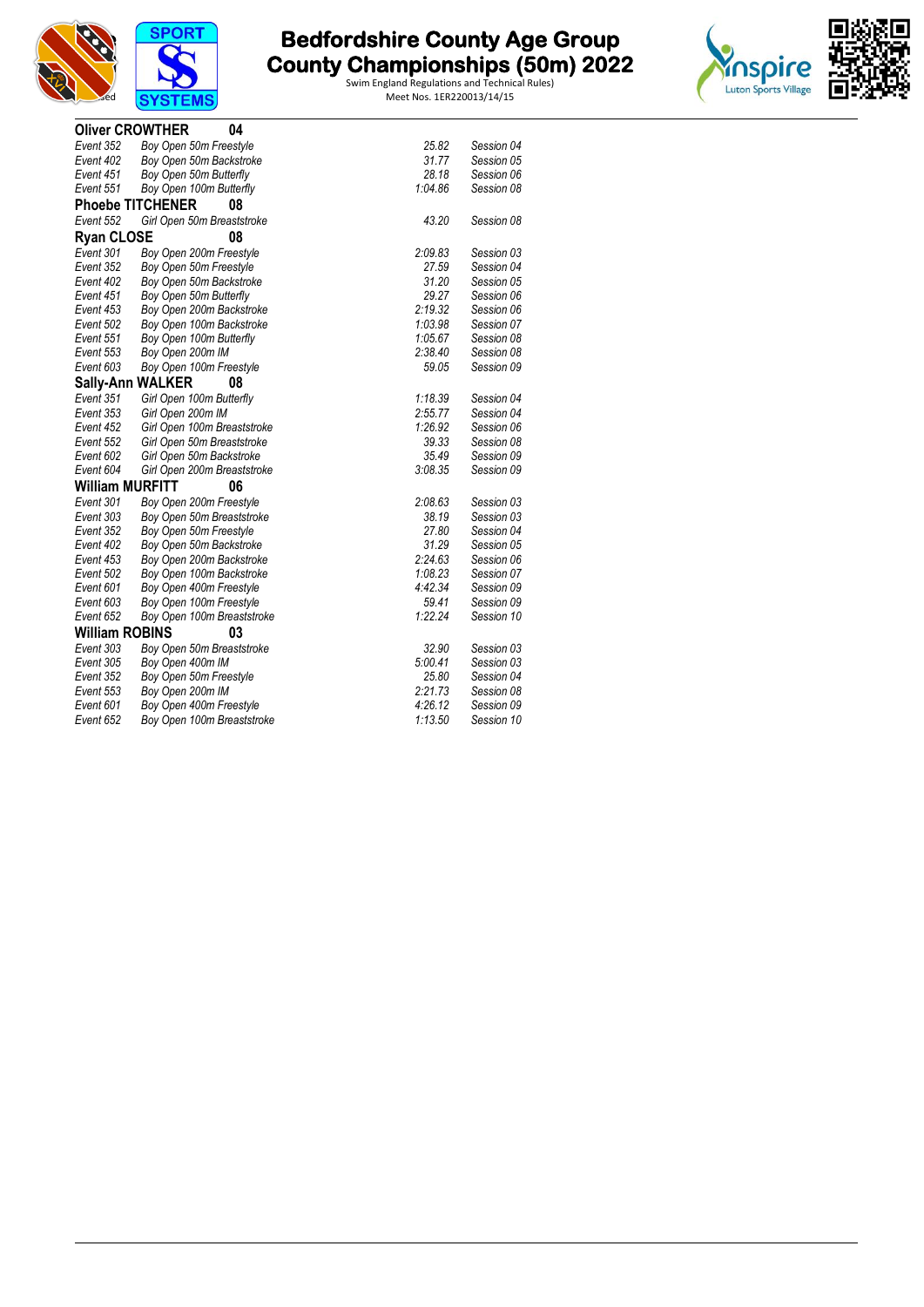

Swim England Regulations and Technical Rules)



#### **Dunstable A VASSALLO-TODARO 04**

| Event 302               | Girl Open 100m Backstroke                            | 1:16.06 | Session 03 |
|-------------------------|------------------------------------------------------|---------|------------|
| <b>Amber FLITTON</b>    | 09                                                   |         |            |
| Event 302               | Girl Open 100m Backstroke                            | 1:21.63 | Session 03 |
| Event 351               | Girl Open 100m Butterfly                             | 1:28.15 | Session 04 |
| Event 403               | Girl Open 100m Freestyle                             | 1:13.20 | Session 05 |
| Event 452               | Girl Open 100m Breaststroke                          | 1:40.36 | Session 06 |
| Event 503               | Girl Open 50m Butterfly                              | 36.37   | Session 07 |
| Event 602               | Girl Open 50m Backstroke                             | 38.00   | Session 09 |
| Event 651               |                                                      | 33.02   | Session 10 |
| Event 653               | Girl Open 50m Freestyle<br>Girl Open 200m Backstroke | 2:58.33 | Session 10 |
|                         |                                                      |         |            |
| <b>Amy SHAW</b>         | 04                                                   |         |            |
| Event 403               | Girl Open 100m Freestyle                             | 1:07.62 | Session 05 |
| Event 651               | Girl Open 50m Freestyle                              | 30.80   | Session 10 |
| <b>Arlo COOKE</b>       | 09                                                   |         |            |
| Event 402               | Boy Open 50m Backstroke                              | 41.00   | Session 05 |
| Event 451               | Boy Open 50m Butterfly                               | 38.88   | Session 06 |
| <b>Bryony MATHIAS</b>   | 07                                                   |         |            |
| Event 302               | Girl Open 100m Backstroke                            | 1:21.60 | Session 03 |
| Event 351               | Girl Open 100m Butterfly                             | 1:21.00 | Session 04 |
| Event 401               | Girl Open 400m Freestyle                             | 5:14.20 | Session 05 |
| Event 403               | Girl Open 100m Freestyle                             | 1:05.87 | Session 05 |
| Event 501               | Girl Open 200m Freestyle                             | 2:25.48 | Session 07 |
| Event 503               | Girl Open 50m Butterfly                              | 34.63   | Session 07 |
| Event 602               | Girl Open 50m Backstroke                             | 36.09   | Session 09 |
| Event 651               | Girl Open 50m Freestyle                              | 30.61   | Session 10 |
| <b>Chloe MEDLICOTT</b>  | 05                                                   |         |            |
| Event 302               | Girl Open 100m Backstroke                            | 1:20.30 | Session 03 |
| Event 403               | Girl Open 100m Freestyle                             | 1:08.61 | Session 05 |
| Event 653               | Girl Open 200m Backstroke                            | 2:51.56 | Session 10 |
|                         |                                                      |         |            |
| <b>Connie FLITTON</b>   | 11                                                   |         |            |
| Event 302               | Girl Open 100m Backstroke                            | 1:39.94 | Session 03 |
| Event 602               | Girl Open 50m Backstroke                             | 45.06   | Session 09 |
| <b>Dominic STACHURA</b> | 07                                                   |         |            |
| Event 352               | Boy Open 50m Freestyle                               | 29.36   | Session 04 |
| Dunstable SC            |                                                      |         |            |
| Event 371               | Women 10/11 Yrs 200m Medley Team                     | 2:56.00 | Session 04 |
| Event 372               | Men 12/13 Yrs 200m Medley Team                       | 2:31.00 | Session 04 |
| Event 373               | Women 12/13 Yrs 200m Medley Team                     | 2:27.00 | Session 04 |
| Event 374               | Men 14/15 Yrs 200m Medley Team                       | 2:11.00 | Session 04 |
| Event 375               | Women 14/15 Yrs 200m Medley Team                     | 2:20.00 | Session 04 |
| Event 377               | Women Open 200m Medley Team                          | 2:11.00 | Session 04 |
| Event 421               | Men/Women 10/11 Yrs 200m Free. Team                  | 2:45.00 | Session 05 |
| Event 422               | Men/Women 12/13 Yrs 200m Free. Team                  | 2:30.00 | Session 05 |
| Event 423               | Men/Women 14/15 Yrs 200m Free. Team                  | 2:04.00 | Session 05 |
| Event 424               | Men/Women Open 200m Freestyle Team                   | 1:56.00 | Session 05 |
| Event 470               | Women Open 400m Medley Team                          | 4:49.00 | Session 06 |
| Event 570               | Women 10/11 Yrs 200m Freestyle Team                  | 2:32.00 | Session 08 |
| Event 572               | Women 12/13 Yrs 200m Freestyle Team                  | 2:10.00 | Session 08 |
| Event 573               | Men 12/13 Yrs 200m Freestyle Team                    | 2:12.00 | Session 08 |
| Event 574               | Women 14/15 Yrs 200m Freestyle Team                  | 2:03.00 | Session 08 |
| Event 575               | Men 14/15 Yrs 200m Freestyle Team                    | 2:11.00 | Session 08 |
| Event 576               | Women Open 200m Freestyle Team                       | 1:58.00 | Session 08 |
| Event 622               | Men/Women 12/13 Yrs 200m Medley Team                 | 2:40.00 | Session 09 |
| Event 623               | Men/Women 14/15 Yrs 200m Medley Team                 | 2:18.00 | Session 09 |
| Event 624               | Men/Women Open 200m Medley Team                      | 2:09.00 | Session 09 |
| Event 672               | Women Open 400m Freestyle Team                       | 4:20.00 | Session 10 |
| <b>Ellie KING</b>       | 00                                                   |         |            |
| Event 302               | Girl Open 100m Backstroke                            | 1:04.64 | Session 03 |
| Event 351               | Girl Open 100m Butterfly                             | 1:10.20 | Session 04 |
| Event 503               | Girl Open 50m Butterfly                              | 29.14   | Session 07 |
| Event 602               | Girl Open 50m Backstroke                             | 30.25   | Session 09 |
| Event 651               | Girl Open 50m Freestyle                              | 27.92   | Session 10 |
| <b>Grace ARMSTRONG</b>  | 09                                                   |         |            |
| Event 302               | Girl Open 100m Backstroke                            | 1:28.45 | Session 03 |
| Event 351               | Girl Open 100m Butterfly                             | 1:29.69 | Session 04 |
| Event 403               | Girl Open 100m Freestyle                             | 1:13.38 | Session 05 |
| Event 503               | Girl Open 50m Butterfly                              | 37.08   | Session 07 |
| <b>Hannah SWAN</b>      | 07                                                   |         |            |
|                         |                                                      |         |            |
| Event 403               | Girl Open 100m Freestyle                             | 1:08.30 | Session 05 |
| Event 452               | Girl Open 100m Breaststroke                          | 1:29.30 | Session 06 |
| Event 552               | Girl Open 50m Breaststroke                           | 40.69   | Session 08 |
| Event 604               | Girl Open 200m Breaststroke                          | 3:10.00 | Session 09 |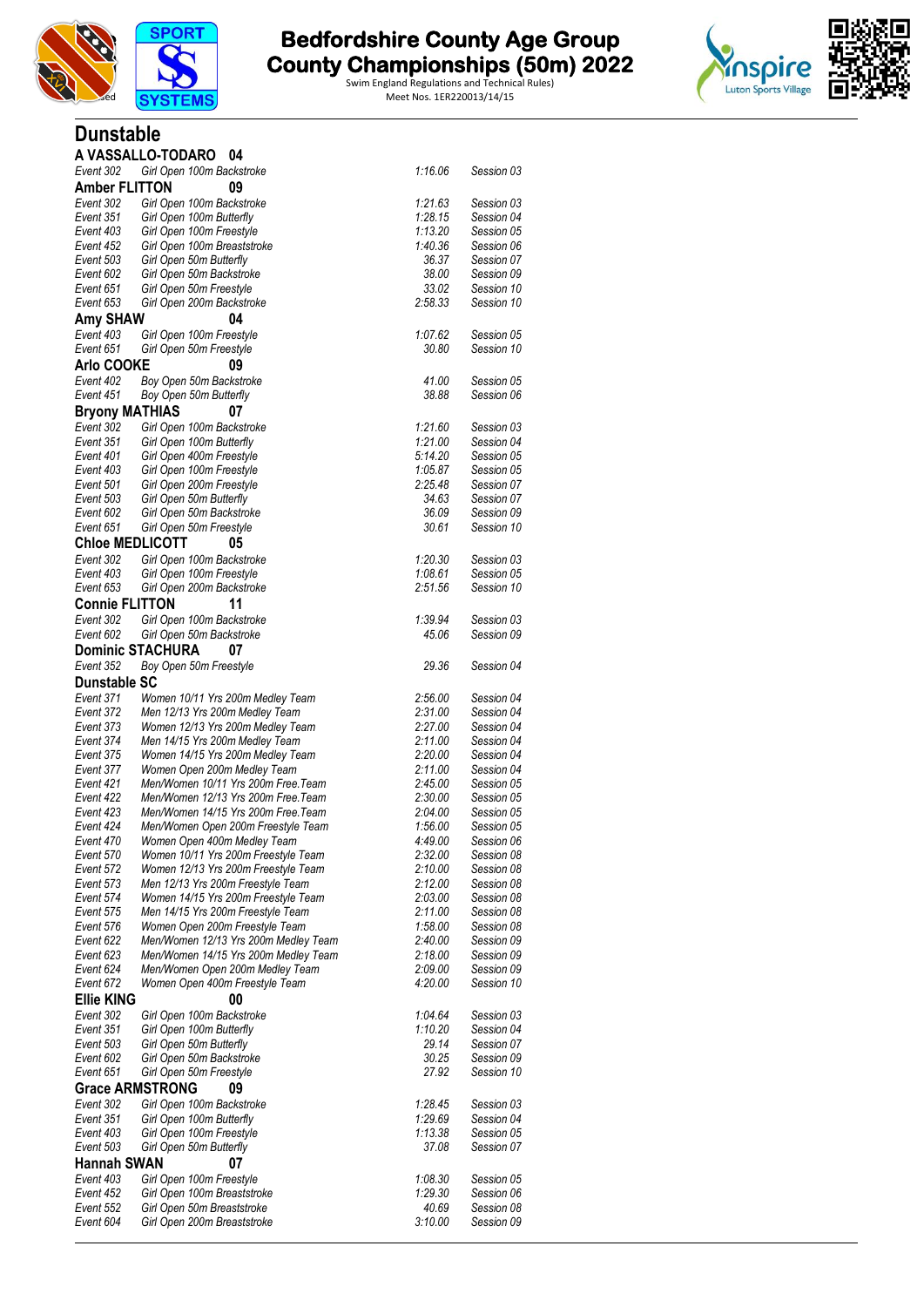



| <b>James SHAW</b>            |                   | 08                             |                                                |  |
|------------------------------|-------------------|--------------------------------|------------------------------------------------|--|
| Event 303                    |                   | Boy Open 50m Breaststroke      | 41.94<br>Session 03                            |  |
| Event 404                    |                   | Boy Open 200m Breaststroke     | 3:20.25<br>Session 05                          |  |
| Event 453                    |                   | Boy Open 200m Backstroke       | 3:04.83<br>Session 06                          |  |
| Event 652                    |                   | Boy Open 100m Breaststroke     | 1:34.58<br>Session 10                          |  |
| <b>Jennifer DAVIS</b>        |                   | 07                             |                                                |  |
| Event 101                    |                   | Boy/Girls Open 1500m Freestyle | 20:28.05<br>Session 01                         |  |
| Event 202                    |                   | Boys/Girls Open 800m Freestyle | 10:31.61<br>Session 02                         |  |
| Event 302                    |                   | Girl Open 100m Backstroke      | 1:14.18<br>Session 03                          |  |
| Event 304                    |                   | Girl Open 200m Butterfly       | 2:57.77<br>Session 03                          |  |
| Event 351                    |                   | Girl Open 100m Butterfly       | 1:15.68<br>Session 04                          |  |
| Event 353                    | Girl Open 200m IM |                                | 2:43.32<br>Session 04                          |  |
| Event 401                    |                   | Girl Open 400m Freestyle       | 5:03.69<br>Session 05                          |  |
| Event 403                    |                   | Girl Open 100m Freestyle       | 1:05.84<br>Session 05                          |  |
| Event 452                    |                   | Girl Open 100m Breaststroke    | 1:23.13<br>Session 06                          |  |
| Event 503<br>Event 505       |                   | Girl Open 50m Butterfly        | 32.50<br>Session 07<br>5:41.03<br>Session 07   |  |
| Event 552                    | Girl Open 400m IM | Girl Open 50m Breaststroke     | 38.38<br>Session 08                            |  |
| Event 602                    |                   | Girl Open 50m Backstroke       | 34.32<br>Session 09                            |  |
| Event 604                    |                   | Girl Open 200m Breaststroke    | 3:02.23<br>Session 09                          |  |
| Event 651                    |                   | Girl Open 50m Freestyle        | 30.43<br>Session 10                            |  |
| Event 653                    |                   | Girl Open 200m Backstroke      | 2:38.19<br>Session 10                          |  |
| <b>Jessica KEFFORD</b>       |                   | 04                             |                                                |  |
| Event 302                    |                   | Girl Open 100m Backstroke      | 1:08.71<br>Session 03                          |  |
| Event 602                    |                   | Girl Open 50m Backstroke       | 32.40<br>Session 09                            |  |
| Event 651                    |                   | Girl Open 50m Freestyle        | 29.30<br>Session 10                            |  |
| Event 653                    |                   | Girl Open 200m Backstroke      | 2:26.90<br>Session 10                          |  |
| <b>Jessica MEDLICOTT</b>     |                   | 07                             |                                                |  |
| Event 302                    |                   | Girl Open 100m Backstroke      | 1:13.88<br>Session 03                          |  |
| Event 353                    | Girl Open 200m IM |                                | 2:37.59<br>Session 04                          |  |
| Event 403                    |                   | Girl Open 100m Freestyle       | 1:04.45<br>Session 05                          |  |
| Event 501                    |                   | Girl Open 200m Freestyle       | 2:21.77<br>Session 07                          |  |
| Event 503                    |                   | Girl Open 50m Butterfly        | 33.12<br>Session 07                            |  |
| Event 602                    |                   | Girl Open 50m Backstroke       | 34.07<br>Session 09                            |  |
| Event 651                    |                   | Girl Open 50m Freestyle        | 29.75<br>Session 10                            |  |
| Event 653                    |                   | Girl Open 200m Backstroke      | 2:36.35<br>Session 10                          |  |
| <b>Libby FOWLER</b>          |                   | 08                             |                                                |  |
| Event 452                    |                   | Girl Open 100m Breaststroke    | 1:31.82<br>Session 06                          |  |
| Event 552                    |                   | Girl Open 50m Breaststroke     | 40.62<br>Session 08                            |  |
| Event 604                    |                   | Girl Open 200m Breaststroke    | 3:24.55<br>Session 09                          |  |
| Event 651                    |                   | Girl Open 50m Freestyle        | 33.01<br>Session 10                            |  |
| <b>Lily SWAN</b>             |                   | 05                             |                                                |  |
| Event 302                    |                   | Girl Open 100m Backstroke      | 1:18.90<br>Session 03                          |  |
| Event 602                    |                   | Girl Open 50m Backstroke       | 35.50<br>Session 09                            |  |
| <b>Maisie HUMPHREY</b>       |                   | 06                             |                                                |  |
| Event 503                    |                   | Girl Open 50m Butterfly        | 33.56<br>Session 07                            |  |
| Event 552                    |                   | Girl Open 50m Breaststroke     | 39.60<br>Session 08                            |  |
| Event 651                    |                   | Girl Open 50m Freestyle        | 31.20<br>Session 10                            |  |
| <b>Mia DAVIS</b>             |                   | 06                             |                                                |  |
| Event 302                    |                   | Girl Open 100m Backstroke      | 1:13.94<br>Session 03                          |  |
| Event 351                    |                   | Girl Open 100m Butterfly       | 1:13.94<br>Session 04                          |  |
| Event 353<br>Event 401       | Girl Open 200m IM | Girl Open 400m Freestyle       | 2:41.13<br>Session 04<br>5:09.90<br>Session 05 |  |
| Event 403                    |                   | Girl Open 100m Freestyle       | 1:05.10<br>Session 05                          |  |
| Event 452                    |                   | Girl Open 100m Breaststroke    | 1:23.49<br>Session 06                          |  |
| Event 503                    |                   | Girl Open 50m Butterfly        | 31.50<br>Session 07                            |  |
| Event 505                    | Girl Open 400m IM |                                | 5:52.31<br>Session 07                          |  |
| Event 552                    |                   | Girl Open 50m Breaststroke     | 39.22<br>Session 08                            |  |
| Event 602                    |                   | Girl Open 50m Backstroke       | 34.50<br>Session 09                            |  |
| Event 651                    |                   | Girl Open 50m Freestyle        | 29.37<br>Session 10                            |  |
| <b>Myles MATHIAS</b>         |                   | 02                             |                                                |  |
| Event 352                    |                   | Boy Open 50m Freestyle         | Session 04<br>26.81                            |  |
| Event 551                    |                   | Boy Open 100m Butterfly        | 1:05.30<br>Session 08                          |  |
| <b>Noah BRAZEL-HAWKINS11</b> |                   |                                |                                                |  |
| Event 303                    |                   | Boy Open 50m Breaststroke      | 51.47<br>Session 03                            |  |
| Event 603                    |                   | Boy Open 100m Freestyle        | 1:28.54<br>Session 09                          |  |
| Event 652                    |                   | Boy Open 100m Breaststroke     | 1:55.31<br>Session 10                          |  |
| <b>Oliver BRADSHAW</b>       |                   | 07                             |                                                |  |
| Event 303                    |                   | Boy Open 50m Breaststroke      | 37.62<br>Session 03                            |  |
| Event 352                    |                   | Boy Open 50m Freestyle         | 29.65<br>Session 04                            |  |
| Event 404                    |                   | Boy Open 200m Breaststroke     | 3:07.00<br>Session 05                          |  |
| Event 603                    |                   | Boy Open 100m Freestyle        | 1:06.93<br>Session 09                          |  |
| Event 652                    |                   | Boy Open 100m Breaststroke     | Session 10<br>1:23.76                          |  |
|                              |                   |                                |                                                |  |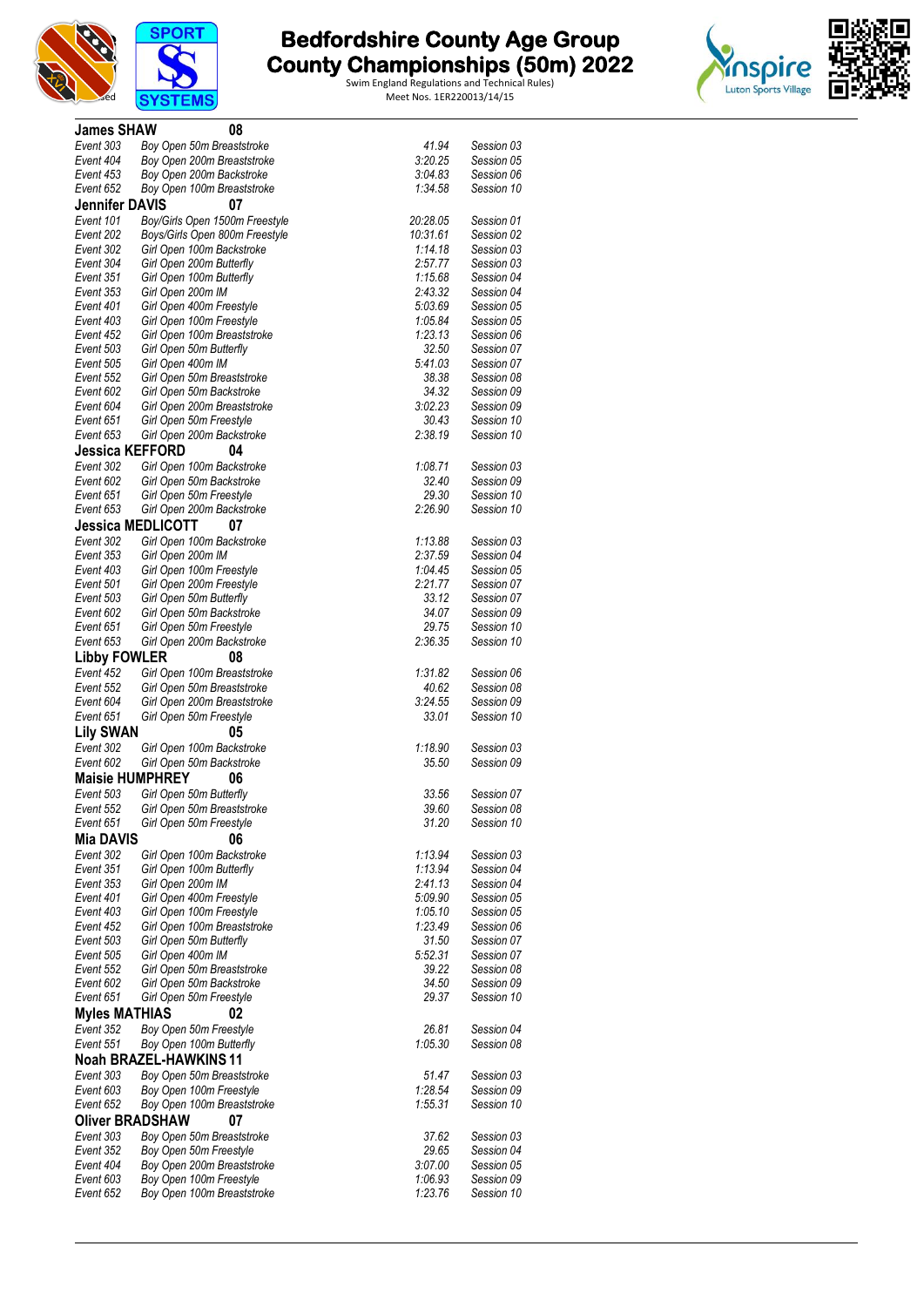





| Olivia COOPER          | 09                                                  |                |                          |
|------------------------|-----------------------------------------------------|----------------|--------------------------|
| Event 302              | Girl Open 100m Backstroke                           | 1:27.88        | Session 03               |
| Event 602              | Girl Open 50m Backstroke                            | 38.59          | Session 09               |
| Event 653              | Girl Open 200m Backstroke                           | 3:08.07        | Session 10               |
| <b>Rhianne CARRICK</b> | 04                                                  |                |                          |
| Event 353              | Girl Open 200m IM                                   | 2:31.57        | Session 04               |
| Event 501              | Girl Open 200m Freestyle                            | 2:14.91        | Session 07               |
| Event 503              | Girl Open 50m Butterfly                             | 30.60          | Session 07               |
| Event 552              | Girl Open 50m Breaststroke                          | 37.20          | Session 08               |
| Event 651              | Girl Open 50m Freestyle                             | 29.19          | Session 10               |
| <b>Ruby COLLINS</b>    | 04                                                  |                |                          |
| Event 651              | Girl Open 50m Freestyle                             | 29.37          | Session 10               |
| <b>Skylar ALDERSON</b> | 06                                                  |                |                          |
| Event 302              | Girl Open 100m Backstroke                           | 1:22.56        | Session 03               |
| Event 552              | Girl Open 50m Breaststroke                          | 40.93          | Session 08               |
|                        |                                                     |                |                          |
| <b>Stewart BUTLER</b>  | 10                                                  |                |                          |
| Event 301              | Boy Open 200m Freestyle                             | 2:57.18        | Session 03               |
| Event 402              | Boy Open 50m Backstroke                             | 41.78          | Session 05               |
| Event 451              | Boy Open 50m Butterfly                              | 43.03          | Session 06               |
| Event 502              | Boy Open 100m Backstroke                            | 1:32.94        | Session 07               |
|                        | Thea BRAZEL-HAWKINS 06                              |                |                          |
| Event 452              | Girl Open 100m Breaststroke                         | 1:31.40        | Session 06               |
| Event 552              | Girl Open 50m Breaststroke                          | 40.00          | Session 08               |
| Veronika POPOW         | 07                                                  |                |                          |
| Event 302              | Girl Open 100m Backstroke                           | 1:16.40        | Session 03               |
| Event 452              | Girl Open 100m Breaststroke                         | 1:28.71        | Session 06               |
| Event 503              | Girl Open 50m Butterfly                             | 33.00          | Session 07               |
| Event 552              | Girl Open 50m Breaststroke                          | 40.40          | Session 08               |
| Event 602<br>Event 651 | Girl Open 50m Backstroke<br>Girl Open 50m Freestyle | 35.50<br>29.90 | Session 09<br>Session 10 |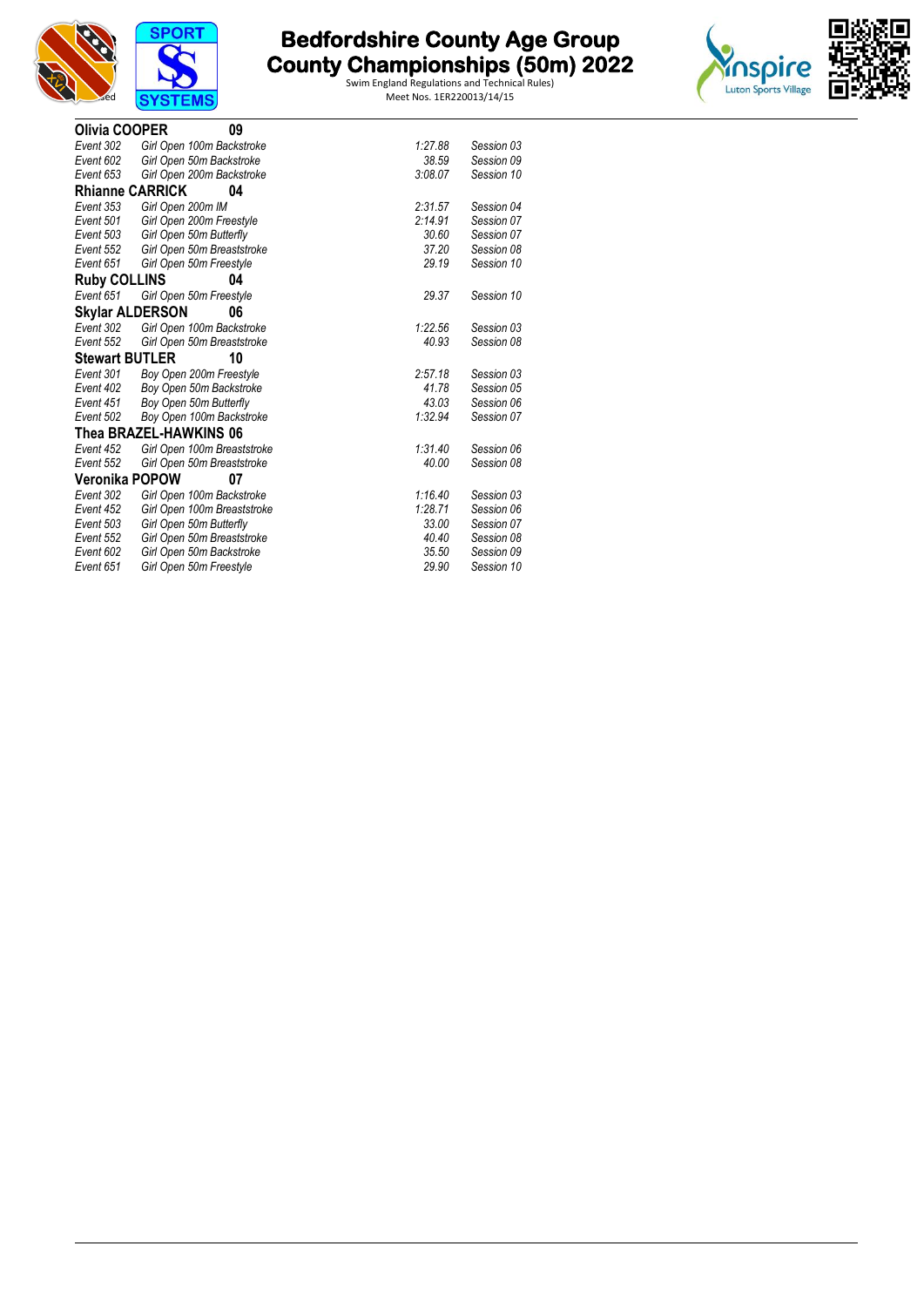

**Flitwick**

# **The Bedfordshire County Age Group and County Championships (50m) 2022**

Swim England Regulations and Technical Rules) TEMS Meet Nos. 1ER220013/14/15



| <b>Abbey LANE</b>      | 05                                             |                    |            |
|------------------------|------------------------------------------------|--------------------|------------|
| Event 351              | Girl Open 100m Butterfly                       | 1:17.70            | Session 04 |
| <b>Abigail WICKENS</b> | 07                                             |                    |            |
| Event 302              | Girl Open 100m Backstroke                      | 1:37.20            | Session 03 |
| Event 401              | Girl Open 400m Freestyle                       | 6:13.00            | Session 05 |
| Event 403              | Girl Open 100m Freestyle                       | 1:24.40            | Session 05 |
| Event 501              | Girl Open 200m Freestyle                       | 3:05.71            | Session 07 |
| Event 602              | Girl Open 50m Backstroke                       | 49.88              | Session 09 |
| Event 651              | Girl Open 50m Freestyle                        | 40.30              | Session 10 |
| <b>Adam HOLMES</b>     | 04                                             |                    |            |
| Event 305              | Boy Open 400m IM                               | 5:20.00            | Session 03 |
| Event 402              | Boy Open 50m Backstroke                        | 31.22              | Session 05 |
| Event 453              | Boy Open 200m Backstroke                       | 2:22.81            | Session 06 |
| Event 502              | Boy Open 100m Backstroke                       | 1:05.65            | Session 07 |
| Event 504              | Boy Open 200m Butterfly                        | 2:22.53            | Session 07 |
| Event 551              | Boy Open 100m Butterfly                        | 1:04.56            | Session 08 |
| Event 553              | Boy Open 200m IM                               | 2:26.46            | Session 08 |
| <b>Aderes LITTEN</b>   | 08                                             |                    |            |
| Event 403              | Girl Open 100m Freestyle                       | 1:12.43            | Session 05 |
| Event 651              | Girl Open 50m Freestyle                        | 32.58              | Session 10 |
| Alena SMITH            | 11                                             |                    |            |
| Event 302              | Girl Open 100m Backstroke                      | 1:28.23            | Session 03 |
| Event 353              | Girl Open 200m IM                              | 3:22.91            | Session 04 |
| Event 403              | Girl Open 100m Freestyle                       | 1:15.82            | Session 05 |
| Event 501              | Girl Open 200m Freestyle                       | 2:52.29            | Session 07 |
| Event 503              | Girl Open 50m Butterfly                        | 43.64              | Session 07 |
| Event 552              | Girl Open 50m Breaststroke                     | 50.59              | Session 08 |
| Event 602              | Girl Open 50m Backstroke                       | 40.05              | Session 09 |
| Event 651              | Girl Open 50m Freestyle                        | 33.03              | Session 10 |
| Event 653              | Girl Open 200m Backstroke                      | 3:09.44            | Session 10 |
| <b>Alistair SHAW</b>   | 80                                             |                    |            |
| Event 301              | Boy Open 200m Freestyle                        | 2:14.45            | Session 03 |
| Event 404              | Boy Open 200m Breaststroke                     | 2:46.29            | Session 05 |
| Event 601              | Boy Open 400m Freestyle                        | 4:45.46            | Session 09 |
| Event 652              | Boy Open 100m Breaststroke                     | 1:16.73            | Session 10 |
| <b>Anna RUMLEY</b>     | 05                                             |                    |            |
| Event 304              | Girl Open 200m Butterfly                       | 2:38.75            | Session 03 |
| Event 351              | Girl Open 100m Butterfly                       | 1:13.00            | Session 04 |
| Event 403              | Girl Open 100m Freestyle                       | 1:07.30            | Session 05 |
| Event 503              | Girl Open 50m Butterfly                        | 32.60              | Session 07 |
| Event 505              | Girl Open 400m IM                              | 5:56.58            | Session 07 |
| <b>Archie CLARKE</b>   | 07                                             |                    |            |
| Event 303              | Boy Open 50m Breaststroke                      | 38.09              | Session 03 |
| Event 402              | Boy Open 50m Backstroke                        | 33.71              | Session 05 |
| Event 404              | Boy Open 200m Breaststroke                     | 3:10.62            | Session 05 |
| Event 453              | Boy Open 200m Backstroke                       | 2:36.41            | Session 06 |
| Event 502              | Boy Open 100m Backstroke                       | 1:14.30            | Session 07 |
| Event 601              | Boy Open 400m Freestyle                        | 5:06.63            | Session 09 |
| Event 652              | Boy Open 100m Breaststroke                     | 1:27.44            | Session 10 |
|                        | <b>Charlie BROOKER</b><br>04                   |                    |            |
| Event 402              | Boy Open 50m Backstroke                        | 32.29              | Session 05 |
| Event 553              | Boy Open 200m IM                               | 2:36.20            | Session 08 |
| Event 652              | Boy Open 100m Breaststroke                     | 1:23.53            | Session 10 |
| <b>Charlotte JOYCE</b> | 03                                             |                    |            |
| Event 403              | Girl Open 100m Freestyle                       | 1:08.48            | Session 05 |
| Event 452              | Girl Open 100m Breaststroke                    | 1:30.26            | Session 06 |
|                        | <b>Connie BROOKER</b><br>07                    |                    |            |
| Event 302              |                                                |                    | Session 03 |
| Event 353              | Girl Open 100m Backstroke<br>Girl Open 200m IM | 1:20.82<br>2:55.63 | Session 04 |
| Event 403              | Girl Open 100m Freestyle                       | 1:09.30            | Session 05 |
| Event 452              | Girl Open 100m Breaststroke                    | 1:34.08            | Session 06 |
| Event 602              | Girl Open 50m Backstroke                       | 35.60              | Session 09 |
| Event 653              | Girl Open 200m Backstroke                      | 2:50.76            | Session 10 |
| <b>Conor SWEENEY</b>   | 05                                             |                    |            |
|                        |                                                |                    |            |
| Event 453              | Boy Open 200m Backstroke                       | 2:40.45            | Session 06 |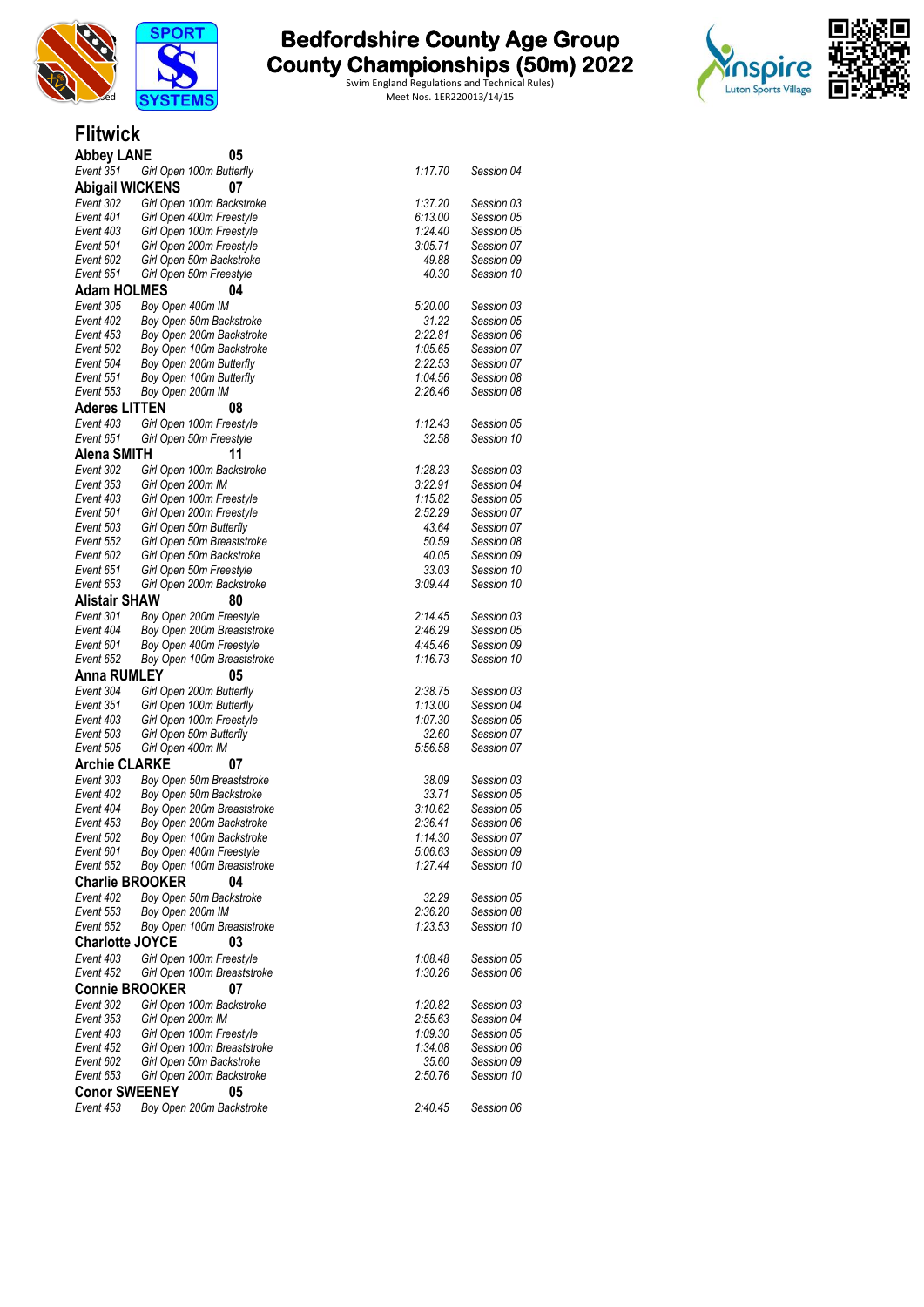



| Daniel DE FILIPPO      | 09                             |          |            |
|------------------------|--------------------------------|----------|------------|
| Event 101              | Boy/Girls Open 1500m Freestyle | 22:15.05 | Session 01 |
| Event 301              | Boy Open 200m Freestyle        | 2:27.36  | Session 03 |
| Event 303              | Boy Open 50m Breaststroke      | 37.20    | Session 03 |
| Event 352              | Boy Open 50m Freestyle         | 29.64    | Session 04 |
| Event 402              | Boy Open 50m Backstroke        | 33.81    | Session 05 |
| Event 404              | Boy Open 200m Breaststroke     | 3:01.08  | Session 05 |
| Event 451              | Boy Open 50m Butterfly         | 33.86    | Session 06 |
| Event 453              | Boy Open 200m Backstroke       | 2:40.51  | Session 06 |
| Event 502              | Boy Open 100m Backstroke       | 1:14.59  | Session 07 |
| Event 504              | Boy Open 200m Butterfly        | 2:57.05  | Session 07 |
| Event 551              | Boy Open 100m Butterfly        | 1:20.74  | Session 08 |
| Event 553              | Boy Open 200m IM               | 2:46.00  | Session 08 |
| Event 601              | Boy Open 400m Freestyle        | 5:31.80  | Session 09 |
| Event 603              | Boy Open 100m Freestyle        | 1:06.29  | Session 09 |
| Event 652              | Boy Open 100m Breaststroke     | 1:23.52  | Session 10 |
|                        | <b>Danny WILMINGTON</b><br>11  |          |            |
| Event 451              | Boy Open 50m Butterfly         | 49.37    | Session 06 |
| Event 551              | Boy Open 100m Butterfly        | 2:11.34  | Session 08 |
| <b>Darcey HEPWORTH</b> | 07                             |          |            |
| Event 353              | Girl Open 200m IM              | 2:57.56  | Session 04 |
| Event 403              | Girl Open 100m Freestyle       | 1:09.19  | Session 05 |
| Event 452              | Girl Open 100m Breaststroke    | 1:28.07  | Session 06 |
| Event 505              | Girl Open 400m IM              | 6:19.53  | Session 07 |
| Event 552              | Girl Open 50m Breaststroke     | 41.24    | Session 08 |
| Event 602              | Girl Open 50m Backstroke       | 37.64    | Session 09 |
| Event 604              | Girl Open 200m Breaststroke    | 3:18.26  | Session 09 |
| Event 651              | Girl Open 50m Freestyle        | 31.50    | Session 10 |
| Event 653              | Girl Open 200m Backstroke      | 2:54.00  | Session 10 |
| <b>Ella FANNING</b>    | 11                             |          |            |
| Event 353              | Girl Open 200m IM              | 3:54.05  | Session 04 |
| Event 604              | Girl Open 200m Breaststroke    | 4:07.32  | Session 09 |
| <b>Eloisa MILLER</b>   | 05                             |          |            |
| Event 351              | Girl Open 100m Butterfly       | 1:15.40  | Session 04 |
| Event 353              | Girl Open 200m IM              | 2:41.87  | Session 04 |
| Event 401              | Girl Open 400m Freestyle       | 5:03.40  | Session 05 |
| Event 403              | Girl Open 100m Freestyle       | 1:04.68  | Session 05 |
| Event 452              | Girl Open 100m Breaststroke    | 1:22.89  | Session 06 |
| Event 501              | Girl Open 200m Freestyle       | 2:21.69  | Session 07 |
| Event 503              | Girl Open 50m Butterfly        | 31.87    | Session 07 |
| Event 552              | Girl Open 50m Breaststroke     | 36.90    | Session 08 |
| Event 604              | Girl Open 200m Breaststroke    | 2:59.36  | Session 09 |
| Event 651              | Girl Open 50m Freestyle        | 29.76    | Session 10 |
| <b>Elspeth MORTON</b>  | 08                             |          |            |
| Event 351              | Girl Open 100m Butterfly       | 1:23.98  | Session 04 |
| Event 353              | Girl Open 200m IM              | 2:59.27  | Session 04 |
| Event 503              | Girl Open 50m Butterfly        | 36.34    | Session 07 |
| Event 505              | Girl Open 400m IM              | 6:28.59  | Session 07 |
| <b>Emma SCHOFIELD</b>  | 04                             |          |            |
| Event 351              | Girl Open 100m Butterfly       | 1:18.99  | Session 04 |
| <b>Enya BELCHER</b>    | 11                             |          |            |
| Event 452              | Girl Open 100m Breaststroke    | 1:47.22  | Session 06 |
| Event 552              | Girl Open 50m Breaststroke     | 50.22    | Session 08 |
| Event 604              | Girl Open 200m Breaststroke    | 3:45.44  | Session 09 |
| <b>Euan HUMPHRIES</b>  | 08                             |          |            |
| Event 451              | Boy Open 50m Butterfly         | 35.83    | Session 06 |
| Event 453              | Boy Open 200m Backstroke       | 3:05.41  | Session 06 |
| Event 504              | Boy Open 200m Butterfly        | 3:09.51  | Session 07 |
| Event 551              | Boy Open 100m Butterfly        | 1:23.73  | Session 08 |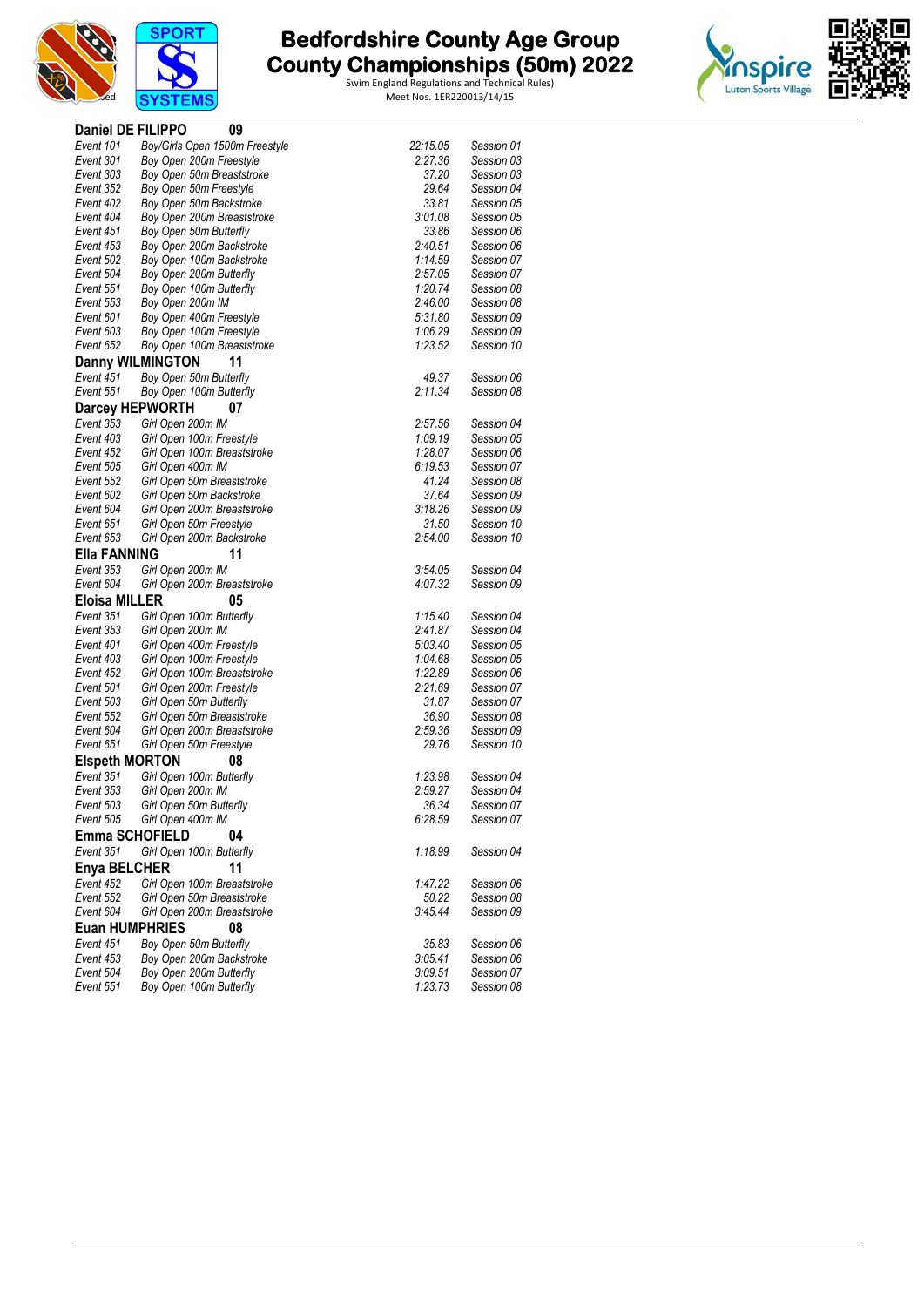



|                        | <b>Flitwick Dolphins A</b>                            |                    |                          |  |
|------------------------|-------------------------------------------------------|--------------------|--------------------------|--|
| Event 370              | Men 10/11 Yrs 200m Medley Team                        | 3:05.80            | Session 04               |  |
| Event 371              | Women 10/11 Yrs 200m Medley Team                      | 2:59.97            | Session 04               |  |
| Event 372              | Men 12/13 Yrs 200m Medley Team                        | 2:24.30            | Session 04               |  |
| Event 373              | Women 12/13 Yrs 200m Medley Team                      | 2:37.58            | Session 04               |  |
| Event 374              | Men 14/15 Yrs 200m Medley Team                        | 2:08.74            | Session 04               |  |
| Event 375              | Women 14/15 Yrs 200m Medley Team                      | 2:21.58            | Session 04               |  |
| Event 376              | Men Open 200m Medley Team                             | 1:58.96            | Session 04               |  |
| Event 377              | Women Open 200m Medley Team                           | 2:06.49            | Session 04               |  |
| Event 421              | Men/Women 10/11 Yrs 200m Free. Team                   | 2:24.07            | Session 05               |  |
| Event 422              | Men/Women 12/13 Yrs 200m Free. Team                   | 2:08.62            | Session 05               |  |
| Event 423              | Men/Women 14/15 Yrs 200m Free. Team                   | 1:53.71            | Session 05               |  |
| Event 424              | Men/Women Open 200m Freestyle Team                    | 1:45.85            | Session 05               |  |
| Event 470              | Women Open 400m Medley Team                           | 4:43.02            | Session 06               |  |
| Event 471              | Men Open 400m Medley Team                             | 4:18.91            | Session 06               |  |
| Event 570              | Women 10/11 Yrs 200m Freestyle Team                   | 2:34.34            | Session 08               |  |
| Event 571              | Men 10/11 Yrs 200m Freestyle Team                     | 2:38.98            | Session 08               |  |
| Event 572              | Women 12/13 Yrs 200m Freestyle Team                   | 2:18.48            | Session 08               |  |
| Event 573              | Men 12/13 Yrs 200m Freestyle Team                     | 2:07.16            | Session 08               |  |
| Event 574              | Women 14/15 Yrs 200m Freestyle Team                   | 2:03.48            | Session 08               |  |
| Event 575              | Men 14/15 Yrs 200m Freestyle Team                     | 1:53.45            | Session 08               |  |
| Event 576              | Women Open 200m Freestyle Team                        | 1:54.56            | Session 08               |  |
| Event 577              | Men Open 200m Freestyle Team                          | 1:43.56            | Session 08               |  |
| Event 621              | Men/Women 10/11 Yrs 200m Medley Tea                   | 2:47.66            | Session 09               |  |
| Event 622              | Men/Women 12/13 Yrs 200m Medley Tea                   | 2:24.14            | Session 09               |  |
| Event 623              | Men/Women 14/15 Yrs 200m Medley Tea                   | 2:11.44            | Session 09               |  |
| Event 624              | Men/Women Open 200m Medley Team                       | 2:00.75            | Session 09               |  |
| Event 671              | Men Open 400m Freestyle Team                          | 3:50.36            | Session 10               |  |
| Event 672              | Women Open 400m Freestyle Team                        | 4:10.61            | Session 10               |  |
|                        | <b>Flitwick Dolphins B</b>                            |                    |                          |  |
| Event 371              | Women 10/11 Yrs 200m Medley Team                      | 3:15.13            | Session 04               |  |
| Event 376              | Men Open 200m Medley Team                             | 2:00.84            | Session 04               |  |
| Event 377              | Women Open 200m Medley Team                           | 2:14.66            | Session 04               |  |
| Event 422              | Men/Women 12/13 Yrs 200m Free. Team                   | 2:17.48            | Session 05               |  |
| Event 423              | Men/Women 14/15 Yrs 200m Free.Team                    | 2:03.22            | Session 05               |  |
| Event 424              | Men/Women Open 200m Freestyle Team                    | 1:51.35            | Session 05               |  |
| Event 470              | Women Open 400m Medley Team                           | 4:57.14            | Session 06               |  |
| Event 570              | Women 10/11 Yrs 200m Freestyle Team                   | 2:56.32            | Session 08               |  |
| Event 576              | Women Open 200m Freestyle Team                        | 1:58.52            | Session 08               |  |
| Event 577              | Men Open 200m Freestyle Team                          | 1:50.95            | Session 08               |  |
| Event 622              | Men/Women 12/13 Yrs 200m Medley Tea                   | 2:37.55            | Session 09               |  |
| Event 623              | Men/Women 14/15 Yrs 200m Medley Tea                   | 2:20.71            | Session 09               |  |
| Event 624              | Men/Women Open 200m Medley Team                       | 2:04.64            | Session 09               |  |
| Event 672              | Women Open 400m Freestyle Team                        | 4:23.55            | Session 10               |  |
| <b>Francesca BABER</b> | 06                                                    |                    |                          |  |
| Event 101              | Boy/Girls Open 1500m Freestyle                        | 18:34.88           | Session 01               |  |
| Event 202              | Boys/Girls Open 800m Freestyle                        | 9:36.84            | Session 02               |  |
| Event 302              | Girl Open 100m Backstroke                             |                    |                          |  |
| Event 304              |                                                       | 1:10.25            | Session 03               |  |
|                        | Girl Open 200m Butterfly                              | 2:27.52            | Session 03               |  |
| Event 351              | Girl Open 100m Butterfly                              | 1:06.59            | Session 04               |  |
| Event 353              | Girl Open 200m IM                                     | 2:32.80            | Session 04               |  |
| Event 401              | Girl Open 400m Freestyle                              | 4:32.02            | Session 05               |  |
| Event 403              | Girl Open 100m Freestyle                              | 58.27              | Session 05               |  |
| Event 452              | Girl Open 100m Breaststroke                           | 1:25.00            | Session 06               |  |
| Event 501              | Girl Open 200m Freestyle                              | 2:06.63            | Session 07               |  |
| Event 503              | Girl Open 50m Butterfly                               | 29.92              | Session 07               |  |
| Event 552              | Girl Open 50m Breaststroke                            | 39.84              | Session 08               |  |
| Event 602              | Girl Open 50m Backstroke                              | 32.97              | Session 09               |  |
| Event 651              | Girl Open 50m Freestyle                               | 27.42              | Session 10               |  |
| <b>Giselle MARTIN</b>  | 06                                                    |                    |                          |  |
| Event 353              | Girl Open 200m IM                                     | 2:45.86            | Session 04               |  |
| Event 403              | Girl Open 100m Freestyle                              | 1:07.21            | Session 05               |  |
| Event 604              | Girl Open 200m Breaststroke                           | 3:05.00            | Session 09               |  |
| Event 651              | Girl Open 50m Freestyle                               | 30.70              | Session 10               |  |
| <b>Guido BELCHER</b>   | 06                                                    |                    |                          |  |
| Event 303              | Boy Open 50m Breaststroke                             | 36.90              | Session 03               |  |
| Event 305              | Boy Open 400m IM                                      | 5:52.60            | Session 03               |  |
| Event 352              | Boy Open 50m Freestyle                                | 28.48              | Session 04               |  |
| Event 404              | Boy Open 200m Breaststroke                            | 2:53.71            | Session 05               |  |
| Event 451              | Boy Open 50m Butterfly                                | 31.26              | Session 06               |  |
| Event 453              | Boy Open 200m Backstroke                              | 2:44.41            | Session 06               |  |
| Event 551              | Boy Open 100m Butterfly                               | 1:13.04            | Session 08               |  |
| Event 553              | Boy Open 200m IM                                      | 2:38.59            | Session 08               |  |
| Event 603<br>Event 652 | Boy Open 100m Freestyle<br>Boy Open 100m Breaststroke | 1:03.27<br>1:21.76 | Session 09<br>Session 10 |  |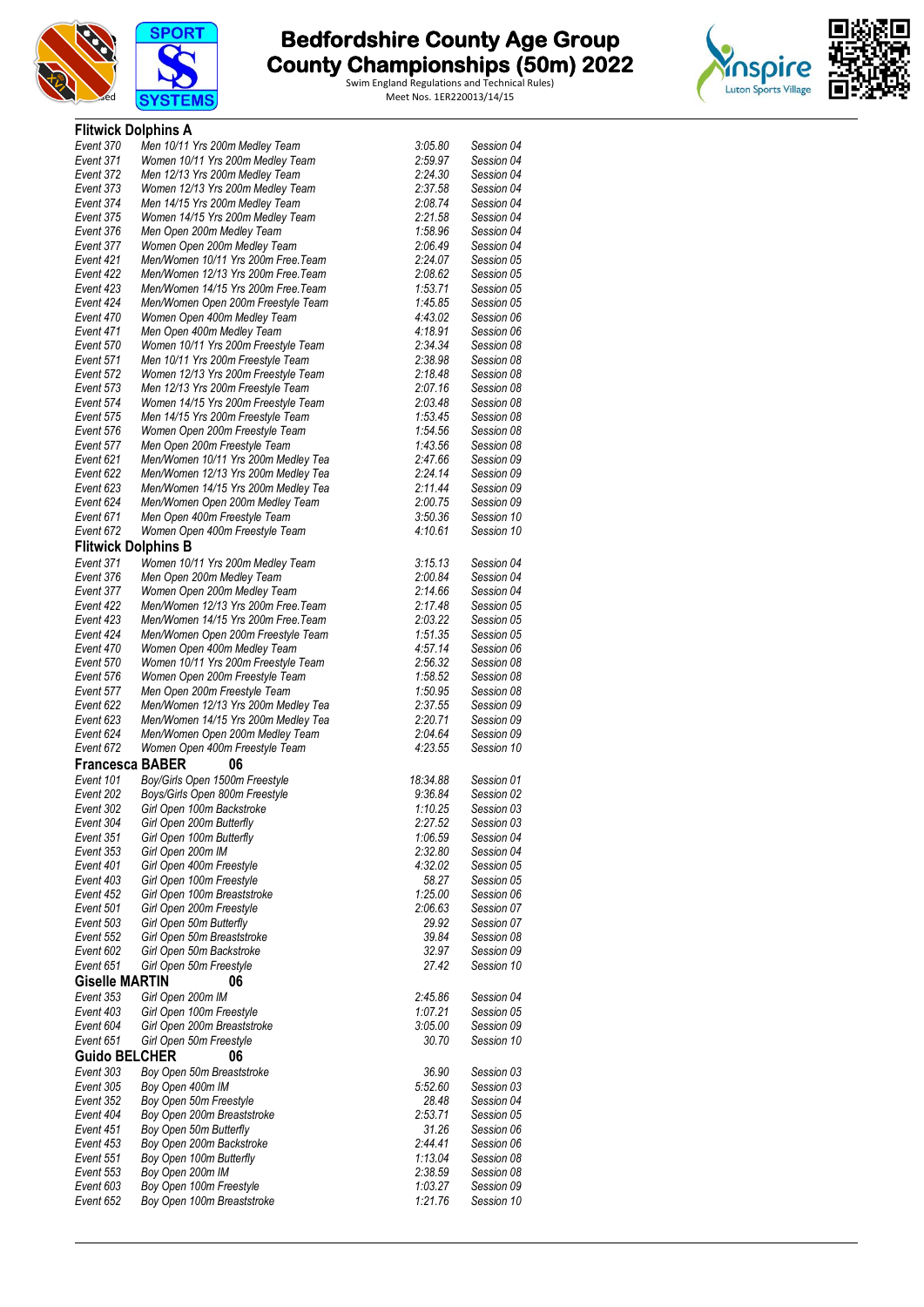



| <b>Harrison RACE</b>           | 11                                                     |                    |                          |
|--------------------------------|--------------------------------------------------------|--------------------|--------------------------|
| Event 303                      | Boy Open 50m Breaststroke                              | 50.96              | Session 03               |
| Event 352                      | Boy Open 50m Freestyle                                 | 36.46              | Session 04               |
| Event 402                      | Boy Open 50m Backstroke                                | 44.29              | Session 05               |
| Event 404                      | Boy Open 200m Breaststroke                             | 4:10.50            | Session 05               |
| Event 451                      | Boy Open 50m Butterfly                                 | 51.04              | Session 06               |
| Event 502                      | Boy Open 100m Backstroke                               | 1:38.93            | Session 07<br>Session 09 |
| Event 603<br>Event 652         | Boy Open 100m Freestyle<br>Boy Open 100m Breaststroke  | 1:28.11<br>1:54.24 | Session 10               |
| <b>Harrison SHAW</b>           | 07                                                     |                    |                          |
| Event 101                      | Boy/Girls Open 1500m Freestyle                         | 18:40.88           | Session 01               |
| Event 202                      | Boys/Girls Open 800m Freestyle                         | 9:48.18            | Session 02               |
| Event 301                      | Boy Open 200m Freestyle                                | 2:07.15            | Session 03               |
| Event 303                      | Boy Open 50m Breaststroke                              | 34.68              | Session 03               |
| Event 305                      | Boy Open 400m IM                                       | 5:02.00            | Session 03               |
| Event 352                      | Boy Open 50m Freestyle                                 | 25.89              | Session 04               |
| Event 402                      | Boy Open 50m Backstroke                                | 30.67              | Session 05               |
| Event 404                      | Boy Open 200m Breaststroke                             | 2:46.28            | Session 05               |
| Event 451                      | Boy Open 50m Butterfly                                 | 29.34              | Session 06               |
| Event 504                      | Boy Open 200m Butterfly                                | 2:26.37            | Session 07               |
| Event 551                      | Boy Open 100m Butterfly                                | 1:05.66            | Session 08               |
| Event 553                      | Boy Open 200m IM                                       | 2:25.60            | Session 08               |
| Event 601                      | Boy Open 400m Freestyle                                | 4:39.08            | Session 09               |
| Event 603<br>Event 652         | Boy Open 100m Freestyle<br>Boy Open 100m Breaststroke  | 57.62<br>1:16.60   | Session 09<br>Session 10 |
|                                | 11                                                     |                    |                          |
| <b>Harry ROWSON</b>            |                                                        |                    |                          |
| Event 301<br>Event 303         | Boy Open 200m Freestyle<br>Boy Open 50m Breaststroke   | 3:00.22<br>49.64   | Session 03<br>Session 03 |
| Event 352                      | Boy Open 50m Freestyle                                 | 35.22              | Session 04               |
| Event 402                      | Boy Open 50m Backstroke                                | 42.06              | Session 05               |
| Event 404                      | Boy Open 200m Breaststroke                             | 3:44.74            | Session 05               |
| Event 451                      | Boy Open 50m Butterfly                                 | 41.69              | Session 06               |
| Event 502                      | Boy Open 100m Backstroke                               | 1:32.65            | Session 07               |
| Event 551                      | Boy Open 100m Butterfly                                | 1:36.08            | Session 08               |
| Event 553                      | Boy Open 200m IM                                       | 3:10.96            | Session 08               |
| Event 603                      | Boy Open 100m Freestyle                                | 1:20.14            | Session 09               |
| Event 652                      | Boy Open 100m Breaststroke                             | 1:48.62            | Session 10               |
|                                | <b>Hudson SHERWANI</b><br>10                           |                    |                          |
| Event 301                      | Boy Open 200m Freestyle                                | 2:56.46            | Session 03               |
| Event 305                      | Boy Open 400m IM                                       | 7:08.41            | Session 03               |
| Event 352                      | Boy Open 50m Freestyle                                 | 35.08              | Session 04               |
| Event 402<br>Event 404         | Boy Open 50m Backstroke<br>Boy Open 200m Breaststroke  | 41.15<br>3:49.66   | Session 05<br>Session 05 |
| Event 451                      | Boy Open 50m Butterfly                                 | 39.27              | Session 06               |
| Event 502                      | Boy Open 100m Backstroke                               | 1:31.05            | Session 07               |
| Event 551                      | Boy Open 100m Butterfly                                | 1:40.87            | Session 08               |
| Event 553                      | Boy Open 200m IM                                       | 3:17.87            | Session 08               |
| Event 603                      | Boy Open 100m Freestyle                                | 1:17.74            | Session 09               |
| <b>Ida CORCORAN</b>            | 09                                                     |                    |                          |
| Event 302                      | Girl Open 100m Backstroke                              | 1:51.09            | Session 03               |
| Event 351                      | Girl Open 100m Butterfly                               | 2:12.35            | Session 04               |
| Event 353                      | Girl Open 200m IM                                      | 4:13.66            | Session 04               |
| Event 403                      | Girl Open 100m Freestyle                               | 1:36.17            | Session 05               |
| Event 452                      | Girl Open 100m Breaststroke                            | 2:31.88            | Session 06               |
| Event 503                      | Girl Open 50m Butterfly                                | 57.88              | Session 07               |
| Event 552                      | Girl Open 50m Breaststroke                             | 1:06.07            | Session 08               |
| Event 602                      | Girl Open 50m Backstroke                               | 50.02              | Session 09               |
| Event 604<br>Event 651         | Girl Open 200m Breaststroke<br>Girl Open 50m Freestyle | 5:08.88<br>44.10   | Session 09<br>Session 10 |
|                                |                                                        |                    |                          |
| <b>Isaac MOON</b><br>Event 352 | 03<br>Boy Open 50m Freestyle                           | 26.00              | Session 04               |
| Event 603                      | Boy Open 100m Freestyle                                | 57.30              | Session 09               |
| <b>Jake HICKMOTT</b>           | 05                                                     |                    |                          |
|                                |                                                        |                    |                          |
| Event 301<br>Event 352         | Boy Open 200m Freestyle<br>Boy Open 50m Freestyle      | 2:09.25<br>27.15   | Session 03<br>Session 04 |
| Event 402                      | Boy Open 50m Backstroke                                | 30.43              | Session 05               |
| Event 451                      | Boy Open 50m Butterfly                                 | 30.15              | Session 06               |
| Event 453                      | Boy Open 200m Backstroke                               | 2:20.58            | Session 06               |
| Event 502                      | Boy Open 100m Backstroke                               | 1:05.95            | Session 07               |
| Event 603                      | Boy Open 100m Freestyle                                | 58.54              | Session 09               |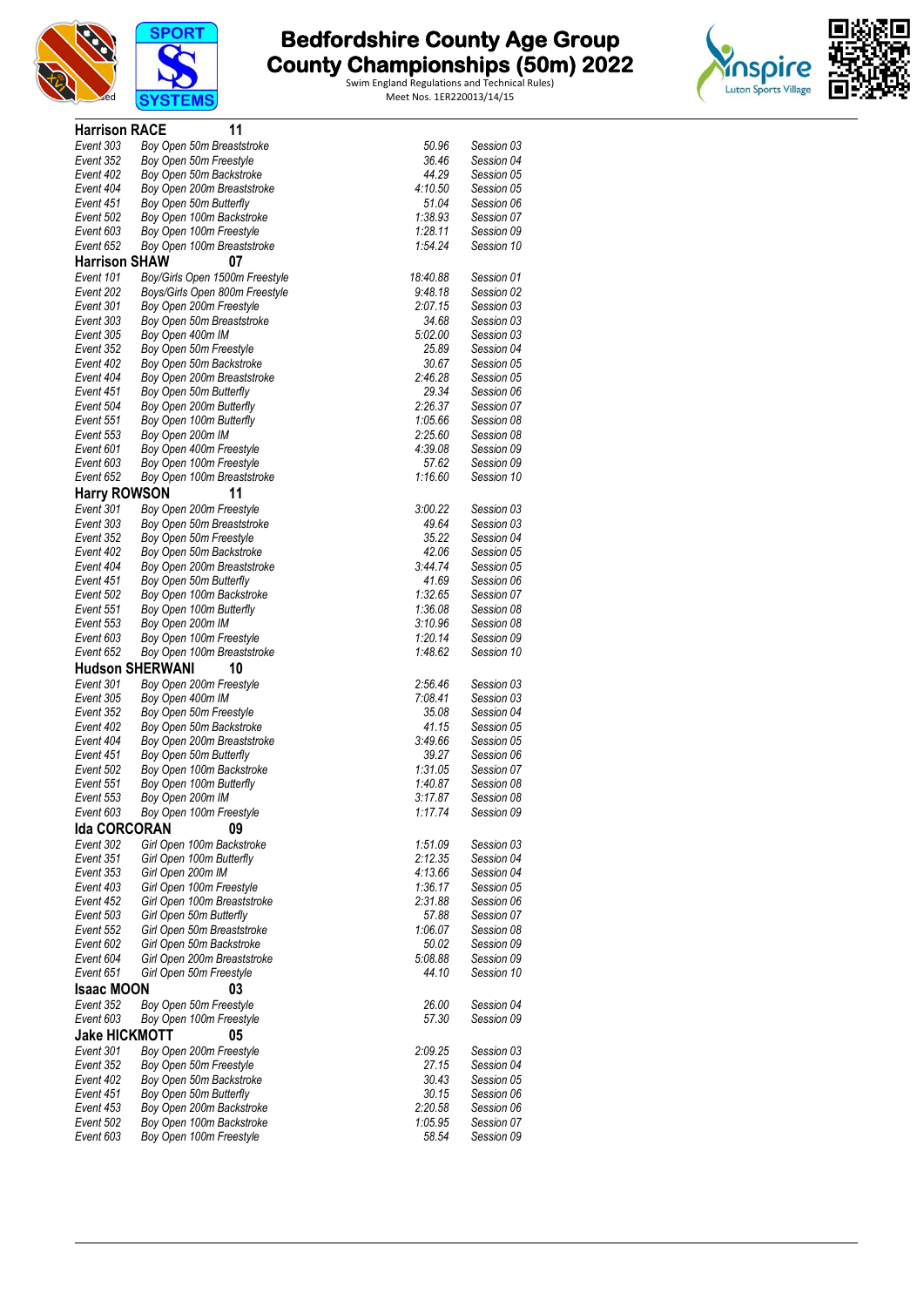



| <b>Joe VESZTROCY</b>   | 07                                                     |                    |                          |
|------------------------|--------------------------------------------------------|--------------------|--------------------------|
| Event 301              | Boy Open 200m Freestyle                                | 2:24.81            | Session 03               |
| Event 303              | Boy Open 50m Breaststroke                              | 39.38              | Session 03               |
| Event 305              | Boy Open 400m IM                                       | 5:52.66            | Session 03               |
| Event 404              | Boy Open 200m Breaststroke                             | 2:57.70            | Session 05               |
| Event 502              | Boy Open 100m Backstroke                               | 1:17.58            | Session 07               |
| Event 553<br>Event 601 | Boy Open 200m IM<br>Boy Open 400m Freestyle            | 2:46.21<br>5:05.86 | Session 08<br>Session 09 |
| Event 603              | Boy Open 100m Freestyle                                | 1:06.15            | Session 09               |
| Event 652              | Boy Open 100m Breaststroke                             | 1:23.86            | Session 10               |
| Joseph ELLIOTT         | 09                                                     |                    |                          |
| Event 303              | Boy Open 50m Breaststroke                              | 43.62              | Session 03               |
| Event 352              | Boy Open 50m Freestyle                                 | 34.11              | Session 04               |
| Event 404              | Boy Open 200m Breaststroke                             | 3:23.63            | Session 05               |
| Event 451              | Boy Open 50m Butterfly                                 | 40.31              | Session 06               |
| Event 603              | Boy Open 100m Freestyle                                | 1:16.91            | Session 09               |
| Event 652              | Boy Open 100m Breaststroke                             | 1:34.22            | Session 10               |
| <b>Lauren YOUNG</b>    | 03                                                     |                    |                          |
| Event 653              | Girl Open 200m Backstroke                              | 2:35.26            | Session 10               |
| <b>Lily FARR</b>       | 08                                                     |                    |                          |
| Event 101              | Boy/Girls Open 1500m Freestyle                         | 20:10.28           | Session 01               |
| Event 202              | Boys/Girls Open 800m Freestyle                         | 10:33.07           | Session 02               |
| Event 401              | Girl Open 400m Freestyle                               | 5:00.62            | Session 05               |
| Event 403              | Girl Open 100m Freestyle                               | 1:03.90            | Session 05               |
| Event 452              | Girl Open 100m Breaststroke                            | 1:35.72            | Session 06               |
| Event 501<br>Event 503 | Girl Open 200m Freestyle<br>Girl Open 50m Butterfly    | 2:18.68<br>37.37   | Session 07<br>Session 07 |
| Event 505              | Girl Open 400m IM                                      | 5:50.75            | Session 07               |
| Event 602              | Girl Open 50m Backstroke                               | 34.96              | Session 09               |
| Event 604              | Girl Open 200m Breaststroke                            | 3:24.72            | Session 09               |
| Event 651              | Girl Open 50m Freestyle                                | 29.50              | Session 10               |
| Event 653              | Girl Open 200m Backstroke                              | 2:36.84            | Session 10               |
|                        | Lily MOXON-BOOTH<br>12                                 |                    |                          |
| Event 351              | Girl Open 100m Butterfly                               | 2:13.59            | Session 04               |
| <b>Lochlan SHAW</b>    | 10                                                     |                    |                          |
| Event 303              | Boy Open 50m Breaststroke                              | 49.63              | Session 03               |
| Event 404              | Boy Open 200m Breaststroke                             | 3:50.01            | Session 05               |
| Event 551              | Boy Open 100m Butterfly                                | 2:09.52            | Session 08               |
| Event 652              | Boy Open 100m Breaststroke                             | 1:45.67            | Session 10               |
|                        | <b>Lucas MOXON-BOOTH</b><br>09                         |                    |                          |
| Event 101              | Boy/Girls Open 1500m Freestyle                         | 22:29.88           | Session 01               |
| Event 301              | Boy Open 200m Freestyle                                | 2:32.76            | Session 03               |
| Event 303              | Boy Open 50m Breaststroke                              | 42.82              | Session 03               |
| Event 352              | Boy Open 50m Freestyle                                 | 32.97              | Session 04               |
| Event 402              | Boy Open 50m Backstroke                                | 39.50              | Session 05               |
| Event 404              | Boy Open 200m Breaststroke<br>Boy Open 200m Backstroke | 3:22.44<br>2:57.52 | Session 05               |
| Event 453<br>Event 502 | Boy Open 100m Backstroke                               | 1:24.31            | Session 06<br>Session 07 |
| Event 601              | Boy Open 400m Freestyle                                | 5:23.04            | Session 09               |
| Event 603              | Boy Open 100m Freestyle                                | 1:12.38            | Session 09               |
| Event 652              | Boy Open 100m Breaststroke                             | 1:35.53            | Session 10               |
| <b>Max THOMAS</b>      | 06                                                     |                    |                          |
| Event 303              | Boy Open 50m Breaststroke                              | 34.53              | Session 03               |
| Event 352              | Boy Open 50m Freestyle                                 | 27.93              | Session 04               |
| Event 402              | Boy Open 50m Backstroke                                | 33.56              | Session 05               |
| Event 404              | Boy Open 200m Breaststroke                             | 2:44.81            | Session 05               |
| Event 451              | Boy Open 50m Butterfly                                 | 29.66              | Session 06               |
| Event 551              | Boy Open 100m Butterfly                                | 1:08.82            | Session 08               |
| Event 553              | Boy Open 200m IM                                       | 2:35.12            | Session 08               |
| Event 603              | Boy Open 100m Freestyle                                | 1:00.36            | Session 09               |
| Event 652              | Boy Open 100m Breaststroke                             | 1:17.16            | Session 10               |
| <b>Megan JONES</b>     | 04                                                     |                    |                          |
| Event 302<br>Event 403 | Girl Open 100m Backstroke                              | 1:14.65<br>1:04.99 | Session 03<br>Session 05 |
| Event 503              | Girl Open 100m Freestyle<br>Girl Open 50m Butterfly    | 31.30              | Session 07               |
| Event 552              | Girl Open 50m Breaststroke                             | 38.15              | Session 08               |
| Event 602              | Girl Open 50m Backstroke                               | 33.64              | Session 09               |
| Event 651              | Girl Open 50m Freestyle                                | 28.86              | Session 10               |
| <b>Molly SMITH</b>     | 08                                                     |                    |                          |
| Event 452              | Girl Open 100m Breaststroke                            | 1:32.77            | Session 06               |
| Event 552              | Girl Open 50m Breaststroke                             | 41.99              | Session 08               |
| Event 653              | Girl Open 200m Backstroke                              | 3:05.22            | Session 10               |
|                        |                                                        |                    |                          |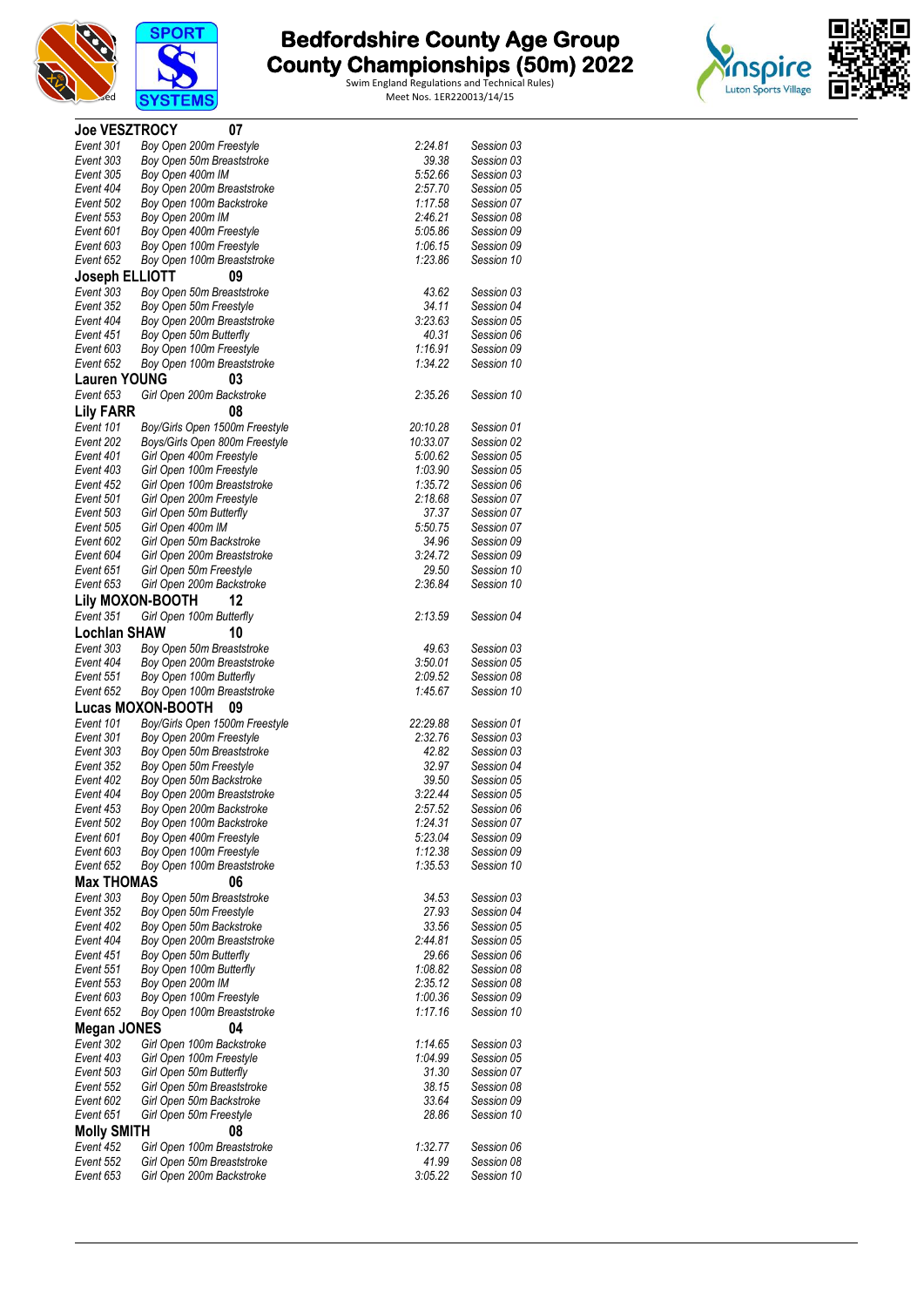





| <b>Neve JONES</b>      |                   | 08                                                        |                    |                          |
|------------------------|-------------------|-----------------------------------------------------------|--------------------|--------------------------|
| Event 302              |                   | Girl Open 100m Backstroke                                 | 1:23.15            | Session 03               |
| Event 403              |                   | Girl Open 100m Freestyle                                  | 1:10.36            | Session 05               |
| Event 452              |                   | Girl Open 100m Breaststroke                               | 1:30.55            | Session 06               |
| Event 503              |                   | Girl Open 50m Butterfly                                   | 34.17              | Session 07               |
| Event 552              |                   | Girl Open 50m Breaststroke                                | 41.31              | Session 08               |
| Event 602              |                   | Girl Open 50m Backstroke                                  | 38.53              | Session 09               |
| Event 604<br>Event 651 |                   | Girl Open 200m Breaststroke                               | 3:25.16<br>31.18   | Session 09<br>Session 10 |
| <b>Niamh BUNKER</b>    |                   | Girl Open 50m Freestyle<br>10                             |                    |                          |
| Event 302              |                   | Girl Open 100m Backstroke                                 | 1:27.37            | Session 03               |
| Event 304              |                   | Girl Open 200m Butterfly                                  | 3:33.11            | Session 03               |
| Event 351              |                   | Girl Open 100m Butterfly                                  | 1:27.70            | Session 04               |
| Event 353              | Girl Open 200m IM |                                                           | 3:03.82            | Session 04               |
| Event 401              |                   | Girl Open 400m Freestyle                                  | 5:52.03            | Session 05               |
| Event 403              |                   | Girl Open 100m Freestyle                                  | 1:15.50            | Session 05               |
| Event 501              |                   | Girl Open 200m Freestyle                                  | 2:49.29            | Session 07               |
| Event 503              |                   | Girl Open 50m Butterfly                                   | 38.25              | Session 07               |
| Event 505              | Girl Open 400m IM |                                                           | 6:54.12            | Session 07               |
| Event 552<br>Event 602 |                   | Girl Open 50m Breaststroke                                | 47.06<br>38.56     | Session 08               |
| Event 651              |                   | Girl Open 50m Backstroke<br>Girl Open 50m Freestyle       | 35.09              | Session 09<br>Session 10 |
| Event 653              |                   | Girl Open 200m Backstroke                                 | 3:05.36            | Session 10               |
| <b>Oliver OUTTRAM</b>  |                   | 10                                                        |                    |                          |
| Event 301              |                   | Boy Open 200m Freestyle                                   | 2:58.57            | Session 03               |
| Event 303              |                   | Boy Open 50m Breaststroke                                 | 47.65              | Session 03               |
| Event 352              |                   | Boy Open 50m Freestyle                                    | 35.66              | Session 04               |
| Event 404              |                   | Boy Open 200m Breaststroke                                | 3:56.46            | Session 05               |
| Event 652              |                   | Boy Open 100m Breaststroke                                | 1:43.53            | Session 10               |
| <b>Oscar SHERWANI</b>  |                   | 08                                                        |                    |                          |
| Event 101              |                   | Boy/Girls Open 1500m Freestyle                            | 20:13.09           | Session 01               |
| Event 202              |                   | Boys/Girls Open 800m Freestyle                            | 10:27.35           | Session 02               |
| Event 301              |                   | Boy Open 200m Freestyle                                   | 2:20.40            | Session 03               |
| Event 303<br>Event 305 |                   | Boy Open 50m Breaststroke                                 | 36.22<br>5:47.02   | Session 03<br>Session 03 |
| Event 352              | Boy Open 400m IM  | Boy Open 50m Freestyle                                    | 28.53              | Session 04               |
| Event 402              |                   | Boy Open 50m Backstroke                                   | 34.23              | Session 05               |
| Event 404              |                   | Boy Open 200m Breaststroke                                | 3:12.10            | Session 05               |
| Event 451              |                   | Boy Open 50m Butterfly                                    | 31.76              | Session 06               |
| Event 453              |                   | Boy Open 200m Backstroke                                  | 2:42.04            | Session 06               |
| Event 502              |                   | Boy Open 100m Backstroke                                  | 1:15.80            | Session 07               |
| Event 504              |                   | Boy Open 200m Butterfly                                   | 3:06.78            | Session 07               |
| Event 551              |                   | Boy Open 100m Butterfly                                   | 1:18.88            | Session 08               |
| Event 553<br>Event 601 | Boy Open 200m IM  | Boy Open 400m Freestyle                                   | 2:42.60<br>4:57.12 | Session 08<br>Session 09 |
| Event 603              |                   | Boy Open 100m Freestyle                                   | 1:02.79            | Session 09               |
| Event 652              |                   | Boy Open 100m Breaststroke                                | 1:22.33            | Session 10               |
| <b>Osian MORTON</b>    |                   | 10                                                        |                    |                          |
| Event 551              |                   | Boy Open 100m Butterfly                                   | 1:53.45            | Session 08               |
| Paige WALKER           |                   | 06                                                        |                    |                          |
| Event 101              |                   | Boy/Girls Open 1500m Freestyle                            | 19:56.64           | Session 01               |
| Event 202              |                   | Boys/Girls Open 800m Freestyle                            | 10:12.82           | Session 02               |
| Event 401              |                   | Girl Open 400m Freestyle                                  | 5:00.67            | Session 05               |
| Event 653              |                   | Girl Open 200m Backstroke                                 | 2:49.43            | Session 10               |
| <b>Peggy CARTMELL</b>  |                   | 08                                                        |                    |                          |
| Event 452<br>Event 552 |                   | Girl Open 100m Breaststroke<br>Girl Open 50m Breaststroke | 1:36.21<br>42.47   | Session 06<br>Session 08 |
| Event 602              |                   | Girl Open 50m Backstroke                                  | 38.30              | Session 09               |
| Event 651              |                   | Girl Open 50m Freestyle                                   | 32.79              | Session 10               |
| Event 653              |                   | Girl Open 200m Backstroke                                 | 2:55.35            | Session 10               |
| <b>Phoebe THORN</b>    |                   | 06                                                        |                    |                          |
| Event 101              |                   | Boy/Girls Open 1500m Freestyle                            | 19:26.56           | Session 01               |
| Event 202              |                   | Boys/Girls Open 800m Freestyle                            | 9:58.81            | Session 02               |
| Event 304              |                   | Girl Open 200m Butterfly                                  | 2:49.68            | Session 03               |
| Event 353              | Girl Open 200m IM |                                                           | 2:39.26            | Session 04               |
| Event 401              |                   | Girl Open 400m Freestyle                                  | 4:49.89            | Session 05               |
| Event 403<br>Event 452 |                   | Girl Open 100m Freestyle<br>Girl Open 100m Breaststroke   | 1:04.72<br>1:25.62 | Session 05<br>Session 06 |
| Event 501              |                   | Girl Open 200m Freestyle                                  | 2:18.20            | Session 07               |
| Event 505              | Girl Open 400m IM |                                                           | 5:43.13            | Session 07               |
| Event 552              |                   | Girl Open 50m Breaststroke                                | 38.84              | Session 08               |
| Event 604              |                   | Girl Open 200m Breaststroke                               | 3:03.08            | Session 09               |
| Event 651              |                   | Girl Open 50m Freestyle                                   | 30.04              | Session 10               |
| Event 653              |                   | Girl Open 200m Backstroke                                 | 2:40.87            | Session 10               |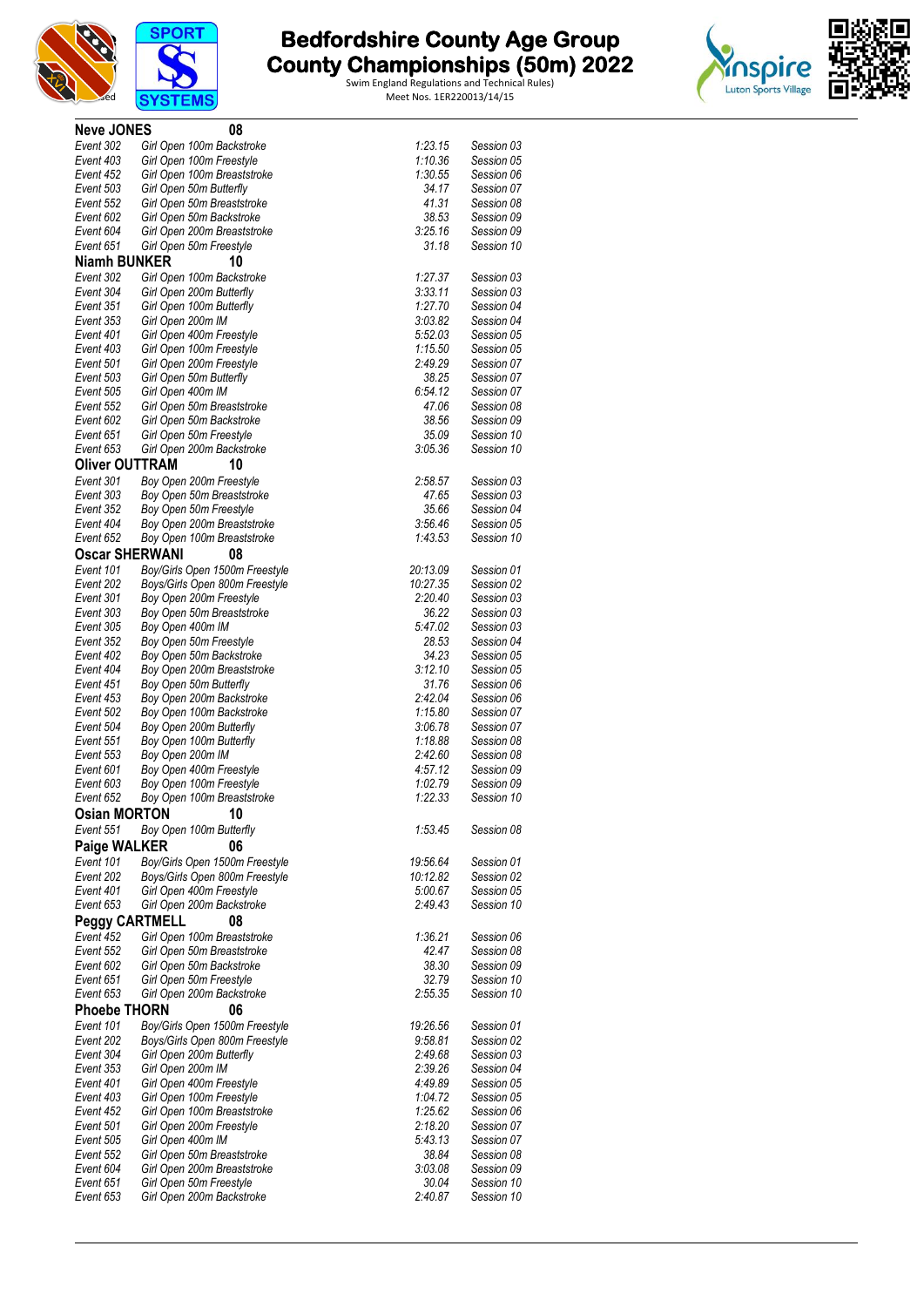



| <b>Prem PARMAR</b>     | 05                                                      |                    |                          |
|------------------------|---------------------------------------------------------|--------------------|--------------------------|
| Event 303              | Boy Open 50m Breaststroke                               | 33.00              | Session 03               |
| Event 352              | Boy Open 50m Freestyle                                  | 28.06              | Session 04               |
| Event 404<br>Event 553 | Boy Open 200m Breaststroke                              | 2:45.11<br>2:34.37 | Session 05<br>Session 08 |
| Event 652              | Boy Open 200m IM<br>Boy Open 100m Breaststroke          | 1:13.72            | Session 10               |
| Roux COOK              | 09                                                      |                    |                          |
| Event 301              | Boy Open 200m Freestyle                                 | 2:53.16            | Session 03               |
| Event 303              | Boy Open 50m Breaststroke                               | 41.13              | Session 03               |
| Event 352              | Boy Open 50m Freestyle                                  | 32.44              | Session 04               |
| Event 402              | Boy Open 50m Backstroke                                 | 38.60              | Session 05               |
| Event 404              | Boy Open 200m Breaststroke                              | 3:18.60            | Session 05               |
| Event 451<br>Event 453 | Boy Open 50m Butterfly                                  | 35.56<br>3:07.31   | Session 06<br>Session 06 |
| Event 502              | Boy Open 200m Backstroke<br>Boy Open 100m Backstroke    | 1:28.27            | Session 07               |
| Event 551              | Boy Open 100m Butterfly                                 | 1:28.80            | Session 08               |
| Event 553              | Boy Open 200m IM                                        | 3:08.56            | Session 08               |
| Event 603              | Boy Open 100m Freestyle                                 | 1:17.27            | Session 09               |
| Event 652              | Boy Open 100m Breaststroke                              | 1:33.14            | Session 10               |
|                        | <b>Ruby BLACKMORE</b><br>06                             |                    |                          |
| Event 302              | Girl Open 100m Backstroke                               | 1:19.54            | Session 03               |
| Event 353              | Girl Open 200m IM                                       | 2:45.74            | Session 04               |
| Event 452<br>Event 503 | Girl Open 100m Breaststroke                             | 1:24.21<br>34.74   | Session 06<br>Session 07 |
| Event 552              | Girl Open 50m Butterfly<br>Girl Open 50m Breaststroke   | 39.01              | Session 08               |
| Event 602              | Girl Open 50m Backstroke                                | 36.78              | Session 09               |
| Event 604              | Girl Open 200m Breaststroke                             | 3:06.37            | Session 09               |
| Event 653              | Girl Open 200m Backstroke                               | 2:48.77            | Session 10               |
| <b>Ruby RYALL</b>      | 05                                                      |                    |                          |
| Event 302              | Girl Open 100m Backstroke                               | 1:20.60            | Session 03               |
| Event 653              | Girl Open 200m Backstroke                               | 2:50.34            | Session 10               |
| <b>Shannon RYALL</b>   | 05                                                      |                    |                          |
| Event 401              | Girl Open 400m Freestyle                                | 5:15.53            | Session 05               |
| <b>Sophie FOWLER</b>   | 05                                                      |                    |                          |
| Event 401              | Girl Open 400m Freestyle                                | 4:59.80            | Session 05               |
| Event 403<br>Event 602 | Girl Open 100m Freestyle<br>Girl Open 50m Backstroke    | 1:05.40<br>35.20   | Session 05<br>Session 09 |
| Event 604              | Girl Open 200m Breaststroke                             | 3:05.04            | Session 09               |
| Event 651              | Girl Open 50m Freestyle                                 | 30.46              | Session 10               |
| Event 653              | Girl Open 200m Backstroke                               | 2:45.05            | Session 10               |
| <b>Thomas ALLEN</b>    | 96                                                      |                    |                          |
| Event 101              | Boy/Girls Open 1500m Freestyle                          | 19:15.87           | Session 01               |
| Event 301              | Boy Open 200m Freestyle                                 | 2:14.50            | Session 03               |
| Event 305              | Boy Open 400m IM                                        | 5.21.17            | Session 03               |
| Event 404<br>Event 453 | Boy Open 200m Breaststroke<br>Boy Open 200m Backstroke  | 2:55.40<br>2:31.90 | Session 05<br>Session 06 |
| Event 553              | Boy Open 200m IM                                        | 2:33.20            | Session 08               |
| Event 601              | Boy Open 400m Freestyle                                 | 4:53.79            | Session 09               |
| <b>Tyler WATSON</b>    | 04                                                      |                    |                          |
| Event 352              | Boy Open 50m Freestyle                                  | 26.30              | Session 04               |
| Event 402              | Boy Open 50m Backstroke                                 | 31.90              | Session 05               |
|                        | <b>Yasmine OLLERENSHAW</b>                              | 09                 |                          |
| Event 202              | Boys/Girls Open 800m Freestyle                          | 11:29.35           | Session 02               |
| Event 302              | Girl Open 100m Backstroke                               | 1:17.57            | Session 03               |
| Event 304              | Girl Open 200m Butterfly                                | 3:06.34            | Session 03               |
| Event 351<br>Event 353 | Girl Open 100m Butterfly<br>Girl Open 200m IM           | 1:21.82<br>2:48.81 | Session 04<br>Session 04 |
| Event 401              | Girl Open 400m Freestyle                                | 5:38.59            | Session 05               |
| Event 403              | Girl Open 100m Freestyle                                | 1:12.08            | Session 05               |
| Event 452              | Girl Open 100m Breaststroke                             | 1:36.43            | Session 06               |
| Event 501              | Girl Open 200m Freestyle                                | 2:31.73            | Session 07               |
| Event 503              | Girl Open 50m Butterfly                                 | 33.74              | Session 07               |
| Event 505              | Girl Open 400m IM                                       | 6:00.36            | Session 07               |
| Event 552              | Girl Open 50m Breaststroke                              | 43.22              | Session 08               |
| Event 602<br>Event 604 | Girl Open 50m Backstroke<br>Girl Open 200m Breaststroke | 35.31<br>3:25.12   | Session 09<br>Session 09 |
| Event 653              | Girl Open 200m Backstroke                               | 2:44.23            | Session 10               |
| <b>Zachary DOBSON</b>  | 09                                                      |                    |                          |
| Event 451              | Boy Open 50m Butterfly                                  | 40.56              | Session 06               |
| Event 551              | Boy Open 100m Butterfly                                 | 1:42.97            | Session 08               |
|                        |                                                         |                    |                          |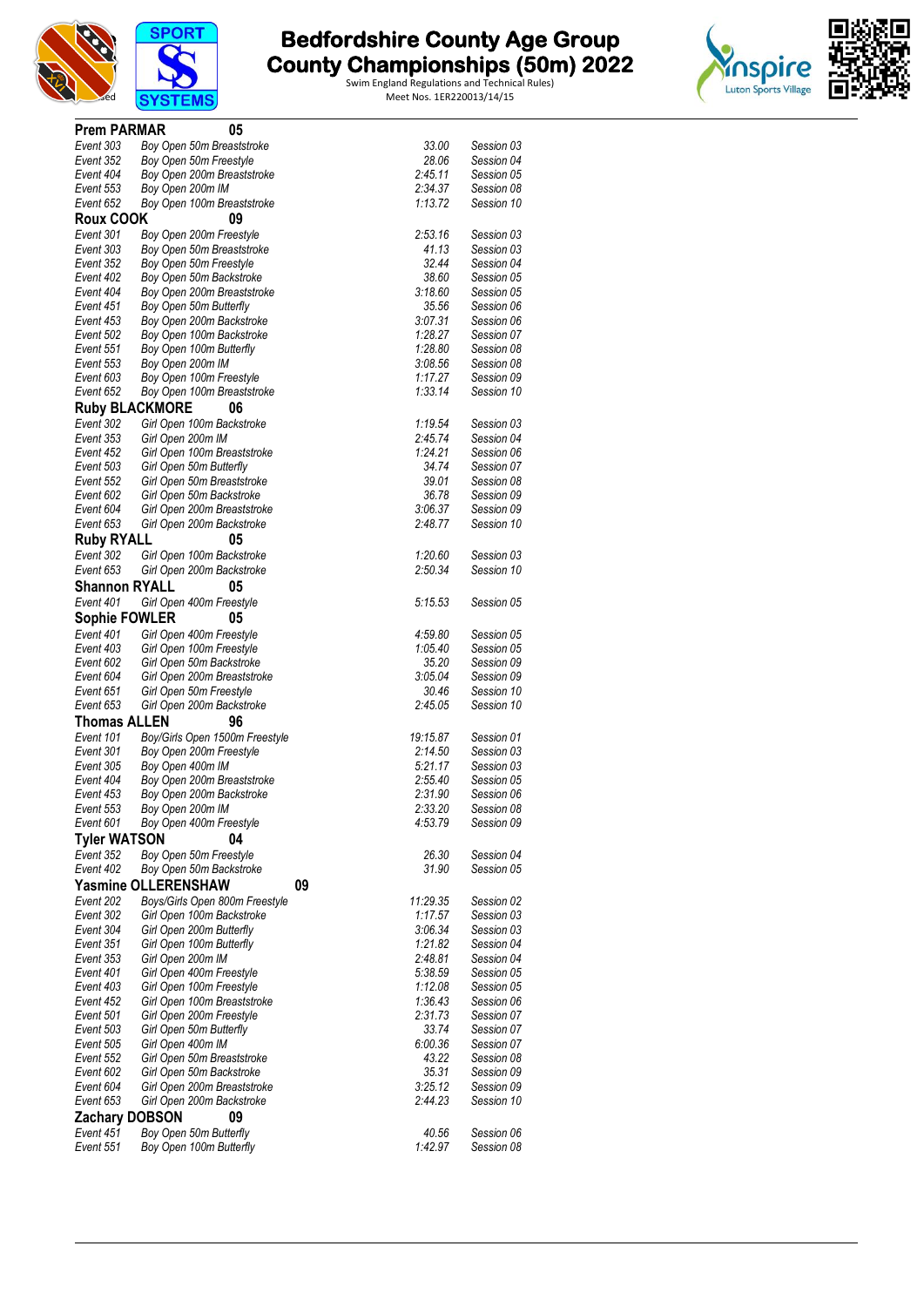



|                        | <b>Leighton Buzzard</b>                                |                  |                          |
|------------------------|--------------------------------------------------------|------------------|--------------------------|
| <b>Abigail BRIGHT</b>  | 05                                                     |                  |                          |
| Event 302              | Girl Open 100m Backstroke                              | 1:10.10          | Session 03               |
| Event 452              | Girl Open 100m Breaststroke                            | 1:20.37          | Session 06               |
| Event 552              | Girl Open 50m Breaststroke                             | 37.50            | Session 08               |
| Event 602              | Girl Open 50m Backstroke                               | 32.12            | Session 09               |
| Event 604              | Girl Open 200m Breaststroke                            | 2:54.71          | Session 09               |
| Event 653              | Girl Open 200m Backstroke                              | 2:32.97          | Session 10               |
| <b>Alfie BARRETT</b>   | 07                                                     |                  |                          |
| Event 303<br>Event 352 | Boy Open 50m Breaststroke<br>Boy Open 50m Freestyle    | 34.72<br>29.31   | Session 03<br>Session 04 |
| Event 402              | Boy Open 50m Backstroke                                | 31.90            | Session 05               |
| Event 404              | Boy Open 200m Breaststroke                             | 2:56.48          | Session 05               |
| Event 451              | Boy Open 50m Butterfly                                 | 32.23            | Session 06               |
| Event 502              | Boy Open 100m Backstroke                               | 1:12.30          | Session 07               |
| Event 553              | Boy Open 200m IM                                       | 2:35.47          | Session 08               |
| Event 603              | Boy Open 100m Freestyle                                | 1:03.55          | Session 09               |
| Event 652              | Boy Open 100m Breaststroke                             | 1:19.90          | Session 10               |
| Amy EDWINS             | 01                                                     |                  |                          |
| Event 302              | Girl Open 100m Backstroke                              | 1:16.50          | Session 03               |
| Event 353              | Girl Open 200m IM                                      | 2:45.70          | Session 04               |
| Event 403              | Girl Open 100m Freestyle                               | 1:07.78          | Session 05               |
| Event 452              | Girl Open 100m Breaststroke                            | 1:29.81          | Session 06               |
| Event 651              | Girl Open 50m Freestyle                                | 30.00            | Session 10               |
| <b>Arriana GREEN</b>   | 10                                                     |                  |                          |
| Event 351<br>Event 503 | Girl Open 100m Butterfly                               | 1:54.18<br>39.95 | Session 04<br>Session 07 |
| Event 653              | Girl Open 50m Butterfly<br>Girl Open 200m Backstroke   | 3:13.84          | Session 10               |
|                        | Benjamin WILLIAMSON 04                                 |                  |                          |
| Event 202              | Boys/Girls Open 800m Freestyle                         | 9:48.10          | Session 02               |
| Event 404              | Boy Open 200m Breaststroke                             | 2:52.41          | Session 05               |
| Event 553              | Boy Open 200m IM                                       | 2:33.45          | Session 08               |
| Event 601              | Boy Open 400m Freestyle                                | 4:42.66          | Session 09               |
| Event 652              | Boy Open 100m Breaststroke                             | 1:19.18          | Session 10               |
| <b>Bethany SMITH</b>   | 03                                                     |                  |                          |
| Event 351              | Girl Open 100m Butterfly                               | 1:14.96          | Session 04               |
| Event 452              | Girl Open 100m Breaststroke                            | 1:27.69          | Session 06               |
| Event 503              | Girl Open 50m Butterfly                                | 30.60            | Session 07               |
| Event 552              | Girl Open 50m Breaststroke                             | 38.21            | Session 08               |
| Event 602              | Girl Open 50m Backstroke                               | 34.25            | Session 09               |
| Event 651              | Girl Open 50m Freestyle                                | 29.00            | Session 10               |
| <b>Cameron JONES</b>   | 06                                                     |                  |                          |
| Event 301              | Boy Open 200m Freestyle                                | 2:15.38          | Session 03               |
| Event 352              | Boy Open 50m Freestyle                                 | 28.87            | Session 04               |
| Event 402<br>Event 451 | Boy Open 50m Backstroke<br>Boy Open 50m Butterfly      | 32.72<br>32.55   | Session 05<br>Session 06 |
| Event 453              | Boy Open 200m Backstroke                               | 2:27.92          | Session 06               |
| Event 502              | Boy Open 100m Backstroke                               | 1:09.28          | Session 07               |
| Event 551              | Boy Open 100m Butterfly                                | 1:15.07          | Session 08               |
| Event 601              | Boy Open 400m Freestyle                                | 4:48.84          | Session 09               |
| Event 603              | Boy Open 100m Freestyle                                | 1:01.49          | Session 09               |
|                        | <b>Cassiopeia KIRCHIN</b><br>05                        |                  |                          |
| Event 302              | Girl Open 100m Backstroke                              | 1:19.60          | Session 03               |
| <b>Charlotte EVANS</b> | 08                                                     |                  |                          |
| Event 302              | Girl Open 100m Backstroke                              | 1:24.47          | Session 03               |
| Event 351              | Girl Open 100m Butterfly                               | 1:22.85          | Session 04               |
| Event 353              | Girl Open 200m IM                                      | 2:54.58          | Session 04               |
| Event 403              | Girl Open 100m Freestyle                               | 1:12.10          | Session 05               |
| Event 503              | Girl Open 50m Butterfly                                | 35.28            | Session 07               |
| Event 505              | Girl Open 400m IM                                      | 6:22.16          | Session 07               |
| Event 552<br>Event 602 | Girl Open 50m Breaststroke<br>Girl Open 50m Backstroke | 43.00<br>38.36   | Session 08<br>Session 09 |
| Event 604              | Girl Open 200m Breaststroke                            | 3:22.70          | Session 09               |
| Event 651              | Girl Open 50m Freestyle                                | 31.57            | Session 10               |
| Event 653              | Girl Open 200m Backstroke                              | 2:57.54          | Session 10               |
|                        | <b>Charlotte WILLIAMSON 06</b>                         |                  |                          |
| Event 452              | Girl Open 100m Breaststroke                            | 1:34.69          | Session 06               |
| Event 651              | Girl Open 50m Freestyle                                | 31.47            | Session 10               |
| <b>Daniel SMITH</b>    | 09                                                     |                  |                          |
| Event 352              | Boy Open 50m Freestyle                                 | 32.90            | Session 04               |
| Event 603              | Boy Open 100m Freestyle                                | 1:13.66          | Session 09               |
|                        |                                                        |                  |                          |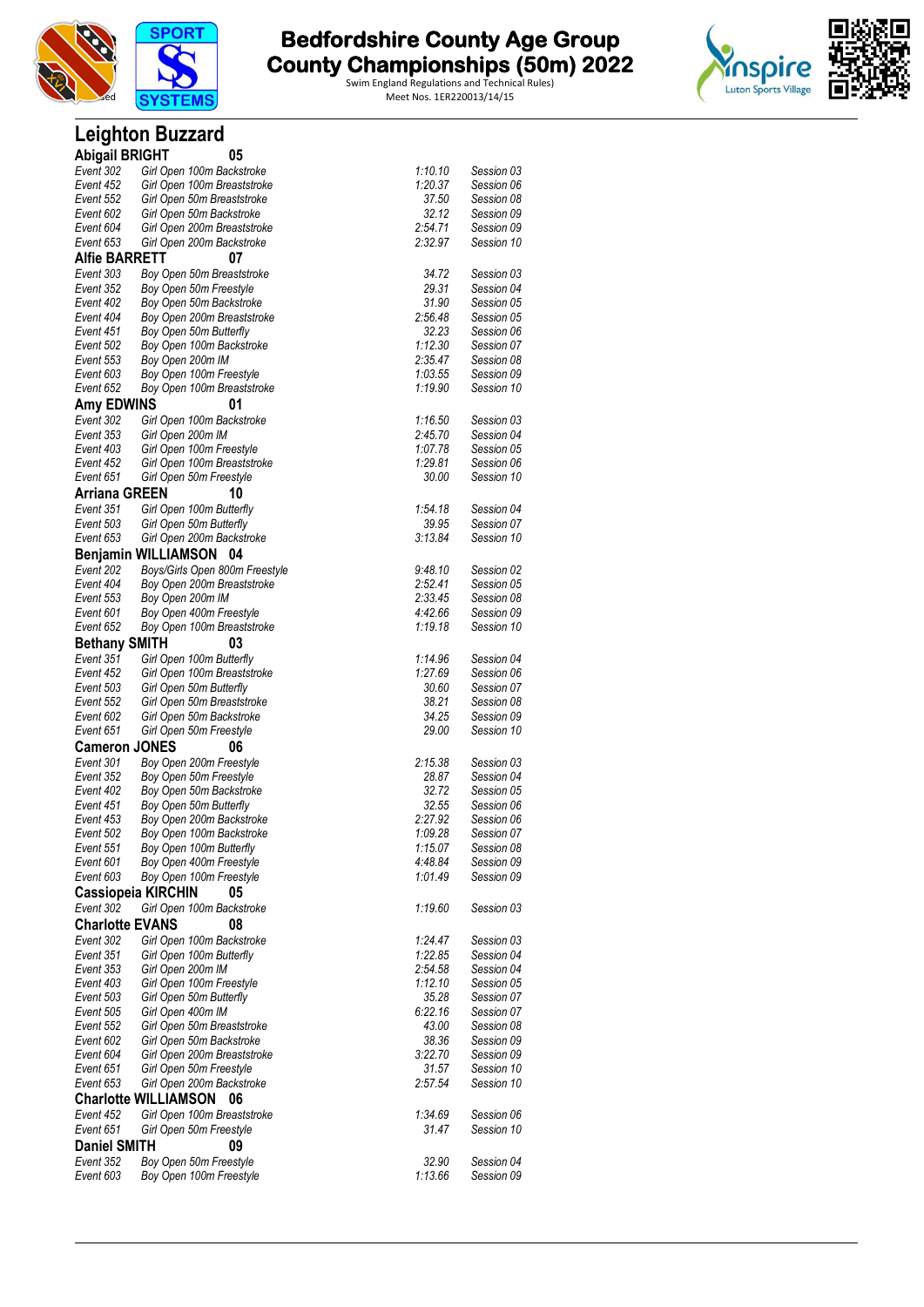





| <b>Daniel TALBOT</b>            | 10                                                      |                    |                          |
|---------------------------------|---------------------------------------------------------|--------------------|--------------------------|
| Event 301                       | Boy Open 200m Freestyle                                 | 2:50.21            | Session 03               |
| Event 303                       | Boy Open 50m Breaststroke                               | 46.38              | Session 03               |
| Event 352                       | Boy Open 50m Freestyle                                  | 34.24              | Session 04               |
| Event 402<br>Event 404          | Boy Open 50m Backstroke<br>Boy Open 200m Breaststroke   | 37.82<br>3:27.34   | Session 05<br>Session 05 |
| Event 453                       | Boy Open 200m Backstroke                                | 2:54.88            | Session 06               |
| Event 502                       | Boy Open 100m Backstroke                                | 1:22.04            | Session 07               |
| Event 553                       | Boy Open 200m IM                                        | 3:06.56            | Session 08               |
| Event 603                       | Boy Open 100m Freestyle                                 | 1:16.94            | Session 09               |
| Event 652                       | Boy Open 100m Breaststroke                              | 1:37.57            | Session 10               |
| Eden HORWOOD                    | 01                                                      |                    |                          |
| Event 452                       | Girl Open 100m Breaststroke                             | 1:23.80            | Session 06               |
| Event 552                       | Girl Open 50m Breaststroke                              | 35.50              | Session 08               |
| Event 651<br><b>Edward COOK</b> | Girl Open 50m Freestyle<br>07                           | 30.10              | Session 10               |
| Event 301                       | Boy Open 200m Freestyle                                 | 2:11.81            | Session 03               |
| Event 303                       | Boy Open 50m Breaststroke                               | 38.50              | Session 03               |
| Event 352                       | Boy Open 50m Freestyle                                  | 27.34              | Session 04               |
| Event 402                       | Boy Open 50m Backstroke                                 | 32.31              | Session 05               |
| Event 404                       | Boy Open 200m Breaststroke                              | 3:13.07            | Session 05               |
| Event 451                       | Boy Open 50m Butterfly                                  | 31.97              | Session 06               |
| Event 453                       | Boy Open 200m Backstroke                                | 2:28.41            | Session 06               |
| Event 502                       | Boy Open 100m Backstroke                                | 1:09.61            | Session 07               |
| Event 553                       | Boy Open 200m IM                                        | 2:35.51            | Session 08<br>Session 09 |
| Event 601<br>Event 603          | Boy Open 400m Freestyle<br>Boy Open 100m Freestyle      | 4:53.28<br>1:00.25 | Session 09               |
| Event 652                       | Boy Open 100m Breaststroke                              | 1:27.37            | Session 10               |
| <b>Frank DEAN</b>               | 09                                                      |                    |                          |
| Event 303                       | Boy Open 50m Breaststroke                               | 44.28              | Session 03               |
| Event 352                       | Boy Open 50m Freestyle                                  | 33.90              | Session 04               |
| Event 402                       | Boy Open 50m Backstroke                                 | 41.02              | Session 05               |
| Event 404                       | Boy Open 200m Breaststroke                              | 3:45.70            | Session 05               |
| Event 453                       | Boy Open 200m Backstroke                                | 3:05.77            | Session 06               |
| Event 502<br>Event 603          | Boy Open 100m Backstroke<br>Boy Open 100m Freestyle     | 1:26.67<br>1:14.84 | Session 07<br>Session 09 |
| Event 652                       | Boy Open 100m Breaststroke                              | 1:41.95            | Session 10               |
|                                 | George DE VOOGT<br>06                                   |                    |                          |
| Event 301                       | Boy Open 200m Freestyle                                 | 2:07.58            | Session 03               |
| Event 303                       | Boy Open 50m Breaststroke                               | 34.50              | Session 03               |
| Event 352                       | Boy Open 50m Freestyle                                  | 26.20              | Session 04               |
| Event 402                       | Boy Open 50m Backstroke                                 | 30.37              | Session 05               |
| Event 451<br>Event 502          | Boy Open 50m Butterfly<br>Boy Open 100m Backstroke      | 27.78<br>1:07.50   | Session 06<br>Session 07 |
| Event 551                       | Boy Open 100m Butterfly                                 | 1:04.11            | Session 08               |
| Event 553                       | Boy Open 200m IM                                        | 2:25.45            | Session 08               |
| Event 603                       | Boy Open 100m Freestyle                                 | 56.75              | Session 09               |
| Event 652                       | Boy Open 100m Breaststroke                              | 1:19.78            | Session 10               |
| <b>George PERKINS</b>           | 08                                                      |                    |                          |
| Event 451                       | Boy Open 50m Butterfly                                  | 37.01              | Session 06               |
| Event 453                       | Boy Open 200m Backstroke                                | 3:00.00            | Session 06               |
| <b>Isabel JACKSON</b>           | 06                                                      |                    |                          |
| Event 302                       | Girl Open 100m Backstroke                               | 1:16.33            | Session 03               |
| Event 353<br>Event 403          | Girl Open 200m IM<br>Girl Open 100m Freestyle           | 2:49.52<br>1:07.56 | Session 04<br>Session 05 |
| Event 602                       | Girl Open 50m Backstroke                                | 34.26              | Session 09               |
| Event 651                       | Girl Open 50m Freestyle                                 | 30.55              | Session 10               |
| Event 653                       | Girl Open 200m Backstroke                               | 2:47.95            | Session 10               |
| <b>Isabel JONES</b>             | 04                                                      |                    |                          |
| Event 351                       | Girl Open 100m Butterfly                                | 1:13.76            | Session 04               |
| Event 353                       | Girl Open 200m IM                                       | 2:43.72            | Session 04               |
| Event 401                       | Girl Open 400m Freestyle                                | 5:06.70            | Session 05               |
| Event 403                       | Girl Open 100m Freestyle                                | 1:05.95            | Session 05               |
| Event 452<br>Event 501          | Girl Open 100m Breaststroke<br>Girl Open 200m Freestyle | 1:31.16<br>2:23.50 | Session 06<br>Session 07 |
| Event 505                       | Girl Open 400m IM                                       | 5.50.74            | Session 07               |
| Event 651                       | Girl Open 50m Freestyle                                 | 30.70              | Session 10               |
| <b>James GASSON</b>             | 09                                                      |                    |                          |
| Event 404                       | Boy Open 200m Breaststroke                              | 3:44.94            | Session 05               |
| Event 652                       | Boy Open 100m Breaststroke                              | 1:47.13            | Session 10               |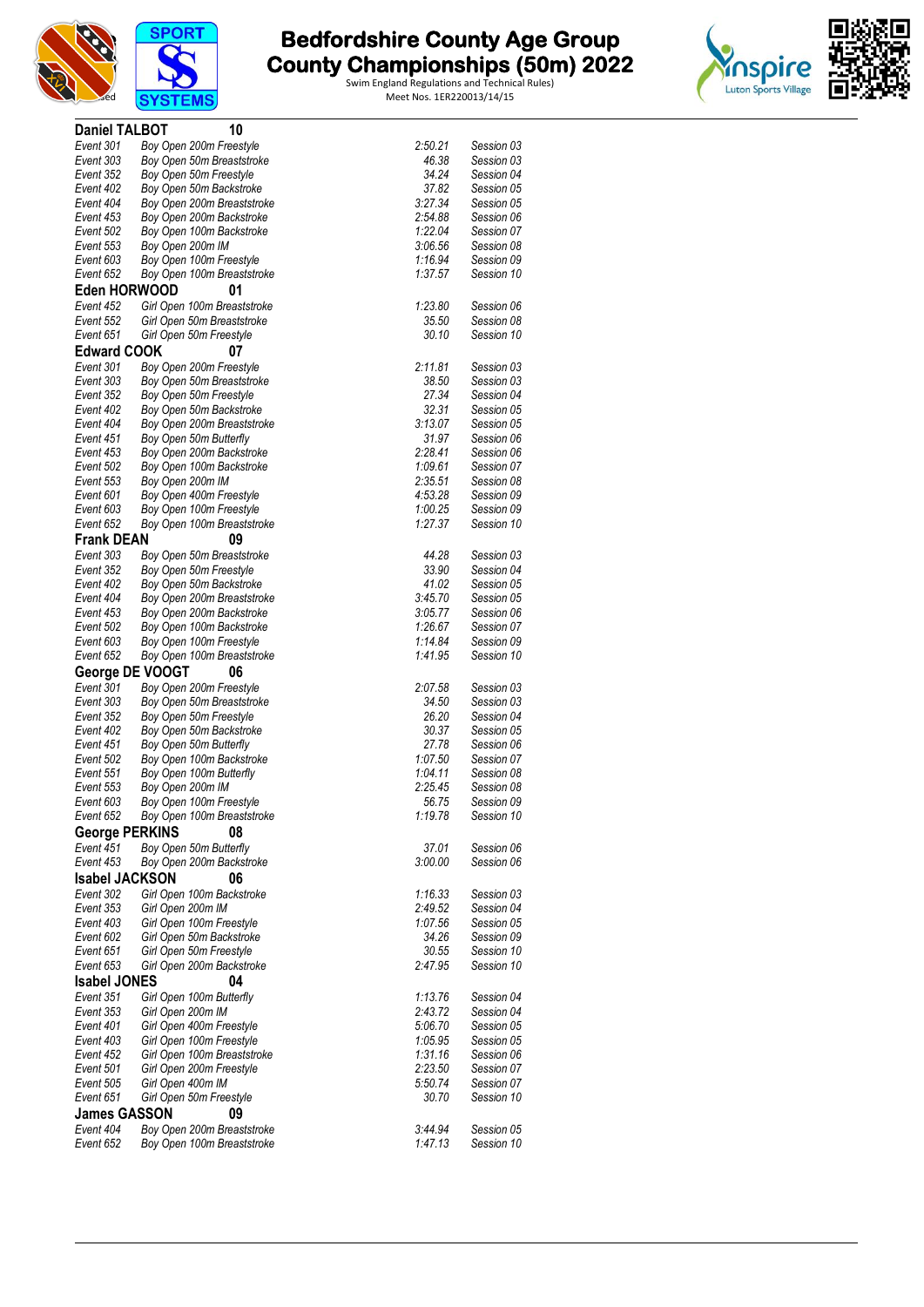



| <b>Joselyn OAKES</b>   | 09                                                                       |                    |                          |
|------------------------|--------------------------------------------------------------------------|--------------------|--------------------------|
| Event 302              | Girl Open 100m Backstroke                                                | 1:22.00            | Session 03               |
| Event 351              | Girl Open 100m Butterfly                                                 | 1:34.48            | Session 04               |
| Event 353<br>Event 503 | Girl Open 200m IM                                                        | 2:57.88<br>38.02   | Session 04<br>Session 07 |
| Event 505              | Girl Open 50m Butterfly<br>Girl Open 400m IM                             | 6:51.22            | Session 07               |
| Event 602              | Girl Open 50m Backstroke                                                 | 37.93              | Session 09               |
| Event 653              | Girl Open 200m Backstroke                                                | 2:50.18            | Session 10               |
| <b>Joshua PHILBEY</b>  | 06                                                                       |                    |                          |
| Event 451              | Boy Open 50m Butterfly                                                   | 31.18              | Session 06               |
| Event 551              | Boy Open 100m Butterfly                                                  | 1:11.50            | Session 08               |
| <b>Katie EDWINS</b>    | 05                                                                       |                    |                          |
| Event 302              | Girl Open 100m Backstroke                                                | 1:19.34            | Session 03               |
| Event 351<br>Event 353 | Girl Open 100m Butterfly<br>Girl Open 200m IM                            | 1:14.40<br>2:44.14 | Session 04<br>Session 04 |
| Event 401              | Girl Open 400m Freestyle                                                 | 5:09.47            | Session 05               |
| Event 403              | Girl Open 100m Freestyle                                                 | 1:06.59            | Session 05               |
| Event 452              | Girl Open 100m Breaststroke                                              | 1:28.29            | Session 06               |
| Event 503              | Girl Open 50m Butterfly                                                  | 32.70              | Session 07               |
| Event 505              | Girl Open 400m IM                                                        | 5:55.63            | Session 07               |
| Event 604<br>Event 651 | Girl Open 200m Breaststroke<br>Girl Open 50m Freestyle                   | 3:08.19<br>29.86   | Session 09<br>Session 10 |
| Event 653              | Girl Open 200m Backstroke                                                | 2:50.39            | Session 10               |
|                        | <b>Leighton Buzzard SC</b>                                               |                    |                          |
| Event 372              | Men 12/13 Yrs 200m Medley Team                                           | 2:44.51            | Session 04               |
| Event 373              | Women 12/13 Yrs 200m Medley Team                                         | 2:44.10            | Session 04               |
| Event 374              | Men 14/15 Yrs 200m Medley Team                                           | 2:11.73            | Session 04               |
| Event 375              | Women 14/15 Yrs 200m Medley Team                                         | 2:24.52            | Session 04               |
| Event 376<br>Event 377 | Men Open 200m Medley Team<br>Women Open 200m Medley Team                 | 2:04.94<br>2:12.35 | Session 04<br>Session 04 |
| Event 422              | Men/Women 12/13 Yrs 200m Free.Team                                       | 2:13.29            | Session 05               |
| Event 423              | Men/Women 14/15 Yrs 200m Free. Team                                      | 1:59.70            | Session 05               |
| Event 424              | Men/Women Open 200m Freestyle Team                                       | 1:54.85            | Session 05               |
| Event 470              | Women Open 400m Medley Team                                              | 4:54.59            | Session 06               |
| Event 572              | Women 12/13 Yrs 200m Freestyle Team                                      | 2:20.21            | Session 08               |
| Event 573<br>Event 574 | Men 12/13 Yrs 200m Freestyle Team<br>Women 14/15 Yrs 200m Freestyle Team | 2:16.77<br>2:05.96 | Session 08<br>Session 08 |
| Event 575              | Men 14/15 Yrs 200m Freestyle Team                                        | 1:58.62            | Session 08               |
| Event 576              | Women Open 200m Freestyle Team                                           | 1:59.82            | Session 08               |
| Event 577              | Men Open 200m Freestyle Team                                             | 1:52.54            | Session 08               |
| Event 622              | Men/Women 12/13 Yrs 200m Medley Tea                                      | 2:32.23            | Session 09               |
| Event 623<br>Event 624 | Men/Women 14/15 Yrs 200m Medley Tea<br>Men/Women Open 200m Medley Team   | 2:14.71<br>2:07.50 | Session 09<br>Session 09 |
| Event 672              | Women Open 400m Freestyle Team                                           | 4:24.22            | Session 10               |
| <b>Lucas NORTHEY</b>   | 10                                                                       |                    |                          |
| Event 303              | Boy Open 50m Breaststroke                                                | 46.67              | Session 03               |
| Event 404              | Boy Open 200m Breaststroke                                               | 3:56.15            | Session 05               |
| Event 652              | Boy Open 100m Breaststroke                                               | 1:47.35            | Session 10               |
| <b>Melike DAGDELEN</b> | 09                                                                       |                    |                          |
| Event 302              | Girl Open 100m Backstroke                                                | 1:21.80            | Session 03               |
| Event 351<br>Event 353 | Girl Open 100m Butterfly<br>Girl Open 200m IM                            | 1:29.66<br>2:55.90 | Session 04<br>Session 04 |
| Event 403              | Girl Open 100m Freestyle                                                 | 1:09.20            | Session 05               |
| Event 452              | Girl Open 100m Breaststroke                                              | 1:39.92            | Session 06               |
| Event 503              | Girl Open 50m Butterfly                                                  | 38.53              | Session 07               |
| Event 552              | Girl Open 50m Breaststroke                                               | 44.49              | Session 08               |
| Event 602              | Girl Open 50m Backstroke                                                 | 38.57              | Session 09               |
| Event 651<br>Event 653 | Girl Open 50m Freestyle<br>Girl Open 200m Backstroke                     | 32.11<br>2:50.73   | Session 10<br>Session 10 |
| <b>Oliver QUARMAN</b>  | 09                                                                       |                    |                          |
| Event 404              | Boy Open 200m Breaststroke                                               | 3:44.07            | Session 05               |
| Event 652              | Boy Open 100m Breaststroke                                               | 1:47.44            | Session 10               |
| <b>Phoebe DE VOOGT</b> | 08                                                                       |                    |                          |
| Event 302              | Girl Open 100m Backstroke                                                | 1:20.49            | Session 03               |
| Event 403              | Girl Open 100m Freestyle                                                 | 1:11.64            | Session 05               |
| Event 452              | Girl Open 100m Breaststroke                                              | 1:35.22            | Session 06               |
| Event 503<br>Event 552 | Girl Open 50m Butterfly<br>Girl Open 50m Breaststroke                    | 33.30<br>42.85     | Session 07<br>Session 08 |
| Event 602              | Girl Open 50m Backstroke                                                 | 36.90              | Session 09               |
| Event 651              | Girl Open 50m Freestyle                                                  | 30.70              | Session 10               |
| Event 653              | Girl Open 200m Backstroke                                                | 2:52.20            | Session 10               |
| <b>Poppy PERKINS</b>   | 06                                                                       |                    |                          |
| Event 302              | Girl Open 100m Backstroke                                                | 1:22.44            | Session 03               |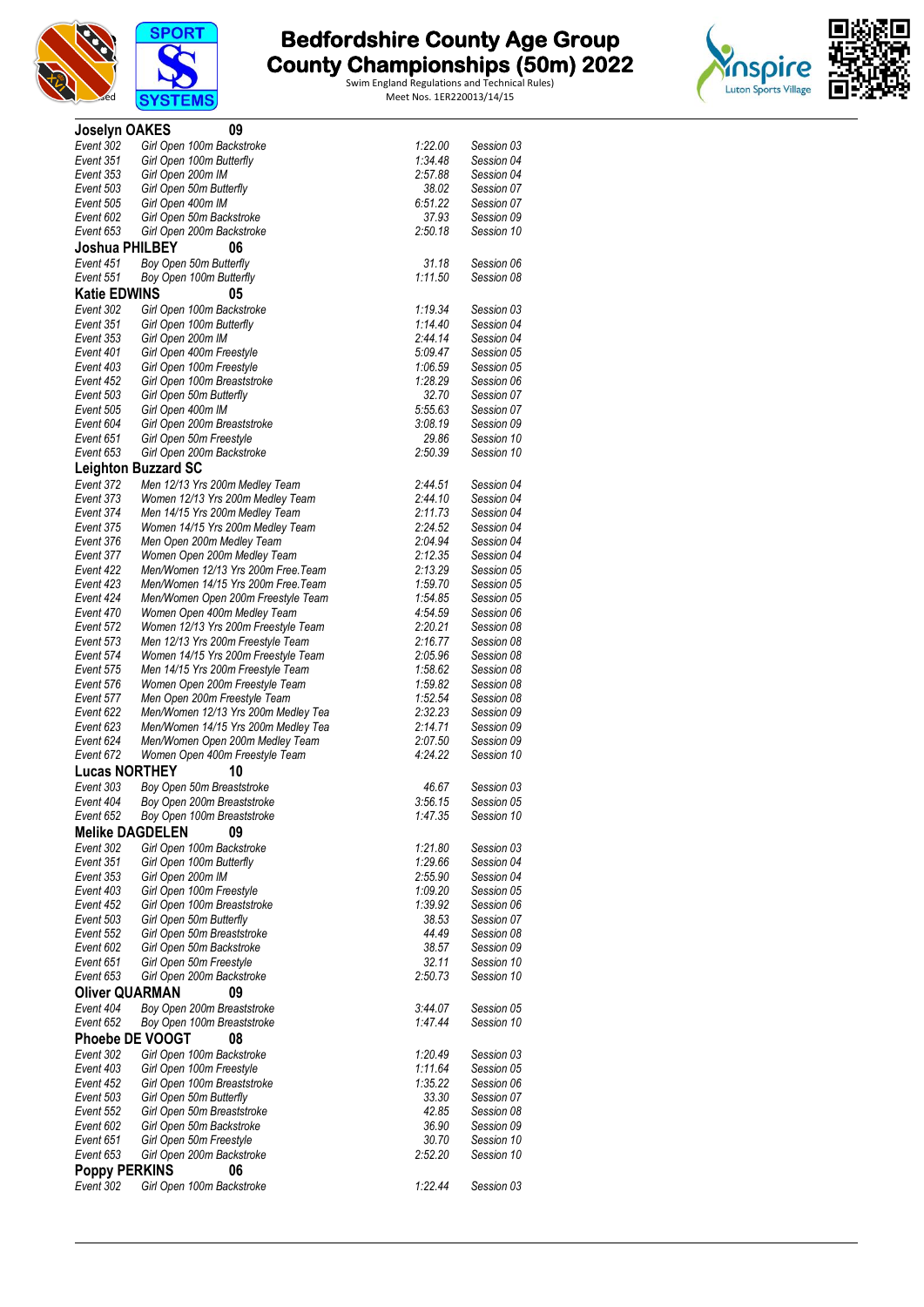



| Rosie JACKSON          | 08                                                       |                  |                          |
|------------------------|----------------------------------------------------------|------------------|--------------------------|
| Event 302              | Girl Open 100m Backstroke                                | 1:23.00          | Session 03               |
| Event 353              | Girl Open 200m IM                                        | 2:57.44          | Session 04               |
| Event 452              | Girl Open 100m Breaststroke                              | 1:34.82          | Session 06               |
| Event 505              | Girl Open 400m IM                                        | 6:35.46          | Session 07               |
| Event 552              | Girl Open 50m Breaststroke                               | 42.15            | Session 08               |
| Event 602              | Girl Open 50m Backstroke                                 | 38.28            | Session 09               |
| Event 604              | Girl Open 200m Breaststroke                              | 3:17.85          | Session 09               |
| Event 653              | Girl Open 200m Backstroke                                | 2:54.76          | Session 10               |
| <b>Ryan HAWKINS</b>    | 05                                                       | 33.40            |                          |
| Event 402              | Boy Open 50m Backstroke<br><b>Samantha WICKERT</b><br>05 |                  | Session 05               |
| Event 302              | Girl Open 100m Backstroke                                | 1:19.28          | Session 03               |
| Event 353              | Girl Open 200m IM                                        | 2:49.10          | Session 04               |
| Event 403              | Girl Open 100m Freestyle                                 | 1:08.57          | Session 05               |
| Event 452              | Girl Open 100m Breaststroke                              | 1:25.20          | Session 06               |
| Event 503              | Girl Open 50m Butterfly                                  | 32.90            | Session 07               |
| Event 552              | Girl Open 50m Breaststroke                               | 38.28            | Session 08               |
| Event 602              | Girl Open 50m Backstroke                                 | 34.87            | Session 09               |
| Event 651              | Girl Open 50m Freestyle                                  | 29.90            | Session 10               |
| Event 653              | Girl Open 200m Backstroke                                | 2:50.91          | Session 10               |
|                        | <b>Sammy HUMPHREY</b><br>96                              |                  |                          |
| Event 302              | Girl Open 100m Backstroke                                | 1:12.60          | Session 03               |
| Event 602              | Girl Open 50m Backstroke                                 | 32.70            | Session 09               |
| <b>Sanchia KIRCHIN</b> | 07                                                       |                  |                          |
| Event 302              | Girl Open 100m Backstroke                                | 1:20.25          | Session 03               |
| Event 505              | Girl Open 400m IM                                        | 6:37.10          | Session 07               |
| Event 602              | Girl Open 50m Backstroke                                 | 36.56<br>31.45   | Session 09<br>Session 10 |
| Event 651<br>Event 653 | Girl Open 50m Freestyle<br>Girl Open 200m Backstroke     | 2:54.19          | Session 10               |
|                        | Thaila-Jade MASON<br>07                                  |                  |                          |
| Event 302              | Girl Open 100m Backstroke                                | 1:20.58          | Session 03               |
| Event 353              | Girl Open 200m IM                                        | 2:58.31          | Session 04               |
| Event 452              | Girl Open 100m Breaststroke                              | 1:29.60          | Session 06               |
| Event 552              | Girl Open 50m Breaststroke                               | 40.66            | Session 08               |
| Event 602              | Girl Open 50m Backstroke                                 | 36.36            | Session 09               |
| Event 604              | Girl Open 200m Breaststroke                              | 3:10.83          | Session 09               |
| Event 651              | Girl Open 50m Freestyle                                  | 31.46            | Session 10               |
| Event 653              | Girl Open 200m Backstroke                                | 2:55.06          | Session 10               |
| <b>Toby EVANS</b>      | 07                                                       |                  |                          |
| Event 301              | Boy Open 200m Freestyle                                  | 2:24.56          | Session 03               |
| Event 402              | Boy Open 50m Backstroke                                  | 35.16            | Session 05               |
| Event 404              | Boy Open 200m Breaststroke                               | 3:05.15          | Session 05               |
| Event 451<br>Event 453 | Boy Open 50m Butterfly                                   | 33.10<br>2:32.09 | Session 06<br>Session 06 |
| Event 502              | Boy Open 200m Backstroke<br>Boy Open 100m Backstroke     | 1:13.13          | Session 07               |
| Event 551              | Boy Open 100m Butterfly                                  | 1:19.63          | Session 08               |
| Event 553              | Boy Open 200m IM                                         | 2:37.62          | Session 08               |
| Event 603              | Boy Open 100m Freestyle                                  | 1:04.66          | Session 09               |
| Event 652              | Boy Open 100m Breaststroke                               | 1:28.54          | Session 10               |
| <b>Toby NORTHEY</b>    | 07                                                       |                  |                          |
| Event 303              | Boy Open 50m Breaststroke                                | 37.00            | Session 03               |
| Event 652              | Boy Open 100m Breaststroke                               | 1:26.64          | Session 10               |
| <b>Victoria HART</b>   | 04                                                       |                  |                          |
| Event 351              | Girl Open 100m Butterfly                                 | 1:12.50          | Session 04               |
| Event 503              | Girl Open 50m Butterfly                                  | 32.02            | Session 07               |
| Zoe QUARMAN            | 06                                                       |                  |                          |
| Event 302              | Girl Open 100m Backstroke                                | 1:12.79          | Session 03               |
| Event 353              | Girl Open 200m IM                                        | 2:41.86          | Session 04               |
| Event 403              | Girl Open 100m Freestyle                                 | 1:04.23          | Session 05               |
| Event 452              | Girl Open 100m Breaststroke                              | 1:22.04          | Session 06               |
| Event 501              | Girl Open 200m Freestyle                                 | 2:23.57          | Session 07               |
| Event 503              | Girl Open 50m Butterfly                                  | 32.49            | Session 07               |
| Event 552<br>Event 602 | Girl Open 50m Breaststroke<br>Girl Open 50m Backstroke   | 37.40<br>33.39   | Session 08<br>Session 09 |
| Event 604              | Girl Open 200m Breaststroke                              | 3:00.40          | Session 09               |
| Event 651              | Girl Open 50m Freestyle                                  | 29.20            | Session 10               |
| Event 653              | Girl Open 200m Backstroke                                | 2:38.87          | Session 10               |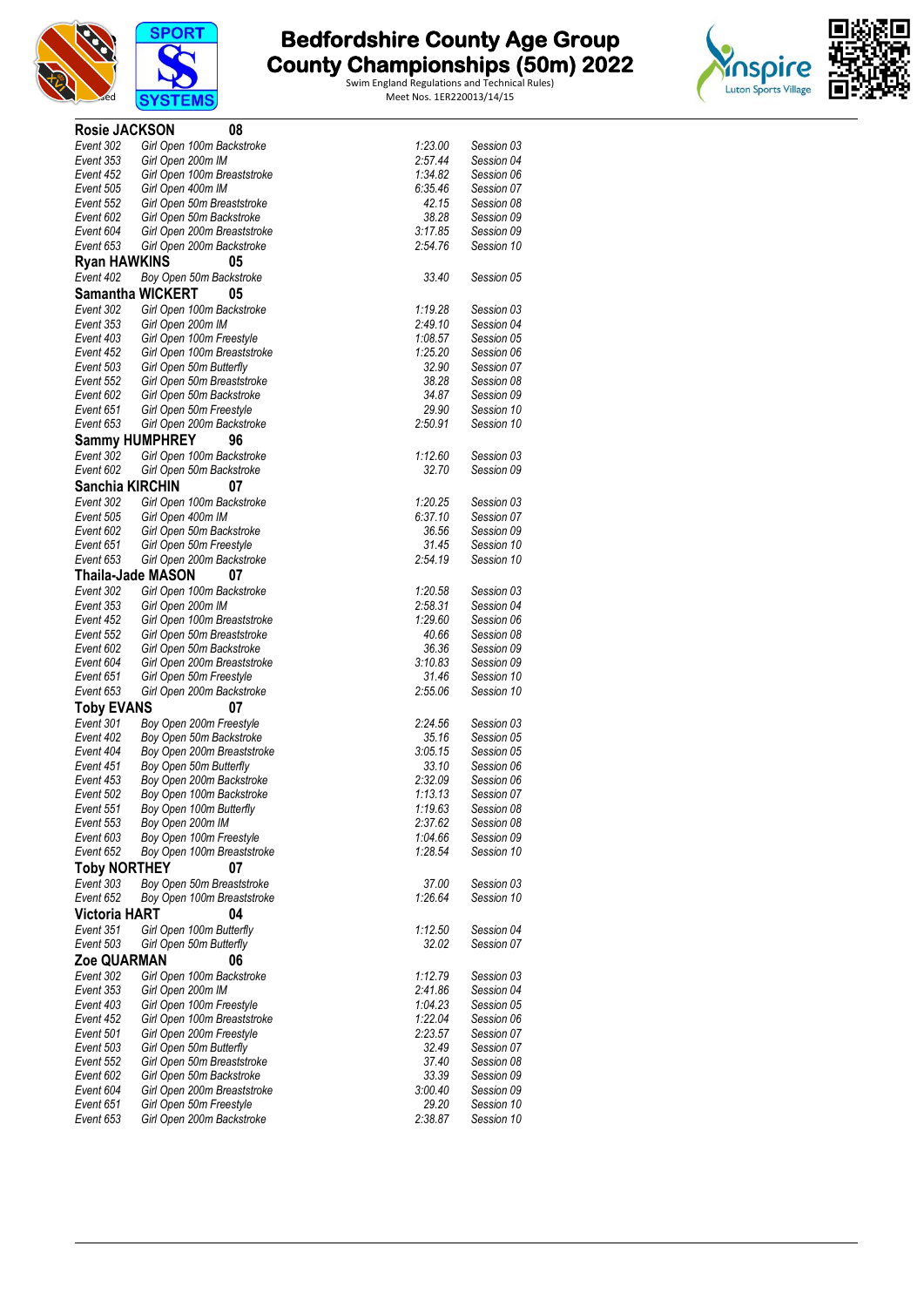

**Linslade**

# **The Bedfordshire County Age Group and County Championships (50m) 2022**

Swim England Regulations and Technical Rules) Licensed Meet Nos. 1ER220013/14/15

**and County County County County County County County County County County County County County County County County County County County County County County County County County County County County County County County** 



| <b>Ashton NEO</b>                | 04                                                    |                    |                          |  |
|----------------------------------|-------------------------------------------------------|--------------------|--------------------------|--|
| Event 303                        | Boy Open 50m Breaststroke                             | 31.90              | Session 03               |  |
| Event 404                        | Boy Open 200m Breaststroke                            | 2:45.35            | Session 05               |  |
| Event 453                        | Boy Open 200m Backstroke                              | 2:28.19            | Session 06               |  |
| Event 652                        | Boy Open 100m Breaststroke                            | 1:12.20            | Session 10               |  |
|                                  | <b>Ben GORING-FARROW</b><br>11                        |                    |                          |  |
| Event 301                        | Boy Open 200m Freestyle                               | 3:20.42<br>43.42   | Session 03<br>Session 05 |  |
| Event 402<br>Event 404           | Boy Open 50m Backstroke<br>Boy Open 200m Breaststroke | 4:03.80            | Session 05               |  |
| Event 453                        | Boy Open 200m Backstroke                              | 3:20.94            | Session 06               |  |
| Event 502                        | Boy Open 100m Backstroke                              | 1:35.83            | Session 07               |  |
| Event 553                        | Boy Open 200m IM                                      | 3:43.20            | Session 08               |  |
| Event 652                        | Boy Open 100m Breaststroke                            | 1:55.60            | Session 10               |  |
| <b>Bethany HAMER</b>             | 07                                                    |                    |                          |  |
| Event 302                        | Girl Open 100m Backstroke                             | 1:12.42            | Session 03               |  |
| Event 353                        | Girl Open 200m IM                                     | 2:44.93            | Session 04               |  |
| Event 401                        | Girl Open 400m Freestyle                              | 5:02.06            | Session 05               |  |
| Event 403<br>Event 501           | Girl Open 100m Freestyle<br>Girl Open 200m Freestyle  | 1:04.53<br>2:19.68 | Session 05<br>Session 07 |  |
| Event 552                        | Girl Open 50m Breaststroke                            | 40.37              | Session 08               |  |
| Event 602                        | Girl Open 50m Backstroke                              | 33.61              | Session 09               |  |
| Event 651                        | Girl Open 50m Freestyle                               | 29.18              | Session 10               |  |
| Event 653                        | Girl Open 200m Backstroke                             | 2:34.15            | Session 10               |  |
| <b>Billy KNIBB</b>               | 05                                                    |                    |                          |  |
| Event 303                        | Boy Open 50m Breaststroke                             | 31.48              | Session 03               |  |
| Event 352                        | Boy Open 50m Freestyle                                | 26.95              | Session 04               |  |
| Event 402                        | Boy Open 50m Backstroke                               | 29.47              | Session 05               |  |
| Event 451                        | Boy Open 50m Butterfly                                | 29.13              | Session 06<br>Session 06 |  |
| Event 453<br>Event 502           | Boy Open 200m Backstroke<br>Boy Open 100m Backstroke  | 2:22.36<br>1:03.97 | Session 07               |  |
| Event 553                        | Boy Open 200m IM                                      | 2:26.43            | Session 08               |  |
| Event 601                        | Boy Open 400m Freestyle                               | 4:49.33            | Session 09               |  |
| Event 603                        | Boy Open 100m Freestyle                               | 58.90              | Session 09               |  |
| Event 652                        | Boy Open 100m Breaststroke                            | 1:10.75            | Session 10               |  |
| <b>Billy MEAD</b>                | 05                                                    |                    |                          |  |
| Event 303                        | Boy Open 50m Breaststroke                             | 31.93              | Session 03               |  |
| Event 352                        | Boy Open 50m Freestyle                                | 25.60              | Session 04               |  |
| Event 402                        | Boy Open 50m Backstroke                               | 30.66              | Session 05               |  |
| Event 404<br>Event 451           | Boy Open 200m Breaststroke<br>Boy Open 50m Butterfly  | 2:42.77<br>28.00   | Session 05<br>Session 06 |  |
| Event 502                        | Boy Open 100m Backstroke                              | 1:07.87            | Session 07               |  |
| Event 551                        | Boy Open 100m Butterfly                               | 1:05.00            | Session 08               |  |
| Event 553                        | Boy Open 200m IM                                      | 2:29.16            | Session 08               |  |
| Event 603                        | Boy Open 100m Freestyle                               | 57.75              | Session 09               |  |
| Event 652                        | Boy Open 100m Breaststroke                            | 1:13.20            | Session 10               |  |
| Cameron GELL                     | 08                                                    |                    |                          |  |
| Event 402                        | Boy Open 50m Backstroke                               | 36.13              | Session 05               |  |
| Event 451                        | Boy Open 50m Butterfly                                | 37.92              | Session 06               |  |
| Event 502                        | Boy Open 100m Backstroke                              | 1:18.73            | Session 07               |  |
|                                  | <b>Christopher HAMER</b><br>10                        |                    |                          |  |
| Event 404                        | Boy Open 200m Breaststroke                            | 4:02.40            | Session 05               |  |
| <b>Clara FOSTER</b><br>Event 101 | 07<br>Boy/Girls Open 1500m Freestyle                  | 20:41.80           | Session 01               |  |
| Event 202                        | Boys/Girls Open 800m Freestyle                        | 10:41.30           | Session 02               |  |
| Event 302                        | Girl Open 100m Backstroke                             | 1:14.02            | Session 03               |  |
| Event 351                        | Girl Open 100m Butterfly                              | 1:17.86            | Session 04               |  |
| Event 353                        | Girl Open 200m IM                                     | 2:44.02            | Session 04               |  |
| Event 401                        | Girl Open 400m Freestyle                              | 5:01.49            | Session 05               |  |
| Event 403                        | Girl Open 100m Freestyle                              | 1:07.04            | Session 05               |  |
| Event 501                        | Girl Open 200m Freestyle                              | 2:24.96            | Session 07               |  |
| Event 503<br>Event 552           | Girl Open 50m Butterfly<br>Girl Open 50m Breaststroke | 33.65<br>38.80     | Session 07<br>Session 08 |  |
| Event 602                        | Girl Open 50m Backstroke                              | 34.55              | Session 09               |  |
| Event 651                        | Girl Open 50m Freestyle                               | 30.29              | Session 10               |  |
| Event 653                        | Girl Open 200m Backstroke                             | 2:35.83            | Session 10               |  |
| <b>Conor HEMMING</b>             | 06                                                    |                    |                          |  |
| Event 303                        | Boy Open 50m Breaststroke                             | 38.76              | Session 03               |  |
| Event 402                        | Boy Open 50m Backstroke                               | 33.96              | Session 05               |  |
| Event 404                        | Boy Open 200m Breaststroke                            | 3:05.84            | Session 05               |  |
| Event 453                        | Boy Open 200m Backstroke                              | 2:38.41            | Session 06               |  |
| Event 502                        | Boy Open 100m Backstroke                              | 1:14.61            | Session 07               |  |
| Event 652                        | Boy Open 100m Breaststroke                            | 1:25.05            | Session 10               |  |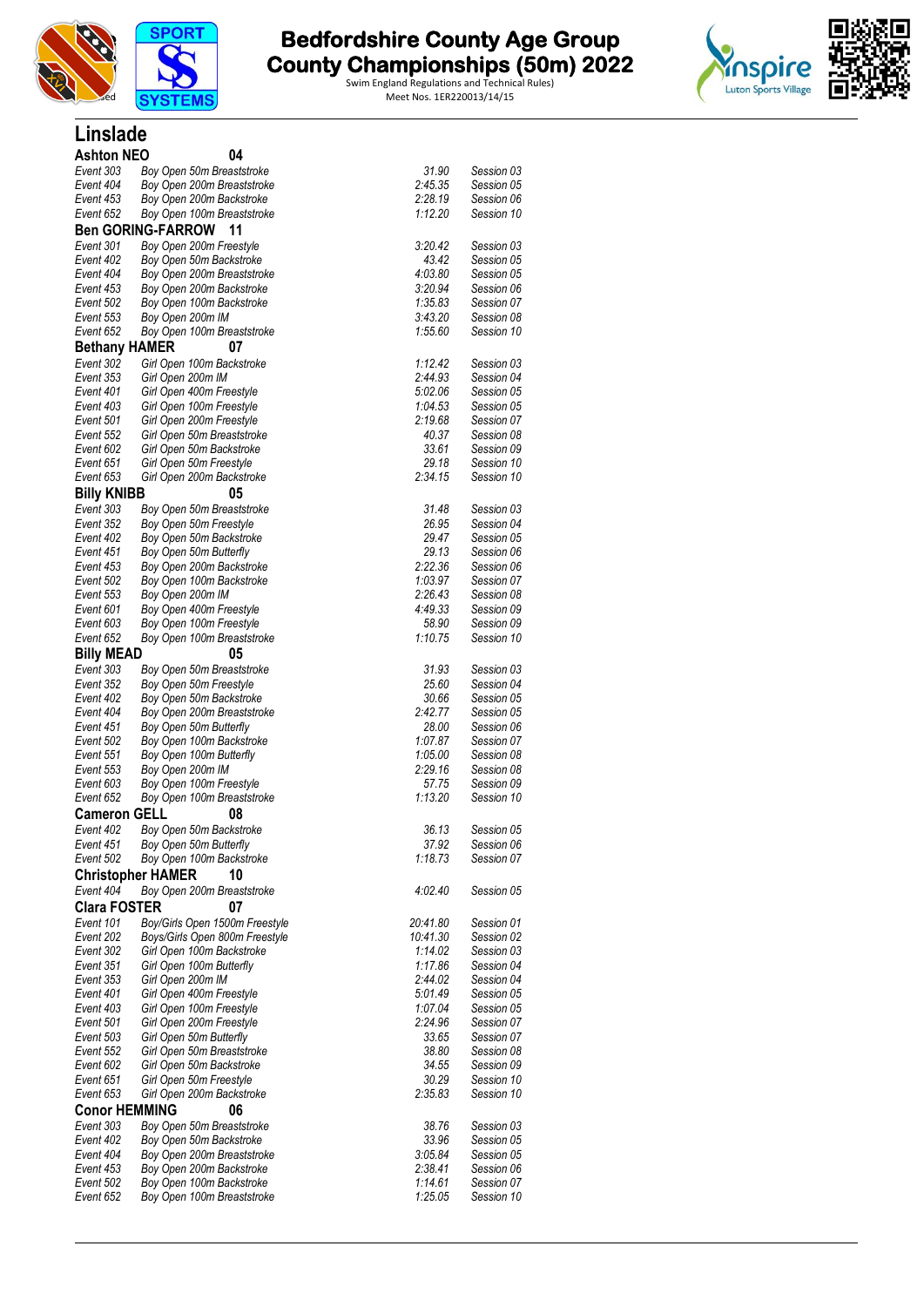



| <b>Daniel HILL</b>     | 99                                                    |                    |                          |
|------------------------|-------------------------------------------------------|--------------------|--------------------------|
| Event 303              | Boy Open 50m Breaststroke                             | 30.10              | Session 03               |
| Event 352              | Boy Open 50m Freestyle                                | 25.90              | Session 04               |
| Event 402<br>Event 652 | Boy Open 50m Backstroke                               | 28.40<br>1:07.90   | Session 05               |
| <b>Edward JACKSON</b>  | Boy Open 100m Breaststroke<br>08                      |                    | Session 10               |
| Event 402              | Boy Open 50m Backstroke                               | 37.89              | Session 05               |
| Event 451              | Boy Open 50m Butterfly                                | 37.47              | Session 06               |
| Event 453              | Boy Open 200m Backstroke                              | 2:59.47            | Session 06               |
| Event 603              | Boy Open 100m Freestyle                               | 1:13.29            | Session 09               |
| <b>Ellie SILLAR</b>    | 06                                                    |                    |                          |
| Event 452              | Girl Open 100m Breaststroke                           | 1:26.26            | Session 06               |
| Event 552              | Girl Open 50m Breaststroke                            | 39.43              | Session 08               |
| Event 651              | Girl Open 50m Freestyle                               | 30.25              | Session 10               |
| Emma LAYZELL           | 07                                                    |                    |                          |
| Event 302              | Girl Open 100m Backstroke                             | 1:23.09            | Session 03               |
| Event 452              | Girl Open 100m Breaststroke                           | 1:36.52<br>32.70   | Session 06<br>Session 10 |
| Event 651<br>Event 653 | Girl Open 50m Freestyle<br>Girl Open 200m Backstroke  | 3:00.21            | Session 10               |
| <b>Ethan GELL</b>      | 04                                                    |                    |                          |
| Event 352              | Boy Open 50m Freestyle                                | 26.06              | Session 04               |
| Event 402              | Boy Open 50m Backstroke                               | 29.20              | Session 05               |
| Event 451              | Boy Open 50m Butterfly                                | 28.10              | Session 06               |
| Event 502              | Boy Open 100m Backstroke                              | 1:05.80            | Session 07               |
| Event 603              | Boy Open 100m Freestyle                               | 57.50              | Session 09               |
| <b>Evie HOLMES</b>     | 09                                                    |                    |                          |
| Event 302              | Girl Open 100m Backstroke                             | 1:23.37            | Session 03               |
| Event 351              | Girl Open 100m Butterfly                              | 1:22.01            | Session 04               |
| Event 403<br>Event 503 | Girl Open 100m Freestyle<br>Girl Open 50m Butterfly   | 1:12.44<br>34.30   | Session 05<br>Session 07 |
| Event 552              | Girl Open 50m Breaststroke                            | 43.72              | Session 08               |
| Event 602              | Girl Open 50m Backstroke                              | 37.30              | Session 09               |
| Event 651              | Girl Open 50m Freestyle                               | 32.69              | Session 10               |
| <b>Ewan GOTHARD</b>    | 09                                                    |                    |                          |
| Event 301              | Boy Open 200m Freestyle                               | 2:59.06            | Session 03               |
| Event 352              | Boy Open 50m Freestyle                                | 35.45              | Session 04               |
| Event 451              | Boy Open 50m Butterfly                                | 41.34              | Session 06               |
| <b>Ewan LONG</b>       | 08                                                    |                    |                          |
| Event 404<br>Event 652 | Boy Open 200m Breaststroke                            | 3:22.39<br>1:36.16 | Session 05<br>Session 10 |
| <b>Gabriel LAYZELL</b> | Boy Open 100m Breaststroke<br>05                      |                    |                          |
| Event 301              | Boy Open 200m Freestyle                               | 2:15.63            | Session 03               |
| Event 305              | Boy Open 400m IM                                      | 5:10.28            | Session 03               |
| Event 352              | Boy Open 50m Freestyle                                | 27.21              | Session 04               |
| Event 402              | Boy Open 50m Backstroke                               | 32.88              | Session 05               |
| Event 451              | Boy Open 50m Butterfly                                | 29.06              | Session 06               |
| Event 453              | Boy Open 200m Backstroke                              | 2:28.75            | Session 06               |
| Event 551              | Boy Open 100m Butterfly                               | 1:05.61            | Session 08               |
| Event 553<br>Event 601 | Boy Open 200m IM<br>Boy Open 400m Freestyle           | 2:30.03<br>4:35.81 | Session 08<br>Session 09 |
| Event 652              | Boy Open 100m Breaststroke                            | 1:17.75            | Session 10               |
|                        | George WORSFOLD<br>10                                 |                    |                          |
| Event 301              | Boy Open 200m Freestyle                               | 3:11.29            | Session 03               |
| Event 352              | Boy Open 50m Freestyle                                | 35.00              | Session 04               |
| Event 402              | Boy Open 50m Backstroke                               | 38.80              | Session 05               |
| Event 453              | Boy Open 200m Backstroke                              | 3:13.22            | Session 06               |
| Event 502              | Boy Open 100m Backstroke                              | 1:25.65            | Session 07               |
| Event 603              | Boy Open 100m Freestyle                               | 1:18.04            | Session 09               |
|                        | <b>Gwen FIROOZMAND</b><br>06                          |                    |                          |
| Event 302<br>Event 401 | Girl Open 100m Backstroke<br>Girl Open 400m Freestyle | 1:19.22<br>5:17.27 | Session 03<br>Session 05 |
| Event 452              | Girl Open 100m Breaststroke                           | 1:33.70            | Session 06               |
| Event 552              | Girl Open 50m Breaststroke                            | 41.40              | Session 08               |
| Event 604              | Girl Open 200m Breaststroke                           | 3:15.70            | Session 09               |
| Event 653              | Girl Open 200m Backstroke                             | 2:53.90            | Session 10               |
| <b>Harley SAMUELS</b>  | 07                                                    |                    |                          |
| Event 402              | Boy Open 50m Backstroke                               | 35.51              | Session 05               |
| Event 453              | Boy Open 200m Backstroke                              | 2:49.91            | Session 06               |
| Event 502              | Boy Open 100m Backstroke                              | 1:15.42            | Session 07               |
| Event 551              | Boy Open 100m Butterfly                               | 1:27.39            | Session 08               |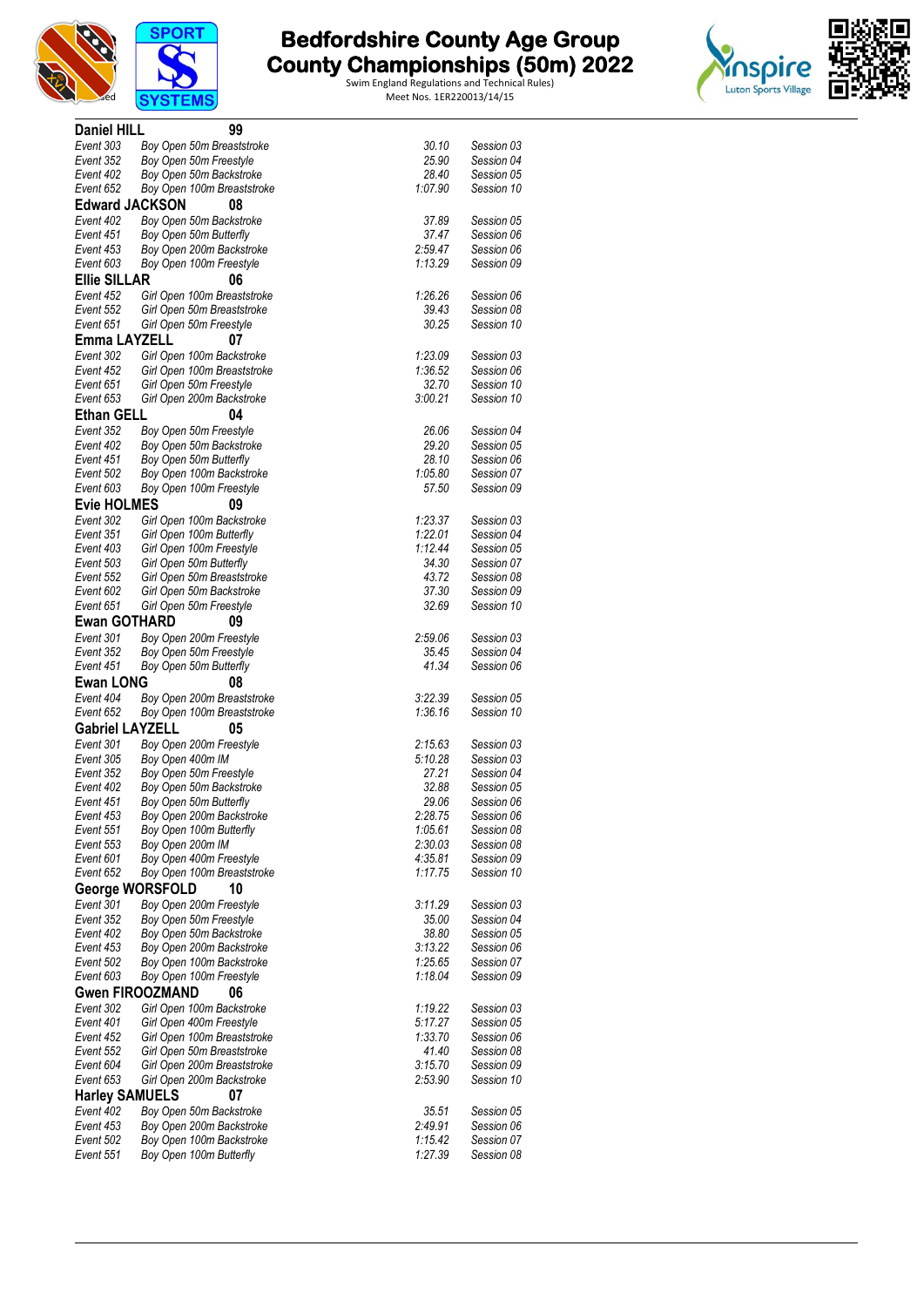



# **The Bedfordshire County Age Group and County Championships (50m) 2022**



| <b>Holly KATASI</b>    | 10                                                     |                    |                          |
|------------------------|--------------------------------------------------------|--------------------|--------------------------|
| Event 302              | Girl Open 100m Backstroke                              | 1:20.37            | Session 03               |
| Event 351              | Girl Open 100m Butterfly                               | 1:23.33            | Session 04               |
| Event 353              | Girl Open 200m IM                                      | 2:56.58            | Session 04               |
| Event 401              | Girl Open 400m Freestyle                               | 5:17.97            | Session 05               |
| Event 403<br>Event 501 | Girl Open 100m Freestyle<br>Girl Open 200m Freestyle   | 1:11.42<br>2:37.54 | Session 05<br>Session 07 |
| Event 503              | Girl Open 50m Butterfly                                | 35.55              | Session 07               |
| Event 602              | Girl Open 50m Backstroke                               | 36.56              | Session 09               |
| Event 651              | Girl Open 50m Freestyle                                | 33.60              | Session 10               |
| Event 653              | Girl Open 200m Backstroke                              | 2:48.33            | Session 10               |
| <b>Jack BEER</b>       | 09                                                     |                    |                          |
| Event 301              | Boy Open 200m Freestyle                                | 2:37.31            | Session 03               |
| Event 303              | Boy Open 50m Breaststroke                              | 40.67              | Session 03               |
| Event 352              | Boy Open 50m Freestyle                                 | 32.65              | Session 04               |
| Event 402<br>Event 404 | Boy Open 50m Backstroke                                | 35.33<br>3:15.04   | Session 05               |
| Event 451              | Boy Open 200m Breaststroke<br>Boy Open 50m Butterfly   | 35.19              | Session 05<br>Session 06 |
| Event 453              | Boy Open 200m Backstroke                               | 2:46.65            | Session 06               |
| Event 502              | Boy Open 100m Backstroke                               | 1:17.87            | Session 07               |
| Event 551              | Boy Open 100m Butterfly                                | 1:23.98            | Session 08               |
| Event 553              | Boy Open 200m IM                                       | 2:53.67            | Session 08               |
| Event 601              | Boy Open 400m Freestyle                                | 5:36.71            | Session 09               |
| Event 603              | Boy Open 100m Freestyle                                | 1:12.79            | Session 09               |
| Event 652              | Boy Open 100m Breaststroke                             | 1:27.72            | Session 10               |
| <b>Jack HILL</b>       | 05                                                     |                    |                          |
| Event 301              | Boy Open 200m Freestyle                                | 2:03.93<br>24.49   | Session 03               |
| Event 352<br>Event 402 | Boy Open 50m Freestyle<br>Boy Open 50m Backstroke      | 27.00              | Session 04<br>Session 05 |
| Event 453              | Boy Open 200m Backstroke                               | 2:13.65            | Session 06               |
| Event 502              | Boy Open 100m Backstroke                               | 58.69              | Session 07               |
| Event 603              | Boy Open 100m Freestyle                                | 54.11              | Session 09               |
| Jemima KIMBER          | 08                                                     |                    |                          |
| Event 353              | Girl Open 200m IM                                      | 2:46.86            | Session 04               |
| Event 403              | Girl Open 100m Freestyle                               | 1:09.27            | Session 05               |
| Event 452              | Girl Open 100m Breaststroke                            | 1:24.84            | Session 06               |
| Event 503<br>Event 552 | Girl Open 50m Butterfly                                | 35.44              | Session 07               |
| Event 602              | Girl Open 50m Breaststroke<br>Girl Open 50m Backstroke | 38.70<br>37.38     | Session 08<br>Session 09 |
| Event 604              | Girl Open 200m Breaststroke                            | 3:00.66            | Session 09               |
| Event 651              | Girl Open 50m Freestyle                                | 31.88              | Session 10               |
| <b>Joseph FINNERTY</b> | 08                                                     |                    |                          |
| Event 453              | Boy Open 200m Backstroke                               | 3:03.27            | Session 06               |
| <b>Jude GORE</b>       | 03                                                     |                    |                          |
| Event 352              | Boy Open 50m Freestyle                                 | 26.74              | Session 04               |
| Event 402              | Boy Open 50m Backstroke                                | 29.83              | Session 05               |
| Event 453              | Boy Open 200m Backstroke                               | 2:27.39            | Session 06               |
| Event 502              | Boy Open 100m Backstroke                               | 1:04.41            | Session U/               |
| Event 553<br>Event 652 | Boy Open 200m IM<br>Boy Open 100m Breaststroke         | 2:29.33<br>1:20.70 | Session 08<br>Session 10 |
| <b>Lewis MASSON</b>    | 08                                                     |                    |                          |
| Event 301              | Boy Open 200m Freestyle                                | 2:37.04            | Session 03               |
| Event 303              | Boy Open 50m Breaststroke                              | 43.45              | Session 03               |
| Event 305              | Boy Open 400m IM                                       | 5:50.02            | Session 03               |
| Event 402              | Boy Open 50m Backstroke                                | 37.93              | Session 05               |
| Event 404              | Boy Open 200m Breaststroke                             | 3:19.58            | Session 05               |
| Event 451              | Boy Open 50m Butterfly                                 | 34.96              | Session 06               |
| Event 502              | Boy Open 100m Backstroke                               | 1:18.57            | Session 07               |
| Event 504<br>Event 551 | Boy Open 200m Butterfly<br>Boy Open 100m Butterfly     | 3:26.56<br>1:19.28 | Session 07<br>Session 08 |
| Event 553              | Boy Open 200m IM                                       | 2:45.48            | Session 08               |
| Event 601              | Boy Open 400m Freestyle                                | 5:11.72            | Session 09               |
| Event 603              | Boy Open 100m Freestyle                                | 1:07.25            | Session 09               |
| Event 652              | Boy Open 100m Breaststroke                             | 1:33.55            | Session 10               |
|                        | <b>Lewis SWEETLOVE</b><br>07                           |                    |                          |
| Event 303              | Boy Open 50m Breaststroke                              | 41.33              | Session 03               |
| Event 402              | Boy Open 50m Backstroke                                | 35.77              | Session 05               |
| Event 404              | Boy Open 200m Breaststroke                             | 3:14.48            | Session 05               |
| Event 453              | Boy Open 200m Backstroke                               | 2:45.71            | Session 06               |
| Event 551<br>Event 652 | Boy Open 100m Butterfly<br>Boy Open 100m Breaststroke  | 1:19.88<br>1:27.95 | Session 08<br>Session 10 |
|                        |                                                        |                    |                          |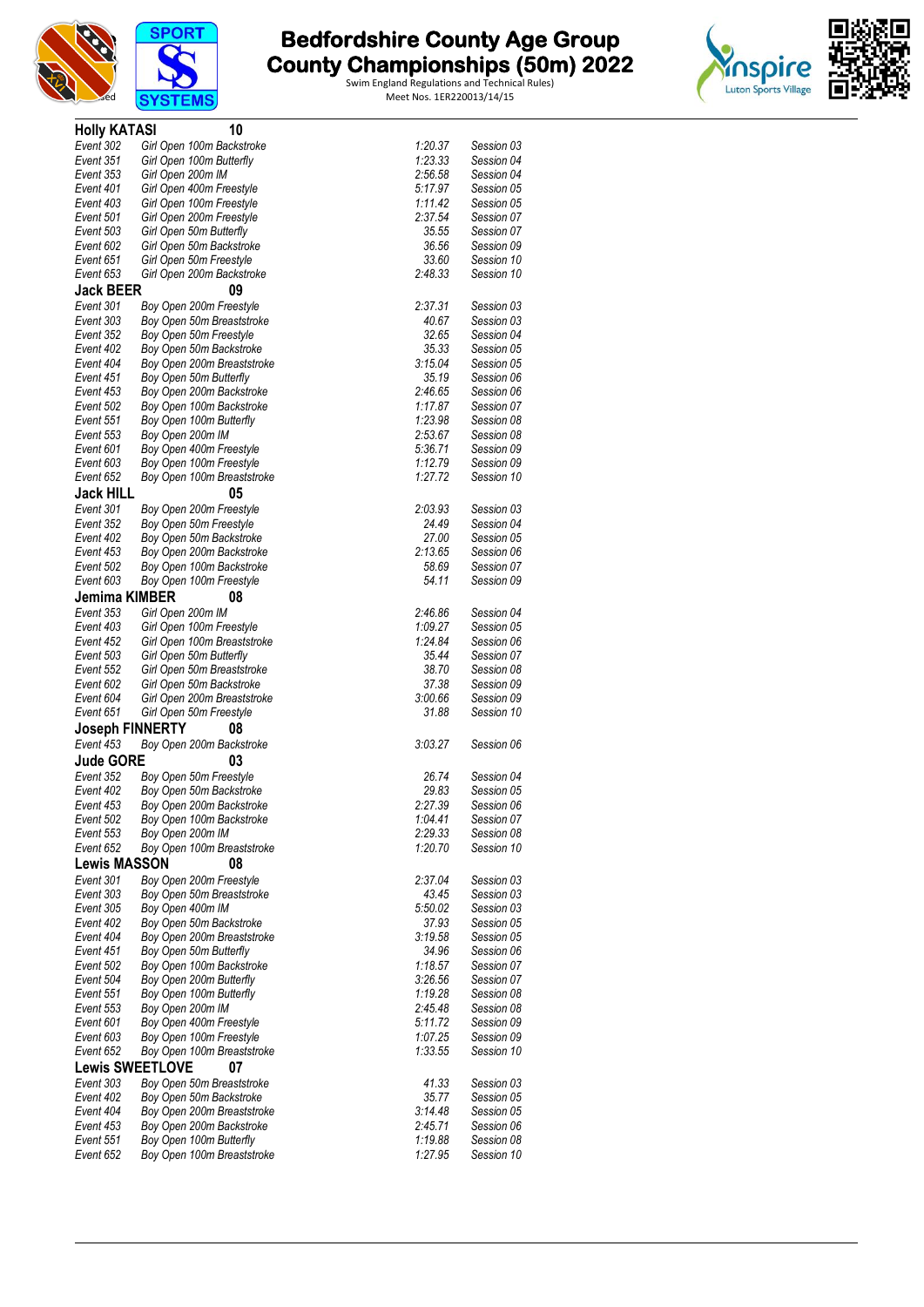



| <b>Libby WHITING</b>            | 09                                                             |                    |                          |  |
|---------------------------------|----------------------------------------------------------------|--------------------|--------------------------|--|
| Event 302                       | Girl Open 100m Backstroke                                      | 1:19.33            | Session 03               |  |
| Event 353                       | Girl Open 200m IM                                              | 3:01.70            | Session 04               |  |
| Event 403                       | Girl Open 100m Freestyle                                       | 1:11.16            | Session 05               |  |
| Event 452                       | Girl Open 100m Breaststroke                                    | 1:33.37            | Session 06               |  |
| Event 552                       | Girl Open 50m Breaststroke                                     | 42.20              | Session 08               |  |
| Event 602                       | Girl Open 50m Backstroke                                       | 37.69              | Session 09               |  |
| Event 604                       | Girl Open 200m Breaststroke                                    | 3:16.70            | Session 09               |  |
| Event 651                       | Girl Open 50m Freestyle                                        | 33.11              | Session 10               |  |
| Event 653                       | Girl Open 200m Backstroke                                      | 2:50.57            | Session 10               |  |
|                                 | <b>Linslade Crusaders Blue</b>                                 |                    |                          |  |
| Event 376                       | Men Open 200m Medley Team                                      | 1:56.81            | Session 04               |  |
| Event 471                       | Men Open 400m Medley Team                                      | 4:25.03            | Session 06               |  |
| Event 575                       | Men 14/15 Yrs 200m Freestyle Team                              | 2:16.16            | Session 08               |  |
| Event 577                       | Men Open 200m Freestyle Team                                   | 1:48.86            | Session 08               |  |
| Event 671                       | Men Open 400m Freestyle Team                                   | 4:00.51            | Session 10               |  |
|                                 | Linslade Crusaders Green                                       |                    |                          |  |
| Event 376<br>Event 471          | Men Open 200m Medley Team                                      | 1:51.93<br>4:07.20 | Session 04<br>Session 06 |  |
| Event 575                       | Men Open 400m Medley Team<br>Men 14/15 Yrs 200m Freestyle Team | 2:09.50            | Session 08               |  |
| Event 577                       | Men Open 200m Freestyle Team                                   | 1:43.27            | Session 08               |  |
| Event 671                       | Men Open 400m Freestyle Team                                   | 3:47.76            | Session 10               |  |
|                                 | <b>Linslade Crusaders</b>                                      |                    |                          |  |
| Event 372                       | Men 12/13 Yrs 200m Medley Team                                 | 2:30.35            | Session 04               |  |
| Event 373                       | Women 12/13 Yrs 200m Medley Team                               | 2:27.46            | Session 04               |  |
| Event 374                       | Men 14/15 Yrs 200m Medley Team                                 | 2:26.70            | Session 04               |  |
| Event 375                       | Women 14/15 Yrs 200m Medley Team                               | 2:19.48            | Session 04               |  |
| Event 422                       | Men/Women 12/13 Yrs 200m Free. Team                            | 2:11.40            | Session 05               |  |
| Event 423                       | Men/Women 14/15 Yrs 200m Free. Team                            | 2:03.11            | Session 05               |  |
| Event 424                       | Men/Women Open 200m Freestyle Team                             | 1:49.61            | Session 05               |  |
| Event 572                       | Women 12/13 Yrs 200m Freestyle Team                            | 2:13.56            | Session 08               |  |
| Event 573                       | Men 12/13 Yrs 200m Freestyle Team                              | 2:17.98            | Session 08               |  |
| Event 574                       | Women 14/15 Yrs 200m Freestyle Team                            | 2:04.19            | Session 08               |  |
| Event 622                       | Men/Women 12/13 Yrs 200m Medley Tea                            | 2:27.07            | Session 09               |  |
| Event 623                       | Men/Women 14/15 Yrs 200m Medley Tea                            | 2:20.16            | Session 09               |  |
| <b>Louis HEMMING</b>            | 04                                                             |                    |                          |  |
| Event 301                       | Boy Open 200m Freestyle                                        | 2:14.98            | Session 03               |  |
| Event 402                       | Boy Open 50m Backstroke                                        | 32.52              | Session 05               |  |
| Event 453                       | Boy Open 200m Backstroke                                       | 2:31.84            | Session 06               |  |
| Event 553                       | Boy Open 200m IM                                               | 2:36.17<br>4:51.90 | Session 08<br>Session 09 |  |
| Event 601                       | Boy Open 400m Freestyle                                        |                    |                          |  |
| <b>Lucy BANHAM</b><br>Event 302 | 08                                                             |                    |                          |  |
| Event 653                       | Girl Open 100m Backstroke<br>Girl Open 200m Backstroke         | 1:23.63<br>3:04.76 | Session 03<br>Session 10 |  |
| <b>Max ATKIN</b>                | 09                                                             |                    |                          |  |
|                                 |                                                                |                    |                          |  |
| Event 303<br>Event 352          | Boy Open 50m Breaststroke                                      | 43.61<br>34.88     | Session 03<br>Session 04 |  |
| Event 402                       | Boy Open 50m Freestyle<br>Boy Open 50m Backstroke              | 39.36              | Session 05               |  |
| Event 603                       | Boy Open 100m Freestyle                                        | 1:16.71            | Session 09               |  |
| Event 652                       | Boy Open 100m Breaststroke                                     | 1:34.36            | Session 10               |  |
| <b>Millie HUGHES</b>            | 06                                                             |                    |                          |  |
| Event 302                       | Girl Open 100m Backstroke                                      | 1:17.56            | Session 03               |  |
| Event 353                       | Girl Open 200m IM                                              | 2:48.97            | Session 04               |  |
| Event 452                       | Girl Open 100m Breaststroke                                    | 1:28.35            | Session 06               |  |
| Event 552                       | Girl Open 50m Breaststroke                                     | 39.60              | Session 08               |  |
| Event 602                       | Girl Open 50m Backstroke                                       | 37.17              | Session 09               |  |
| Event 604                       | Girl Open 200m Breaststroke                                    | 3:15.48            | Session 09               |  |
| Event 651                       | Girl Open 50m Freestyle                                        | 31.66              | Session 10               |  |
| Event 653                       | Girl Open 200m Backstroke                                      | 2:44.69            | Session 10               |  |
| <b>Ollie HUGHES</b>             | 08                                                             |                    |                          |  |
| Event 302                       | Girl Open 100m Backstroke                                      | 1:24.77            | Session 03               |  |
| Event 653                       | Girl Open 200m Backstroke                                      | 3:04.22            | Session 10               |  |
| <b>Phoebe RYAN</b>              | 08                                                             |                    |                          |  |
| Event 403                       | Girl Open 100m Freestyle                                       | 1:12.10            | Session 05               |  |
| Event 452                       | Girl Open 100m Breaststroke                                    | 1:30.52            | Session 06               |  |
| Event 505                       | Girl Open 400m IM                                              | 6:20.59            | Session 07               |  |
| Event 552                       | Girl Open 50m Breaststroke                                     | 41.15              | Session 08               |  |
| Event 604                       | Girl Open 200m Breaststroke                                    | 3:17.49            | Session 09               |  |
| Event 653                       | Girl Open 200m Backstroke                                      | 3:02.95            | Session 10               |  |
| <b>Rebecca KNIBB</b>            | 03                                                             |                    |                          |  |
| Event 403                       | Girl Open 100m Freestyle<br>Girl Open 100m Breaststroke        | 1:03.37            | Session 05               |  |
| Event 452<br>Event 552          | Girl Open 50m Breaststroke                                     | 1:19.00            | Session 06<br>Session 08 |  |
| Event 602                       | Girl Open 50m Backstroke                                       | 36.00<br>32.78     | Session 09               |  |
|                                 |                                                                |                    |                          |  |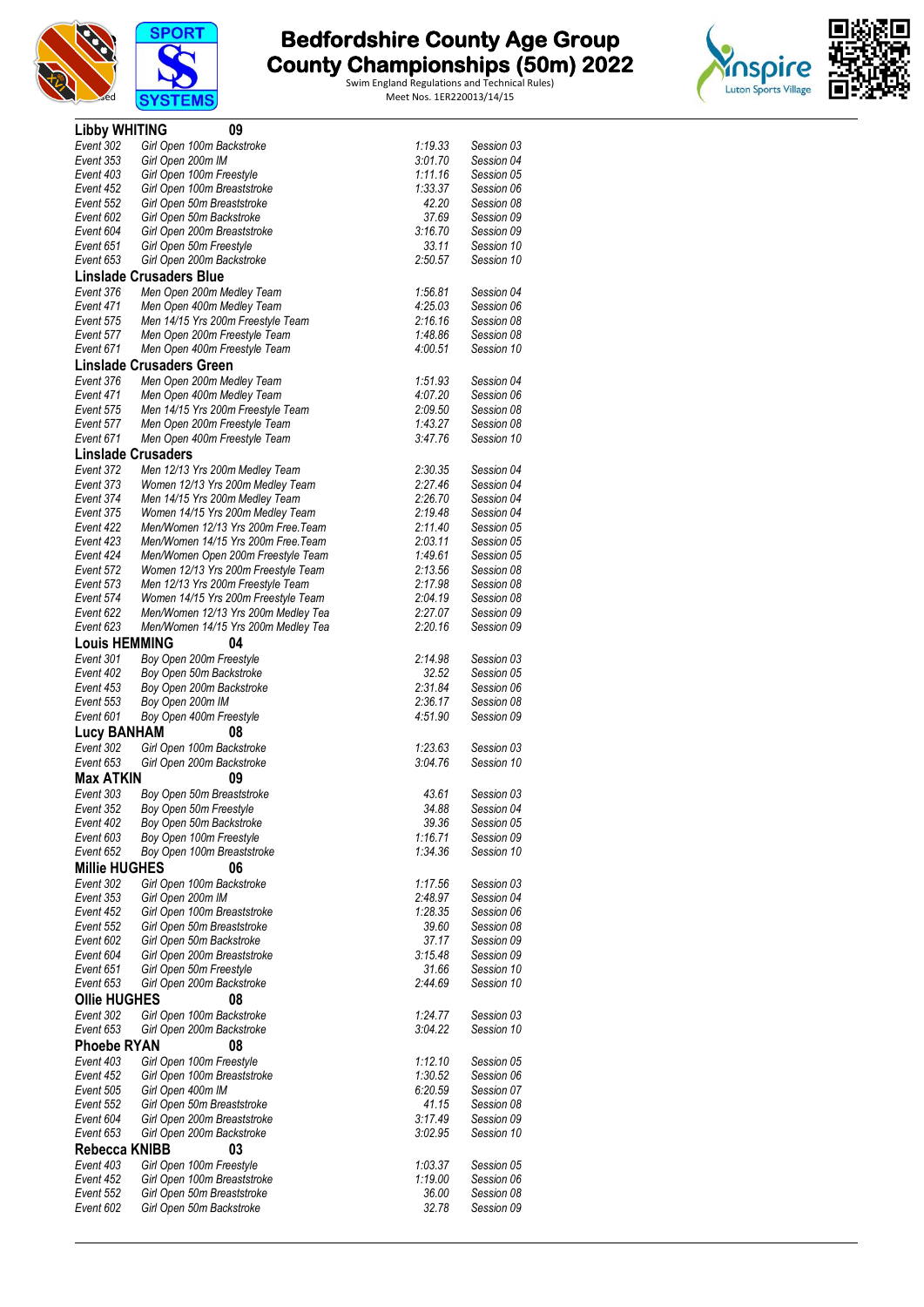



| <b>Rhys THOMAS</b>    | 08                             |         |            |
|-----------------------|--------------------------------|---------|------------|
| Event 603             | Boy Open 100m Freestyle        | 1:12.26 | Session 09 |
|                       | <b>Rupert VERSALLION</b><br>07 |         |            |
| Event 303             | Boy Open 50m Breaststroke      | 41.10   | Session 03 |
| Event 652             | Boy Open 100m Breaststroke     | 1:29.64 | Session 10 |
| Sophie THACKRAH       | 10                             |         |            |
| Event 452             | Girl Open 100m Breaststroke    | 1:44.61 | Session 06 |
| Event 552             | Girl Open 50m Breaststroke     | 48.15   | Session 08 |
| Event 604             | Girl Open 200m Breaststroke    | 3:42.74 | Session 09 |
| William MARCH         | 02                             |         |            |
| Event 352             | Boy Open 50m Freestyle         | 26.40   | Session 04 |
| Event 451             | Boy Open 50m Butterfly         | 28.30   | Session 06 |
| Event 551             | Boy Open 100m Butterfly        | 1:00.80 | Session 08 |
| Event 603             | Boy Open 100m Freestyle        | 57.40   | Session 09 |
| <b>William TAYLOR</b> | 04                             |         |            |
| Event 553             | Boy Open 200m IM               | 2:36.49 | Session 08 |
| Event 652             | Boy Open 100m Breaststroke     | 1:20.61 | Session 10 |
| <b>Zara AVERY</b>     | 10                             |         |            |
| Event 302             | Girl Open 100m Backstroke      | 1.29.18 | Session 03 |
| Event 353             | Girl Open 200m IM              | 3:18.53 | Session 04 |
| Event 403             | Girl Open 100m Freestyle       | 1.18.34 | Session 05 |
| Event 452             | Girl Open 100m Breaststroke    | 1:43.43 | Session 06 |
| Event 501             | Girl Open 200m Freestyle       | 2:53.13 | Session 07 |
| Event 503             | Girl Open 50m Butterfly        | 43.43   | Session 07 |
| Event 552             | Girl Open 50m Breaststroke     | 44.82   | Session 08 |
| Event 604             | Girl Open 200m Breaststroke    | 3:37.30 | Session 09 |
| Event 651             | Girl Open 50m Freestyle        | 34.88   | Session 10 |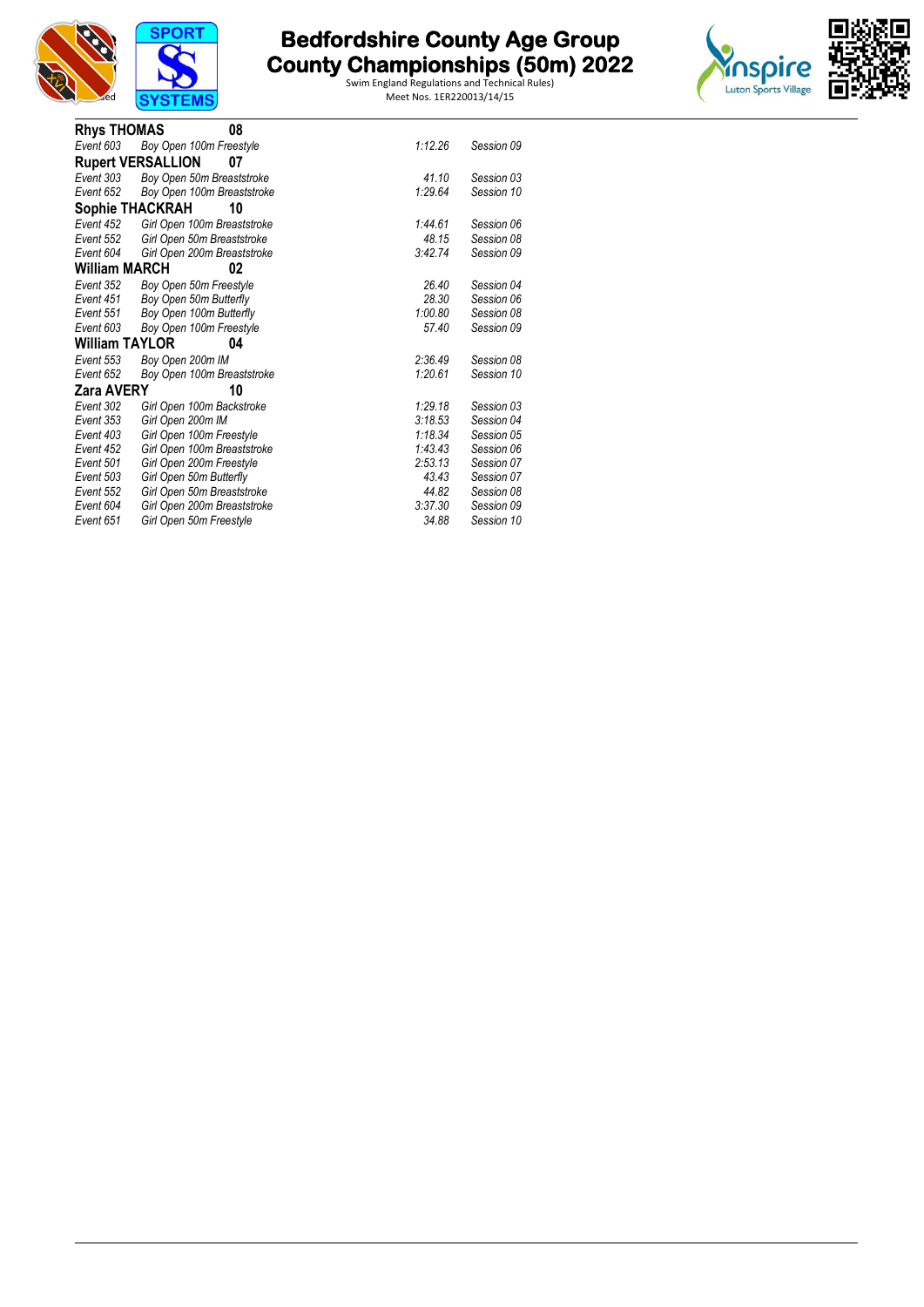

**Modernian**

# **The Bedfordshire County Age Group 19th County Age Area and County Championships (50m) 2022**



| <b>Abigail DAVIS</b>   | 10                                                  |                    |                          |
|------------------------|-----------------------------------------------------|--------------------|--------------------------|
| Event 302              | Girl Open 100m Backstroke                           | 1:28.72            | Session 03               |
| Event 353              | Girl Open 200m IM                                   | 3:16.54            | Session 04               |
| Event 452              | Girl Open 100m Breaststroke                         | 1:38.47            | Session 06               |
| Event 552              | Girl Open 50m Breaststroke                          | 45.73              | Session 08               |
| Event 602              | Girl Open 50m Backstroke                            | 38.71              | Session 09               |
| Event 604              | Girl Open 200m Breaststroke                         | 3:30.33            | Session 09               |
| Event 651              | Girl Open 50m Freestyle                             | 33.34              | Session 10               |
| Event 653              | Girl Open 200m Backstroke                           | 3:08.56            | Session 10               |
| <b>Adam O'NEAL</b>     | 08                                                  |                    |                          |
| Event 101              | Boy/Girls Open 1500m Freestyle                      | 19:53.01           | Session 01               |
| Event 202              | Boys/Girls Open 800m Freestyle                      | 10:33.84           | Session 02               |
| Event 301              | Boy Open 200m Freestyle                             | 2:26.70            | Session 03               |
| Event 352              | Boy Open 50m Freestyle                              | 30.31              | Session 04               |
| Event 402              | Boy Open 50m Backstroke                             | 35.30              | Session 05               |
| Event 451              | Boy Open 50m Butterfly                              | 35.10              | Session 06               |
| Event 504              | Boy Open 200m Butterfly                             | 3:00.75            | Session 07               |
| Event 551              | Boy Open 100m Butterfly                             | 1:15.77            | Session 08               |
| Event 601              | Boy Open 400m Freestyle                             | 5:28.26            | Session 09               |
|                        | <b>Anna MACPHERSON</b><br>05                        |                    |                          |
| Event 304              | Girl Open 200m Butterfly                            | 2:37.40            | Session 03               |
| Event 351              | Girl Open 100m Butterfly                            | 1:09.80            | Session 04               |
| Event 403              | Girl Open 100m Freestyle                            | 1:03.80            | Session 05               |
| Event 501              | Girl Open 200m Freestyle                            | 2:18.00            | Session 07               |
| Event 503              | Girl Open 50m Butterfly                             | 31.80              | Session 07               |
| Event 651              | Girl Open 50m Freestyle                             | 28.40              | Session 10               |
|                        | <b>Archie HENDERSON</b><br>09                       |                    |                          |
| Event 301              | Boy Open 200m Freestyle                             | 2:48.18            | Session 03               |
| Event 601              | Boy Open 400m Freestyle                             | 5:46.45            | Session 09               |
| <b>Ava FALLAN</b>      | 08                                                  |                    |                          |
| Event 505              | Girl Open 400m IM                                   | 6:32.13            | Session 07               |
|                        | <b>Berkley BARNICOAT</b><br>09                      |                    |                          |
| Event 101              | Boy/Girls Open 1500m Freestyle                      | 20:40.25           | Session 01               |
| Event 202              | Boys/Girls Open 800m Freestyle                      | 10:41.68           | Session 02               |
| Event 301              | Boy Open 200m Freestyle                             | 2:27.01            | Session 03               |
| Event 303              | Boy Open 50m Breaststroke                           | 37.50              | Session 03               |
| Event 305              | Boy Open 400m IM                                    | 6:02.97            | Session 03               |
| Event 352              | Boy Open 50m Freestyle                              | 31.00              | Session 04               |
| Event 404              | Boy Open 200m Breaststroke                          | 3:01.69            | Session 05               |
| Event 451              | Boy Open 50m Butterfly                              | 33.95              | Session 06               |
| Event 553              | Boy Open 200m IM                                    | 2:45.66            | Session 08               |
| Event 601<br>Event 603 | Boy Open 400m Freestyle                             | 5:14.57            | Session 09<br>Session 09 |
| Event 652              | Boy Open 100m Freestyle                             | 1:08.69<br>1:25.54 |                          |
| <b>Bethan ASHDOWN</b>  | Boy Open 100m Breaststroke                          |                    | Session 10               |
|                        | 08                                                  |                    |                          |
| Event 302<br>Event 653 | Girl Open 100m Backstroke                           | 1:23.97            | Session 03<br>Session 10 |
|                        | Girl Open 200m Backstroke                           | 3:01.58            |                          |
| <b>Charlie DUCE</b>    | 09                                                  |                    |                          |
| Event 202              | Boys/Girls Open 800m Freestyle                      | 11:26.56           | Session 02               |
| Event 302              | Girl Open 100m Backstroke                           | 1:21.48            | Session 03               |
| Event 353              | Girl Open 200m IM                                   | 3:02.09            | Session 04               |
| Event 401              | Girl Open 400m Freestyle                            | 5:20.20            | Session 05               |
| Event 403              | Girl Open 100m Freestyle                            | 1:13.27            | Session 05               |
| Event 501              | Girl Open 200m Freestyle                            | 2:33.68            | Session 07               |
| Event 653              | Girl Open 200m Backstroke                           | 2:52.42            | Session 10               |
|                        | <b>Charlotte BELCHER</b><br>10                      |                    |                          |
| Event 302              | Girl Open 100m Backstroke                           | 1:25.77            | Session 03               |
| Event 452              | Girl Open 100m Breaststroke                         | 1:45.11            | Session 06               |
| Event 552<br>Event 602 | Girl Open 50m Breaststroke                          | 48.93              | Session 08               |
| Event 651              | Girl Open 50m Backstroke<br>Girl Open 50m Freestyle | 39.77<br>34.20     | Session 09<br>Session 10 |
| Event 653              | Girl Open 200m Backstroke                           | 3:10.60            | Session 10               |
|                        |                                                     |                    |                          |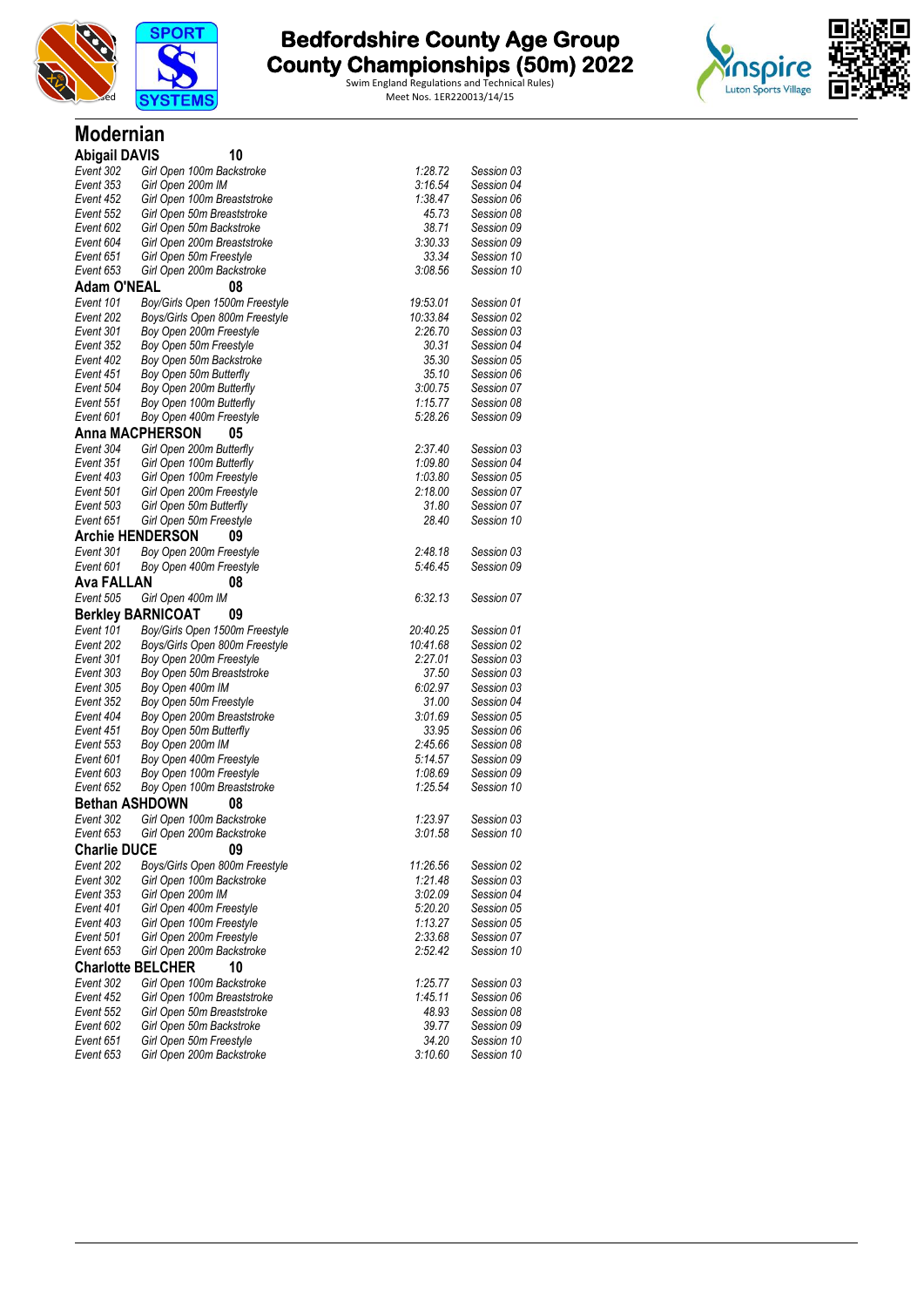



Swim England Regulations and Technical Rules)

 $L.00.20$  Dession TV



| <b>Daniel MEIER</b>    | 07                                                      |                    |                          |
|------------------------|---------------------------------------------------------|--------------------|--------------------------|
| Event 101              | Boy/Girls Open 1500m Freestyle                          | 18:54.94           | Session 01               |
| Event 202              | Boys/Girls Open 800m Freestyle                          | 9:45.02            | Session 02               |
| Event 301              | Boy Open 200m Freestyle                                 | 2:07.86            | Session 03               |
| Event 305              | Boy Open 400m IM                                        | 5:18.41            | Session 03               |
| Event 352              | Boy Open 50m Freestyle                                  | 26.98              | Session 04               |
| Event 402              | Boy Open 50m Backstroke                                 | 35.28              | Session 05               |
| Event 451              | Boy Open 50m Butterfly                                  | 29.50              | Session 06               |
| Event 502              | Boy Open 100m Backstroke                                | 1:09.54            | Session 07               |
| Event 504              | Boy Open 200m Butterfly                                 | 2:31.19            | Session 07               |
| Event 551              | Boy Open 100m Butterfly                                 | 1:06.97            | Session 08               |
| Event 601              | Boy Open 400m Freestyle                                 | 4:38.58            | Session 09               |
| Event 603              | Boy Open 100m Freestyle                                 | 57.95              | Session 09               |
| <b>Elodie HOLL</b>     | 10                                                      |                    |                          |
| Event 351              | Girl Open 100m Butterfly                                | 1:36.53            | Session 04               |
| <b>Eloise COLE</b>     | 08                                                      |                    |                          |
| Event 101              | Boy/Girls Open 1500m Freestyle                          | 20:21.00           | Session 01               |
| Event 202              | Boys/Girls Open 800m Freestyle                          | 10:36.90           | Session 02               |
| Event 302              | Girl Open 100m Backstroke                               | 1:07.33            | Session 03               |
| Event 351              | Girl Open 100m Butterfly                                | 1:08.84            | Session 04               |
| Event 353              | Girl Open 200m IM                                       | 2:35.46            | Session 04               |
| Event 403              | Girl Open 100m Freestyle                                | 1:00.81            | Session 05               |
| Event 452<br>Event 501 | Girl Open 100m Breaststroke<br>Girl Open 200m Freestyle | 1:26.71<br>2:18.57 | Session 06               |
| Event 503              | Girl Open 50m Butterfly                                 | 29.40              | Session 07<br>Session 07 |
| Event 552              | Girl Open 50m Breaststroke                              | 40.16              | Session 08               |
| Event 602              | Girl Open 50m Backstroke                                | 30.57              | Session 09               |
| Event 651              | Girl Open 50m Freestyle                                 | 27.43              | Session 10               |
| Event 653              | Girl Open 200m Backstroke                               | 2:32.75            | Session 10               |
| <b>Emily LOWE</b>      | 08                                                      |                    |                          |
| Event 452              | Girl Open 100m Breaststroke                             | 1:28.59            | Session 06               |
| Event 552              | Girl Open 50m Breaststroke                              | 40.28              | Session 08               |
| Event 604              | Girl Open 200m Breaststroke                             | 3:16.23            | Session 09               |
| <b>Fleur NUGENT</b>    | 07                                                      |                    |                          |
|                        |                                                         |                    |                          |
| Event 302              | Girl Open 100m Backstroke                               | 1:20.10            | Session 03               |
| Event 403<br>Event 602 | Girl Open 100m Freestyle<br>Girl Open 50m Backstroke    | 1:10.08<br>36.72   | Session 05<br>Session 09 |
| Event 651              | Girl Open 50m Freestyle                                 | 32.26              | Session 10               |
| Event 653              | Girl Open 200m Backstroke                               | 2:53.41            | Session 10               |
| <b>George LITTLE</b>   | 08                                                      |                    |                          |
|                        |                                                         |                    |                          |
| Event 303<br>Event 404 | Boy Open 50m Breaststroke                               | 36.13<br>2:53.57   | Session 03<br>Session 05 |
| Event 603              | Boy Open 200m Breaststroke<br>Boy Open 100m Freestyle   | 1:08.21            | Session 09               |
| Event 652              | Boy Open 100m Breaststroke                              | 1:19.47            | Session 10               |
| <b>Georgina MUNDAY</b> | 04                                                      |                    |                          |
| Event 302              | Girl Open 100m Backstroke                               | 1:07.20            | Session 03               |
| Event 353              | Girl Open 200m IM                                       | 2:33.54            | Session 04               |
| Event 403              | Girl Open 100m Freestyle                                | 1:01.60            | Session 05               |
| Event 452              | Girl Open 100m Breaststroke                             | 1:21.60            | Session 06               |
| Event 552              | Girl Open 50m Breaststroke                              | 35.75              | Session 08               |
| Event 602              | Girl Open 50m Backstroke                                | 31.72              | Session 09               |
| Event 653              | Girl Open 200m Backstroke                               | 2:25.14            | Session 10               |
| <b>Harvey CURTIS</b>   | 07                                                      |                    |                          |
| Event 202              | Boys/Girls Open 800m Freestyle                          | 10:11.42           | Session 02               |
| Event 301              | Boy Open 200m Freestyle                                 | 2:18.11            | Session 03               |
| Event 303              | Boy Open 50m Breaststroke                               | 38.28              | Session 03               |
| Event 352              | Boy Open 50m Freestyle                                  | 28.40              | Session 04               |
| Event 402              | Boy Open 50m Backstroke                                 | 31.78              | Session 05               |
| Event 404              | Boy Open 200m Breaststroke                              | 2:57.64            | Session 05               |
| Event 453              | Boy Open 200m Backstroke                                | 2:25.44            | Session 06               |
| Event 502              | Boy Open 100m Backstroke                                | 1:08.26            | Session 07               |
| Event 553              | Boy Open 200m IM                                        | 2:37.06            | Session 08               |
| Event 601              | Boy Open 400m Freestyle                                 | 4:53.30            | Session 09               |
| Event 603              | Boy Open 100m Freestyle                                 | 1:03.27            | Session 09               |
| Event 652              | Boy Open 100m Breaststroke                              | 1:23.58            | Session 10               |
| <b>Henry FALLAN</b>    | 09                                                      |                    |                          |
| Event 301              | Boy Open 200m Freestyle                                 | 2:45.58            | Session 03               |
| Event 303              | Boy Open 50m Breaststroke                               | 41.40              | Session 03               |
| Event 352              | Boy Open 50m Freestyle                                  | 33.48              | Session 04               |
| Event 402              | Boy Open 50m Backstroke                                 | 39.09              | Session 05               |
| Event 404              | Boy Open 200m Breaststroke                              | 3:21.02            | Session 05               |
| Event 453              | Boy Open 200m Backstroke                                | 3.02.18            | Session 06               |
| Event 502              | Boy Open 100m Backstroke                                | 1:24.92            | Session 07               |
| Event 553              | Boy Open 200m IM                                        | 3:01.50            | Session 08               |
| Event 603              | Boy Open 100m Freestyle                                 | 1:17.47            | Session 09               |
| Event 652              | Boy Open 100m Breaststroke                              | 1:33.25            | Session 10               |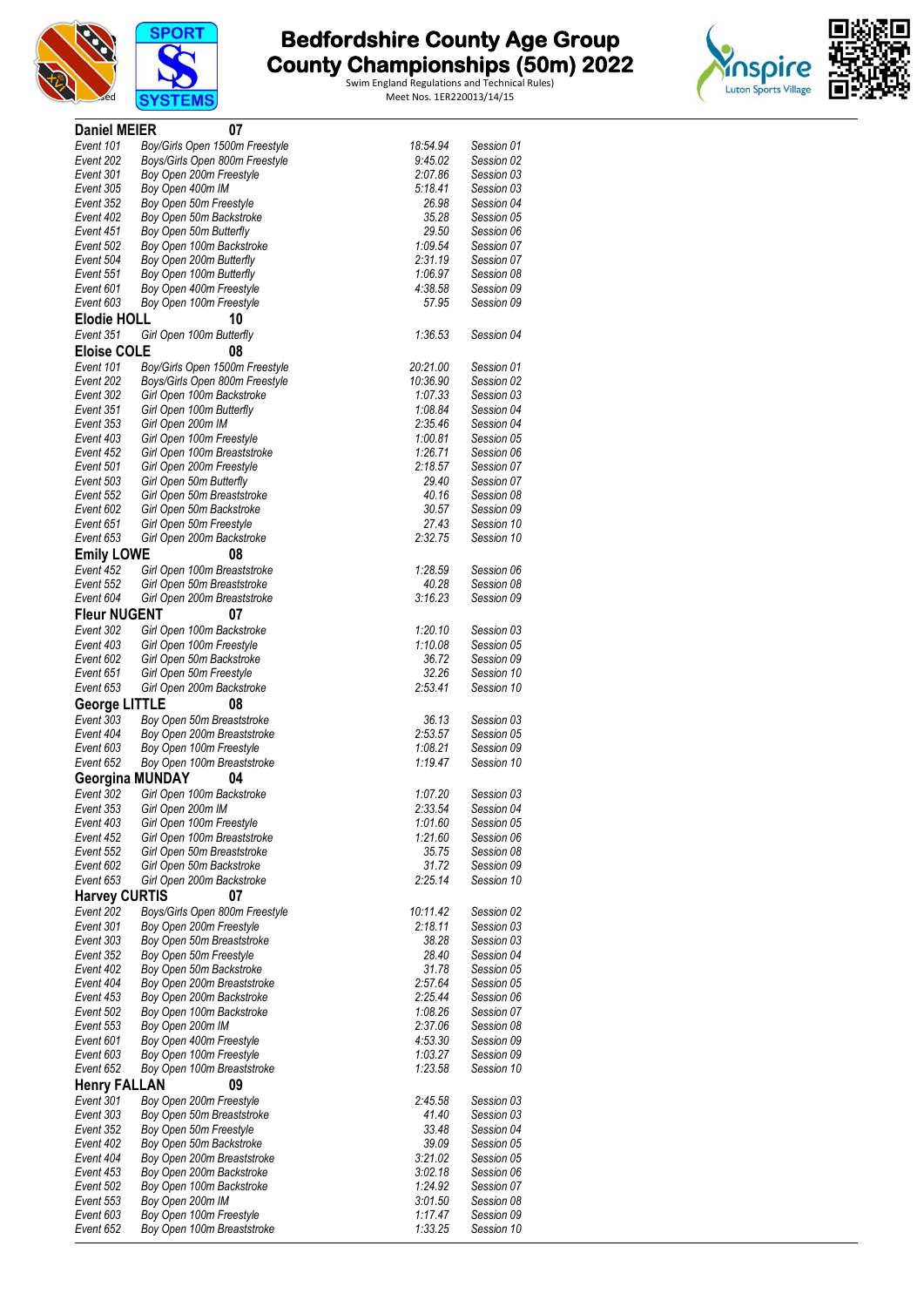



| <b>Jack SANGSTER</b>   | 01                                                      |                    |                          |  |
|------------------------|---------------------------------------------------------|--------------------|--------------------------|--|
| Event 101              | Boy/Girls Open 1500m Freestyle                          | 16:59.10           | Session 01               |  |
| Event 301              | Boy Open 200m Freestyle                                 | 1:57.34            | Session 03               |  |
| Event 305              | Boy Open 400m IM                                        | 4:45.30            | Session 03               |  |
| Event 352              | Boy Open 50m Freestyle                                  | 24.40              | Session 04               |  |
| Event 451              | Boy Open 50m Butterfly                                  | 27.11              | Session 06               |  |
| Event 553              | Boy Open 200m IM                                        | 2:11.60            | Session 08               |  |
| Event 601              | Boy Open 400m Freestyle                                 | 4:10.10<br>53.40   | Session 09               |  |
| Event 603              | Boy Open 100m Freestyle                                 |                    | Session 09               |  |
| <b>Jessica WATSON</b>  | 05                                                      | 2:33.91            |                          |  |
| Event 353<br>Event 452 | Girl Open 200m IM<br>Girl Open 100m Breaststroke        | 1:16.98            | Session 04<br>Session 06 |  |
| Event 552              | Girl Open 50m Breaststroke                              | 35.50              | Session 08               |  |
| Event 604              | Girl Open 200m Breaststroke                             | 2:44.28            | Session 09               |  |
| Event 651              | Girl Open 50m Freestyle                                 | 29.89              | Session 10               |  |
| <b>Jonathan REGAN</b>  | 08                                                      |                    |                          |  |
| Event 352              | Boy Open 50m Freestyle                                  | 29.13              | Session 04               |  |
| Event 402              | Boy Open 50m Backstroke                                 | 35.15              | Session 05               |  |
| Event 451              | Boy Open 50m Butterfly                                  | 32.73              | Session 06               |  |
| Event 453              | Boy Open 200m Backstroke                                | 2:41.56            | Session 06               |  |
| Event 502              | Boy Open 100m Backstroke                                | 1:13.91            | Session 07               |  |
| Event 603              | Boy Open 100m Freestyle                                 | 1:04.92            | Session 09               |  |
| Event 652              | Boy Open 100m Breaststroke                              | 1:25.67            | Session 10               |  |
| Joseph EMMS            | 11                                                      |                    |                          |  |
| Event 301              | Boy Open 200m Freestyle                                 | 3:10.01            | Session 03               |  |
| Event 402              | Boy Open 50m Backstroke                                 | 43.31              | Session 05               |  |
| Event 453              | Boy Open 200m Backstroke                                | 3:17.55            | Session 06               |  |
| Event 502<br>Event 603 | Boy Open 100m Backstroke<br>Boy Open 100m Freestyle     | 1:33.95<br>1:26.46 | Session 07<br>Session 09 |  |
| <b>Keely SMITH</b>     | 00                                                      |                    |                          |  |
| Event 302              | Girl Open 100m Backstroke                               | 1:13.52            | Session 03               |  |
| Event 401              | Girl Open 400m Freestyle                                | 5:10.39            | Session 05               |  |
| Event 602              | Girl Open 50m Backstroke                                | 34.22              | Session 09               |  |
| <b>Lucy YOUNG</b>      | 05                                                      |                    |                          |  |
| Event 101              | Boy/Girls Open 1500m Freestyle                          | 18:27.30           | Session 01               |  |
| Event 202              | Boys/Girls Open 800m Freestyle                          | 9:36.90            | Session 02               |  |
| Event 302              | Girl Open 100m Backstroke                               | 1:12.12            | Session 03               |  |
| Event 353              | Girl Open 200m IM                                       | 2:30.55            | Session 04               |  |
| Event 401              | Girl Open 400m Freestyle                                | 4:35.38            | Session 05               |  |
| Event 403              | Girl Open 100m Freestyle                                | 1:00.30            | Session 05               |  |
| Event 452              | Girl Open 100m Breaststroke                             | 1:25.24            | Session 06               |  |
| Event 501              | Girl Open 200m Freestyle                                | 2:12.23            | Session 07               |  |
| Event 552<br>Event 602 | Girl Open 50m Breaststroke                              | 37.50<br>32.40     | Session 08<br>Session 09 |  |
| Event 651              | Girl Open 50m Backstroke<br>Girl Open 50m Freestyle     | 27.90              | Session 10               |  |
| Event 653              | Girl Open 200m Backstroke                               | 2:30.09            | Session 10               |  |
| <b>Masie EMERTON</b>   | 08                                                      |                    |                          |  |
| Event 101              | Boy/Girls Open 1500m Freestyle                          | 20:20.40           | Session 01               |  |
| Event 202              | Boys/Girls Open 800m Freestyle                          | 10:27.10           | Session 02               |  |
| Event 302              | Girl Open 100m Backstroke                               | 1:13.00            | Session 03               |  |
| Event 351              | Girl Open 100m Butterfly                                | 1:15.34            | Session 04               |  |
| Event 353              | Girl Open 200m IM                                       | 2:43.20            | Session 04               |  |
| Event 401              | Girl Open 400m Freestyle                                | 5:07.40            | Session 05               |  |
| Event 403              | Girl Open 100m Freestyle                                | 1:03.77            | Session 05               |  |
| Event 452              | Girl Open 100m Breaststroke<br>Girl Open 200m Freestyle | 1:23.69<br>2:22.10 | Session 06               |  |
| Event 501<br>Event 503 |                                                         |                    | Session 07               |  |
|                        |                                                         |                    |                          |  |
|                        | Girl Open 50m Butterfly                                 | 32.58              | Session 07               |  |
| Event 552              | Girl Open 50m Breaststroke                              | 38.50              | Session 08               |  |
| Event 602              | Girl Open 50m Backstroke                                | 34.80              | Session 09               |  |
| Event 651<br>Event 653 | Girl Open 50m Freestyle<br>Girl Open 200m Backstroke    | 29.00<br>2:48.90   | Session 10<br>Session 10 |  |
| <b>Matilda DYMOND</b>  | 10                                                      |                    |                          |  |
| Event 101              | Boy/Girls Open 1500m Freestyle                          | 23:23.06           | Session 01               |  |
| Event 202              | Boys/Girls Open 800m Freestyle                          | 12:06.45           | Session 02               |  |
| Event 351              | Girl Open 100m Butterfly                                | 1:25.28            | Session 04               |  |
| Event 353              | Girl Open 200m IM                                       | 2:57.40            | Session 04               |  |
| Event 401              | Girl Open 400m Freestyle                                | 5:41.49            | Session 05               |  |
| Event 403              | Girl Open 100m Freestyle                                | 1:12.12            | Session 05               |  |
| Event 452              | Girl Open 100m Breaststroke                             | 1:37.42            | Session 06               |  |
| Event 501              | Girl Open 200m Freestyle                                | 2:40.50            | Session 07               |  |
| Event 503<br>Event 552 | Girl Open 50m Butterfly<br>Girl Open 50m Breaststroke   | 37.05<br>44.16     | Session 07<br>Session 08 |  |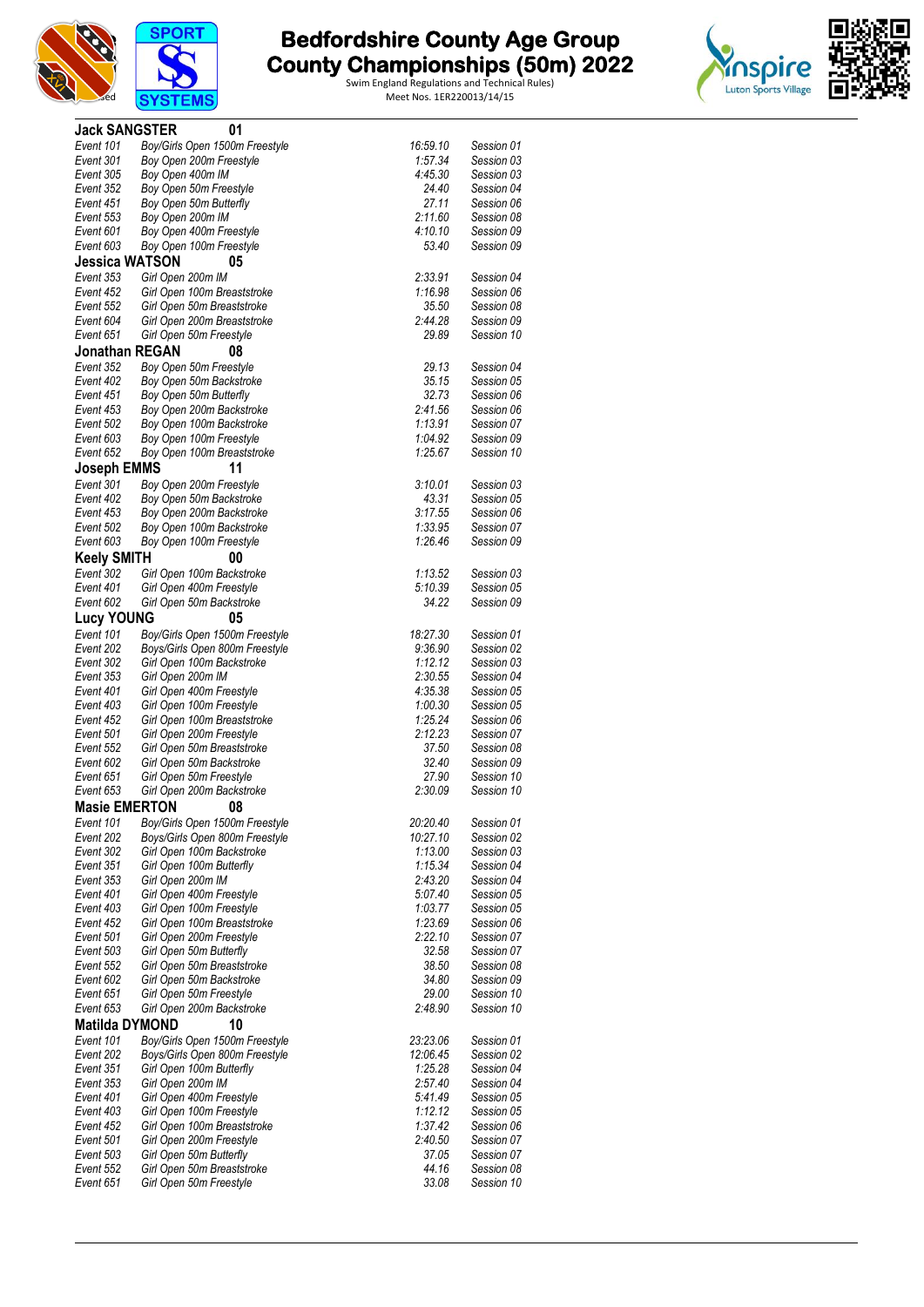





|                        | <b>Megan BARNICOAT</b><br>11                                             |                    |                          |
|------------------------|--------------------------------------------------------------------------|--------------------|--------------------------|
| Event 302              | Girl Open 100m Backstroke                                                | 1:32.10            | Session 03               |
| Event 351              | Girl Open 100m Butterfly                                                 | 1:47.04            | Session 04               |
| Event 353              | Girl Open 200m IM                                                        | 3:22.49            | Session 04               |
| Event 401              | Girl Open 400m Freestyle                                                 | 6:22.92            | Session 05               |
| Event 403<br>Event 452 | Girl Open 100m Freestyle<br>Girl Open 100m Breaststroke                  | 1:20.52<br>1:53.96 | Session 05<br>Session 06 |
| Event 501              | Girl Open 200m Freestyle                                                 | 2:57.24            | Session 07               |
| Event 503              | Girl Open 50m Butterfly                                                  | 46.18              | Session 07               |
| Event 552              | Girl Open 50m Breaststroke                                               | 51.88              | Session 08               |
| Event 602              | Girl Open 50m Backstroke                                                 | 44.79              | Session 09               |
| Event 604              | Girl Open 200m Breaststroke                                              | 3:58.71            | Session 09               |
| Event 651              | Girl Open 50m Freestyle                                                  | 35.76              | Session 10               |
| <b>Mercy ADEOYE</b>    | 09                                                                       |                    |                          |
| Event 452              | Girl Open 100m Breaststroke                                              | 1:34.74            | Session 06               |
| Event 503<br>Event 552 | Girl Open 50m Butterfly<br>Girl Open 50m Breaststroke                    | 38.47<br>43.57     | Session 07<br>Session 08 |
| <b>Millie AL-ALI</b>   | 09                                                                       |                    |                          |
| Event 302              | Girl Open 100m Backstroke                                                | 1:20.56            | Session 03               |
| Event 351              | Girl Open 100m Butterfly                                                 | 1:27.45            | Session 04               |
| Event 353              | Girl Open 200m IM                                                        | 2:59.87            | Session 04               |
| Event 452              | Girl Open 100m Breaststroke                                              | 1:33.28            | Session 06               |
| Event 503              | Girl Open 50m Butterfly                                                  | 36.67              | Session 07               |
| Event 505              | Girl Open 400m IM                                                        | 6:29.57            | Session 07               |
| Event 552              | Girl Open 50m Breaststroke                                               | 41.70              | Session 08               |
| Event 602              | Girl Open 50m Backstroke                                                 | 37.33              | Session 09               |
| Event 604              | Girl Open 200m Breaststroke                                              | 3:20.51            | Session 09               |
| <b>Modernian SC</b>    |                                                                          |                    |                          |
| Event 371              | Women 10/11 Yrs 200m Medley Team                                         | 2:55.00            | Session 04               |
| Event 372              | Men 12/13 Yrs 200m Medley Team                                           | 2:32.00            | Session 04               |
| Event 373              | Women 12/13 Yrs 200m Medley Team                                         | 2:41.00            | Session 04               |
| Event 374<br>Event 375 | Men 14/15 Yrs 200m Medley Team                                           | 2:06.00<br>2:10.00 | Session 04<br>Session 04 |
| Event 376              | Women 14/15 Yrs 200m Medley Team<br>Men Open 200m Medley Team            | 1:57.00            | Session 04               |
| Event 377              | Women Open 200m Medley Team                                              | 2:05.00            | Session 04               |
| Event 421              | Men/Women 10/11 Yrs 200m Free. Team                                      | 2:35.00            | Session 05               |
| Event 422              | Men/Women 12/13 Yrs 200m Free. Team                                      | 2:07.00            | Session 05               |
| Event 423              | Men/Women 14/15 Yrs 200m Free. Team                                      | 1:51.00            | Session 05               |
| Event 424              | Men/Women Open 200m Freestyle Team                                       | 1:48.00            | Session 05               |
| Event 470              | Women Open 400m Medley Team                                              | 4:42.00            | Session 06               |
| Event 471              | Men Open 400m Medley Team                                                | 4:20.00            | Session 06               |
| Event 570              | Women 10/11 Yrs 200m Freestyle Team                                      | 2:33.00            | Session 08               |
| Event 572              | Women 12/13 Yrs 200m Freestyle Team                                      | 2:10.00            | Session 08               |
| Event 573<br>Event 574 | Men 12/13 Yrs 200m Freestyle Team<br>Women 14/15 Yrs 200m Freestyle Team | 2:11.00<br>1:56.00 | Session 08<br>Session 08 |
| Event 575              | Men 14/15 Yrs 200m Freestyle Team                                        | 1:54.00            | Session 08               |
| Event 576              | Women Open 200m Freestyle Team                                           | 1:52.00            | Session 08               |
| Event 577              | Men Open 200m Freestyle Team                                             | 1:44.00            | Session 08               |
| Event 621              | Men/Women 10/11 Yrs 200m Medley Tea                                      | 2:56.00            | Session 09               |
| Event 622              | Men/Women 12/13 Yrs 200m Medley Tea                                      | 2:24.00            | Session 09               |
| Event 623              | Men/Women 14/15 Yrs 200m Medley Tea                                      | 2:05.00            | Session 09               |
| Event 624              | Men/Women Open 200m Medley Team                                          | 2:00.00            | Session 09               |
| Event 671              | Men Open 400m Freestyle Team                                             | 3:48.00            | Session 10               |
| Event 672              | Women Open 400m Freestyle Team                                           | 4:10.00            | Session 10               |
| <b>Nwando IFEACHO</b>  | 08                                                                       |                    |                          |
| Event 353<br>Event 403 | Girl Open 200m IM                                                        | 2:54.19<br>1:05.56 | Session 04<br>Session 05 |
| Event 452              | Girl Open 100m Freestyle<br>Girl Open 100m Breaststroke                  | 1:26.01            | Session 06               |
| Event 503              | Girl Open 50m Butterfly                                                  | 30.70              | Session 07               |
| Event 552              | Girl Open 50m Breaststroke                                               | 39.30              | Session 08               |
| Event 602              | Girl Open 50m Backstroke                                                 | 33.65              | Session 09               |
| Event 651              | Girl Open 50m Freestyle                                                  | 28.48              | Session 10               |
| <b>Oliver FRAME</b>    | 05                                                                       |                    |                          |
| Event 101              | Boy/Girls Open 1500m Freestyle                                           | 18:24.21           | Session 01               |
| Event 202              | Boys/Girls Open 800m Freestyle                                           | 9:35.68            | Session 02               |
| Event 301              | Boy Open 200m Freestyle                                                  | 2:06.21            | Session 03               |
| Event 305              | Boy Open 400m IM                                                         | 5:17.05            | Session 03               |
| Event 352              | Boy Open 50m Freestyle                                                   | 27.30              | Session 04               |
| Event 402              | Boy Open 50m Backstroke                                                  | 30.00<br>30.40     | Session 05<br>Session 06 |
| Event 451<br>Event 453 | Boy Open 50m Butterfly<br>Boy Open 200m Backstroke                       | 2:19.50            | Session 06               |
| Event 502              | Boy Open 100m Backstroke                                                 | 1:03.60            | Session 07               |
| Event 553              | Boy Open 200m IM                                                         | 2:26.19            | Session 08               |
| Event 601              | Boy Open 400m Freestyle                                                  | 4:31.87            | Session 09               |
| Event 603              | Boy Open 100m Freestyle                                                  | 58.72              | Session 09               |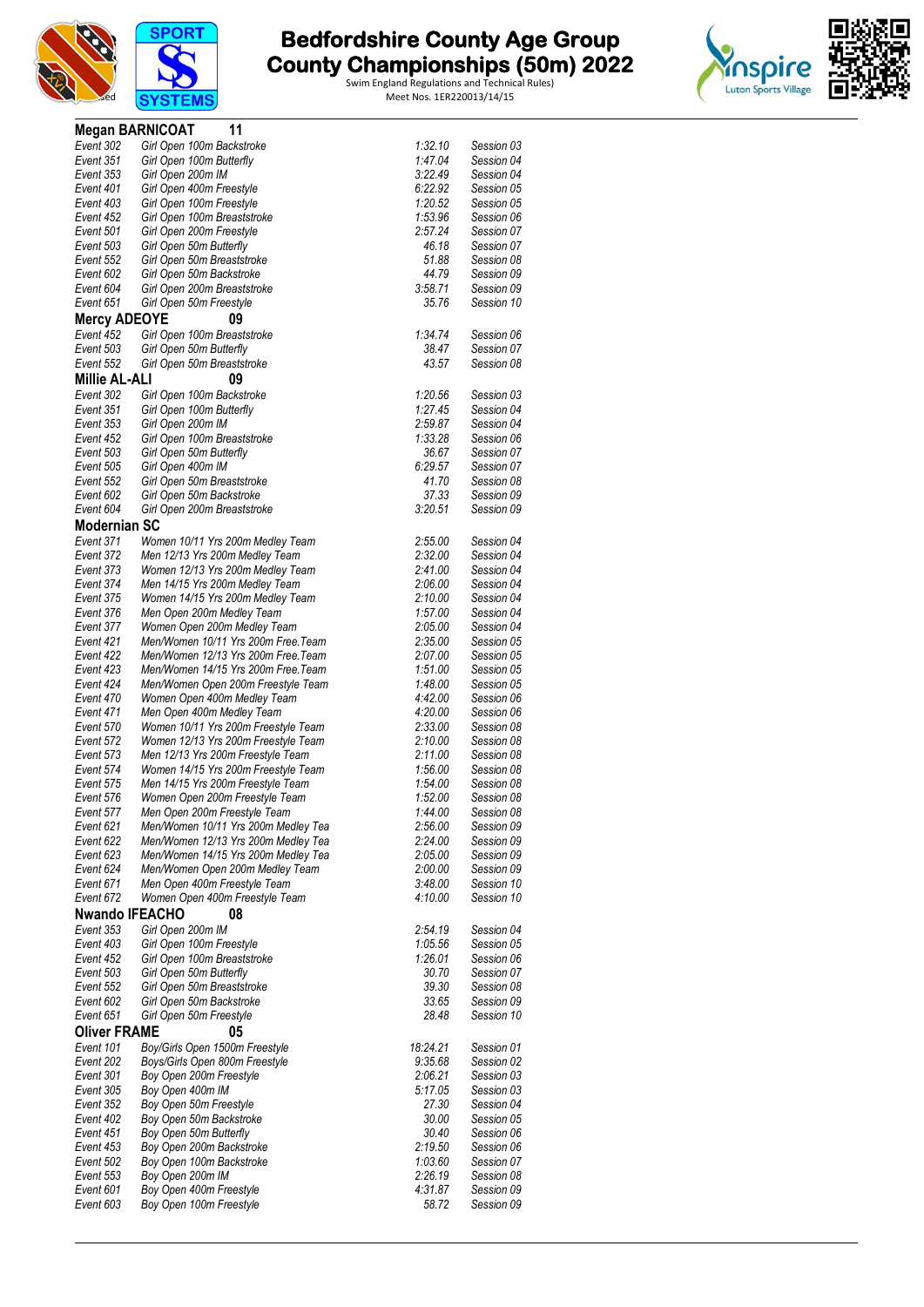





| <b>Oliver MEIER</b>  | 10                                 |         |            |
|----------------------|------------------------------------|---------|------------|
| Event 301            | Boy Open 200m Freestyle            | 2:46.25 | Session 03 |
| Event 303            | Boy Open 50m Breaststroke          | 46.62   | Session 03 |
| Event 352            | Boy Open 50m Freestyle             | 32.07   | Session 04 |
| Event 402            | Boy Open 50m Backstroke            | 40.13   | Session 05 |
| Event 451            | Boy Open 50m Butterfly             | 40.63   | Session 06 |
| Event 453            | Boy Open 200m Backstroke           | 3:10.41 | Session 06 |
| Event 502            | Boy Open 100m Backstroke           | 1:26.29 | Session 07 |
| Event 553            | Boy Open 200m IM                   | 3:12.75 | Session 08 |
| Event 601            | Boy Open 400m Freestyle            | 5:43.05 | Session 09 |
| Event 603            | Boy Open 100m Freestyle            | 1:13.28 | Session 09 |
| <b>Olivia JAMES</b>  | 11                                 |         |            |
| Event 302            | Girl Open 100m Backstroke          | 1:39.79 | Session 03 |
| Event 552            | Girl Open 50m Breaststroke         | 51.40   | Session 08 |
| Event 602            | Girl Open 50m Backstroke           | 43.20   | Session 09 |
| <b>Reena ADAMS</b>   | 08                                 |         |            |
| Event 302            | Girl Open 100m Backstroke          | 1:21.96 | Session 03 |
| Event 403            | Girl Open 100m Freestyle           | 1:11.59 | Session 05 |
| Event 602            | Girl Open 50m Backstroke           | 37.33   | Session 09 |
| Event 651            | Girl Open 50m Freestyle            | 32.53   | Session 10 |
| Event 653            | Girl Open 200m Backstroke          | 2:56.65 | Session 10 |
|                      | Stefania FACCHIANO<br>06           |         |            |
| Event 403            | Girl Open 100m Freestyle           | 1:08.21 | Session 05 |
| Event 452            | Girl Open 100m Breaststroke        | 1:27.98 | Session 06 |
| Event 552            | Girl Open 50m Breaststroke         | 37.61   | Session 08 |
| Event 604            | Girl Open 200m Breaststroke        | 3:11.40 | Session 09 |
| Event 651            | Girl Open 50m Freestyle            | 31.50   | Session 10 |
| <b>Tabitha FRAME</b> | 08                                 |         |            |
| Event 302            | Girl Open 100m Backstroke          | 1:24.02 | Session 03 |
| Event 602            | Girl Open 50m Backstroke           | 38.08   | Session 09 |
| Event 653            | Girl Open 200m Backstroke          | 2:59.41 | Session 10 |
|                      | <b>Thomas BELCHER</b><br>03        |         |            |
| Event 301            | Boy Open 200m Freestyle            | 2:01.30 | Session 03 |
| Event 352            | Boy Open 50m Freestyle             | 25.40   | Session 04 |
| Event 402            | Boy Open 50m Backstroke            | 27.93   | Session 05 |
| Event 453            | Boy Open 200m Backstroke           | 2:11.42 | Session 06 |
| Event 502            | Boy Open 100m Backstroke           | 1:00.90 | Session 07 |
| Event 601            | Boy Open 400m Freestyle            | 4:15.68 | Session 09 |
| Event 603            | Boy Open 100m Freestyle            | 55.74   | Session 09 |
|                      | <b>Thomas MATTHEWS</b><br>09       |         |            |
| Event 652            | Boy Open 100m Breaststroke         | 1:43.79 | Session 10 |
|                      | <b>Thomas MCMASTER-IRONS</b><br>09 |         |            |
| Event 301            | Boy Open 200m Freestyle            | 2:46.36 | Session 03 |
| Event 451            | Boy Open 50m Butterfly             | 42.47   | Session 06 |
| Event 502            | Boy Open 100m Backstroke           | 1:27.41 | Session 07 |
| Event 652            | Boy Open 100m Breaststroke         | 1:41.61 | Session 10 |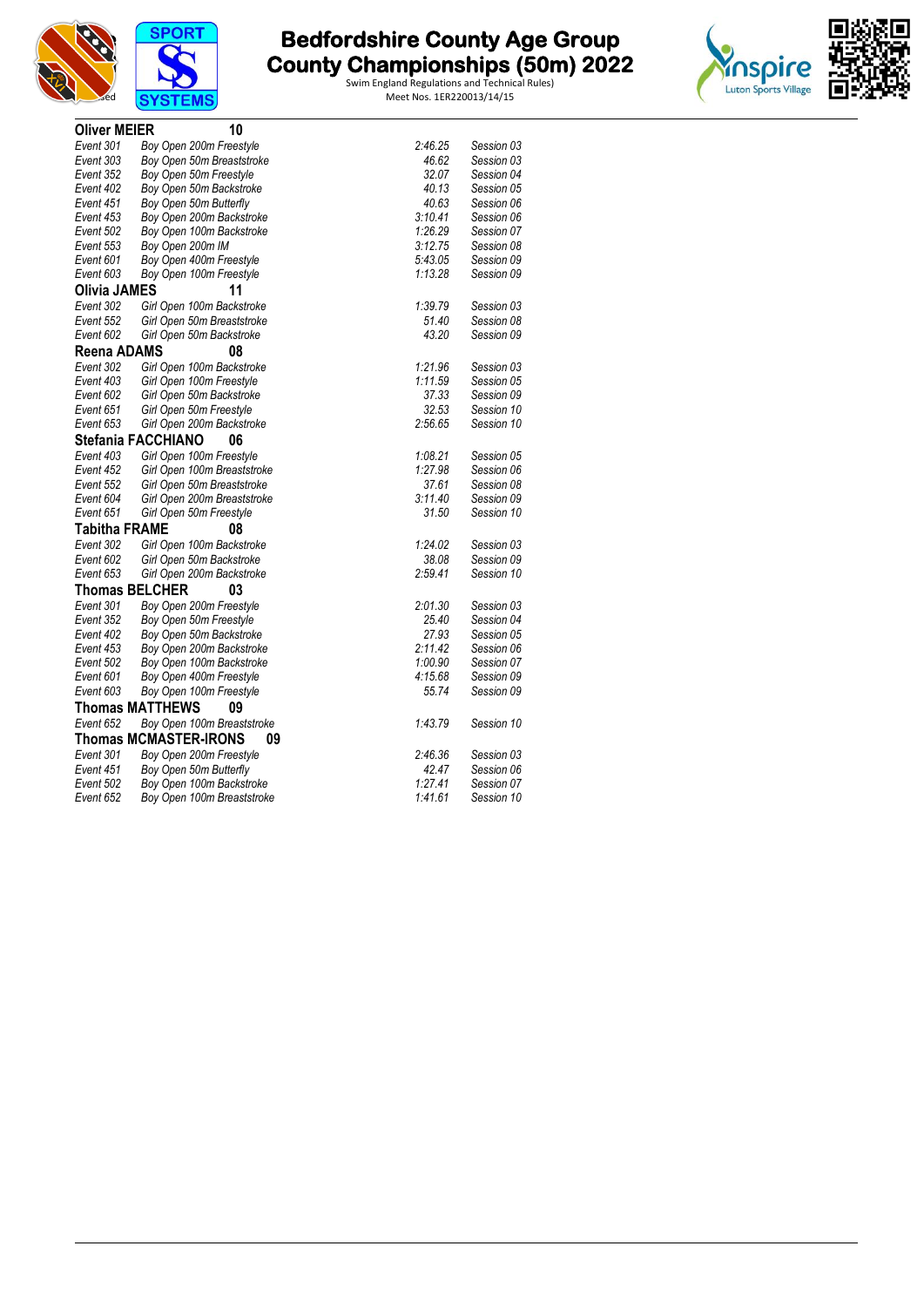

Swim England Regulations and Technical Rules)



#### **Putteridge**

|                        | <b>Adam HAZLEWOOD</b><br>04                   |                    |                          |
|------------------------|-----------------------------------------------|--------------------|--------------------------|
| Event 303              | Boy Open 50m Breaststroke                     | 31.90              | Session 03               |
| Event 305              | Boy Open 400m IM                              | 5:15.66            | Session 03               |
| Event 404              | Boy Open 200m Breaststroke                    | 2:34.11            | Session 05               |
| Event 551              | Boy Open 100m Butterfly                       | 1:05.74            | Session 08               |
| Event 553              | Boy Open 200m IM                              | 2:20.97            | Session 08               |
| Event 601              | Boy Open 400m Freestyle                       | 4:37.52            | Session 09               |
| Event 652              | Boy Open 100m Breaststroke                    | 1:09.70            | Session 10               |
| Adam HUSSAIN           | 08                                            |                    |                          |
| Event 303              | Boy Open 50m Breaststroke                     | 42.69              | Session 03               |
| Event 402              | Boy Open 50m Backstroke                       | 33.28              | Session 05               |
| Event 404              | Boy Open 200m Breaststroke                    | 3:23.60            | Session 05               |
| Event 451              | Boy Open 50m Butterfly                        | 34.60              | Session 06               |
| Event 453              | Boy Open 200m Backstroke                      | 2:40.69            | Session 06               |
| Event 502              | Boy Open 100m Backstroke                      | 1:21.18            | Session 07               |
| Event 551              | Boy Open 100m Butterfly                       | 1:25.38            | Session 08               |
| Event 652              | Boy Open 100m Breaststroke                    | 1:32.82            | Session 10               |
| <b>Alice CORRAN</b>    | 04                                            |                    |                          |
| Event 302              | Girl Open 100m Backstroke                     | 1:17.00            | Session 03               |
| Event 351              | Girl Open 100m Butterfly                      | 1:17.23            | Session 04               |
| Event 401              | Girl Open 400m Freestyle                      | 5:12.40            | Session 05               |
| Event 403              | Girl Open 100m Freestyle                      | 1:05.76            | Session 05               |
| Event 503              | Girl Open 50m Butterfly                       | 32.43              | Session 07               |
| Event 651              | Girl Open 50m Freestyle                       | 29.73              | Session 10               |
| Event 653              | Girl Open 200m Backstroke                     | 2:47.50            | Session 10               |
| Amelia PORZIO          | 08                                            |                    |                          |
| Event 302              | Girl Open 100m Backstroke                     | 1:21.72            | Session 03               |
| Event 353              | Girl Open 200m IM                             | 2:53.68            | Session 04               |
| Event 403              | Girl Open 100m Freestyle                      | 1:08.49            | Session 05               |
| Event 452              | Girl Open 100m Breaststroke                   | 1:23.87            | Session 06               |
| Event 501              | Girl Open 200m Freestyle                      | 2:32.62            | Session 07               |
| Event 552              | Girl Open 50m Breaststroke                    | 36.70              | Session 08               |
| Event 602              | Girl Open 50m Backstroke                      | 38.00              | Session 09               |
| Event 604              | Girl Open 200m Breaststroke                   | 3:04.97            | Session 09               |
| Event 651              | Girl Open 50m Freestyle                       | 30.71              | Session 10               |
| <b>Anika CIMERMANE</b> | 10                                            |                    |                          |
| Event 351              | Girl Open 100m Butterfly                      | 1:52.18            | Session 04               |
| Event 503              | Girl Open 50m Butterfly                       | 40.81              | Session 07               |
| <b>Annie MCLEOD</b>    | 08                                            |                    |                          |
| Event 202              | Boys/Girls Open 800m Freestyle                | 10:47.10           | Session 02               |
| Event 302              | Girl Open 100m Backstroke                     | 1:22.37            | Session 03               |
| Event 351              | Girl Open 100m Butterfly                      | 1:17.34            | Session 04               |
| Event 353              | Girl Open 200m IM                             | 2:41.67            | Session 04               |
| Event 401              | Girl Open 400m Freestyle                      | 4:52.42            | Session 05               |
| Event 403              | Girl Open 100m Freestyle                      | 1:02.58            | Session 05               |
| Event 452              | Girl Open 100m Breaststroke                   | 1:22.10<br>2:20.60 | Session 06<br>Session 07 |
| Event 501<br>Event 505 | Girl Open 200m Freestyle<br>Girl Open 400m IM | 5:50.22            | Session 07               |
| Event 552              | Girl Open 50m Breaststroke                    | 38.66              | Session 08               |
| Event 602              | Girl Open 50m Backstroke                      | 37.65              | Session 09               |
| Event 604              | Girl Open 200m Breaststroke                   | 2:58.24            | Session 09               |
| Event 651              | Girl Open 50m Freestyle                       | 28.85              | Session 10               |
| Event 653              | Girl Open 200m Backstroke                     | 2:43.75            | Session 10               |
|                        | Archibald MACDONALD 08                        |                    |                          |
| Event 301              | Boy Open 200m Freestyle                       | 2:38.42            | Session 03               |
| Event 303              | Boy Open 50m Breaststroke                     | 41.82              | Session 03               |
| Event 352              | Boy Open 50m Freestyle                        | 30.03              | Session 04               |
| Event 402              | Boy Open 50m Backstroke                       | 36.87              | Session 05               |
| Event 404              | Boy Open 200m Breaststroke                    | 3:21.14            | Session 05               |
| Event 451              | Boy Open 50m Butterfly                        | 37.48              | Session 06               |
| Event 453              | Boy Open 200m Backstroke                      | 2:44.85            | Session 06               |
| Event 502              | Boy Open 100m Backstroke                      | 1:12.38            | Session 07               |
| Event 551              | Boy Open 100m Butterfly                       | 1:24.75            | Session 08               |
| Event 553              | Boy Open 200m IM                              | 2:48.53            | Session 08               |
| Event 601              | Boy Open 400m Freestyle                       | 5:18.07            | Session 09               |
| Event 603              | Boy Open 100m Freestyle                       | 1:05.43            | Session 09               |
| Event 652              | Boy Open 100m Breaststroke                    | 1:35.45            | Session 10               |
|                        |                                               |                    |                          |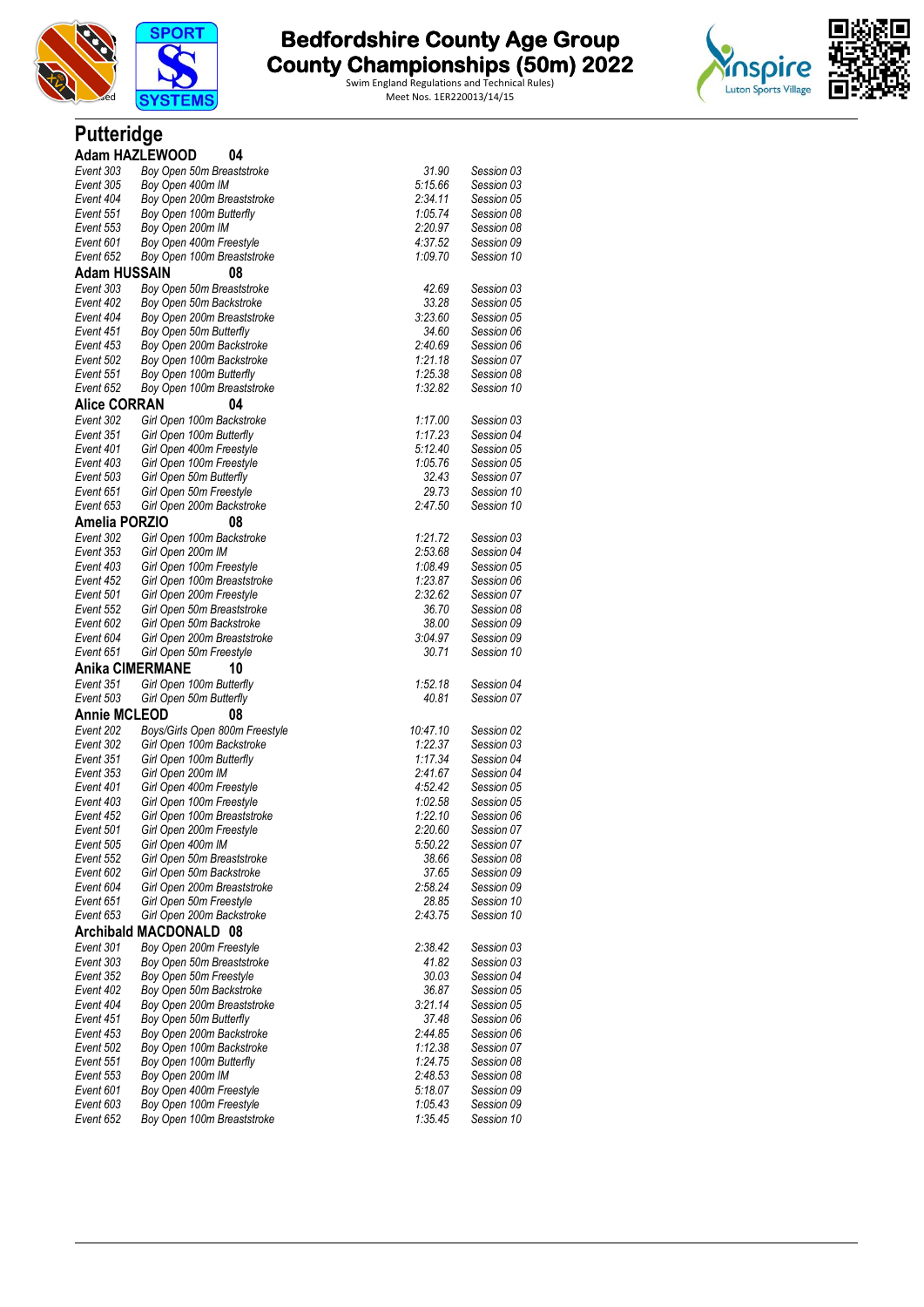





| <b>Briar PRICE</b>     | 09                              |          |            |
|------------------------|---------------------------------|----------|------------|
| Event 304              | Girl Open 200m Butterfly        | 3:03.15  | Session 03 |
| Event 351              | Girl Open 100m Butterfly        | 1:17.70  | Session 04 |
| Event 353              | Girl Open 200m IM               | 2:45.60  | Session 04 |
| Event 401              | Girl Open 400m Freestyle        | 5:12.17  | Session 05 |
| Event 403              | Girl Open 100m Freestyle        | 1:08.69  | Session 05 |
| Event 452              | Girl Open 100m Breaststroke     | 1:31.90  | Session 06 |
| Event 501              | Girl Open 200m Freestyle        | 2:26.80  | Session 07 |
| Event 503              | Girl Open 50m Butterfly         | 34.40    | Session 07 |
| Event 505              | Girl Open 400m IM               | 6:04.91  | Session 07 |
| Event 602              | Girl Open 50m Backstroke        | 38.17    | Session 09 |
| Event 604              | Girl Open 200m Breaststroke     | 3.17.74  | Session 09 |
| Event 651              | Girl Open 50m Freestyle         | 31.00    | Session 10 |
| Event 653              | Girl Open 200m Backstroke       | 2:47.86  | Session 10 |
|                        | <b>Charlie MULHOLLAND</b><br>07 |          |            |
| Event 301              | Boy Open 200m Freestyle         | 2:21.88  | Session 03 |
| Event 352              | Boy Open 50m Freestyle          | 28.09    | Session 04 |
| Event 402              | Boy Open 50m Backstroke         | 35.71    | Session 05 |
| Event 451              | Boy Open 50m Butterfly          | 33.10    | Session 06 |
| Event 453              | Boy Open 200m Backstroke        | 2:40.47  | Session 06 |
| Event 502              | Boy Open 100m Backstroke        | 1:13.97  | Session 07 |
| Event 551              | Boy Open 100m Butterfly         | 1:16.11  | Session 08 |
| Event 553              | Boy Open 200m IM                | 2:37.32  | Session 08 |
| Event 601              | Boy Open 400m Freestyle         | 5:04.01  | Session 09 |
| Event 603              | Boy Open 100m Freestyle         | 1:02.65  | Session 09 |
| <b>Charlotte POUND</b> | 09                              |          |            |
| Event 302              | Girl Open 100m Backstroke       | 1:20.69  | Session 03 |
| Event 351              | Girl Open 100m Butterfly        | 1:32.19  | Session 04 |
| Event 353              | Girl Open 200m IM               | 2:58.23  | Session 04 |
| Event 401              | Girl Open 400m Freestyle        | 5:33.70  | Session 05 |
| Event 403              | Girl Open 100m Freestyle        | 1:10.40  | Session 05 |
| Event 452              | Girl Open 100m Breaststroke     | 1:38.68  | Session 06 |
| Event 501              | Girl Open 200m Freestyle        | 2:37.10  | Session 07 |
| Event 505              | Girl Open 400m IM               | 6:36.25  | Session 07 |
| Event 602              | Girl Open 50m Backstroke        | 36.10    | Session 09 |
| Event 604              | Girl Open 200m Breaststroke     | 3:28.25  | Session 09 |
| Event 651              | Girl Open 50m Freestyle         | 32.90    | Session 10 |
| Event 653              | Girl Open 200m Backstroke       | 2:47.19  | Session 10 |
|                        | <b>Connor MULHOLLAND</b><br>10  |          |            |
| Event 451              | Boy Open 50m Butterfly          | 43.96    | Session 06 |
| <b>Connor RODGERS</b>  | 02                              |          |            |
| Event 352              | Boy Open 50m Freestyle          | 25.40    | Session 04 |
| Event 402              | Boy Open 50m Backstroke         | 29.80    | Session 05 |
| Event 451              | Boy Open 50m Butterfly          | 27.10    | Session 06 |
| Event 502              | Boy Open 100m Backstroke        | 1:05.50  | Session 07 |
| Event 551              | Boy Open 100m Butterfly         | 1:05.78  | Session 08 |
| <b>Eleanor MCLEOD</b>  | 08                              |          |            |
| Event 202              | Boys/Girls Open 800m Freestyle  | 11:16.80 | Session 02 |
| Event 304              | Girl Open 200m Butterfly        | 3:02.12  | Session 03 |
| Event 351              | Girl Open 100m Butterfly        | 1:19.69  | Session 04 |
| Event 353              | Girl Open 200m IM               | 2:49.53  | Session 04 |
| Event 401              | Girl Open 400m Freestyle        | 5:01.38  | Session 05 |
| Event 403              | Girl Open 100m Freestyle        | 1:06.15  | Session 05 |
| Event 501              | Girl Open 200m Freestyle        | 2:23.90  | Session 07 |
| Event 505              | Girl Open 400m IM               | 5:58.72  | Session 07 |
| Event 604              | Girl Open 200m Breaststroke     | 3:13.05  | Session 09 |
| Event 651              | Girl Open 50m Freestyle         | 30.90    | Session 10 |
| Event 653              | Girl Open 200m Backstroke       | 2:52.53  | Session 10 |
| Eleni ZORN             | 06                              |          |            |
| Event 353              | Girl Open 200m IM               | 2:47.50  | Session 04 |
| Event 452              | Girl Open 100m Breaststroke     | 1:19.00  | Session 06 |
| Event 552              | Girl Open 50m Breaststroke      | 35.60    | Session 08 |
| Event 604              | Girl Open 200m Breaststroke     | 2:53.18  | Session 09 |
| <b>Elizabeth POUND</b> | 11                              |          |            |
| Event 351              | Girl Open 100m Butterfly        | 2:11.39  | Session 04 |
| Event 353              | Girl Open 200m IM               | 3:51.66  | Session 04 |
|                        |                                 |          |            |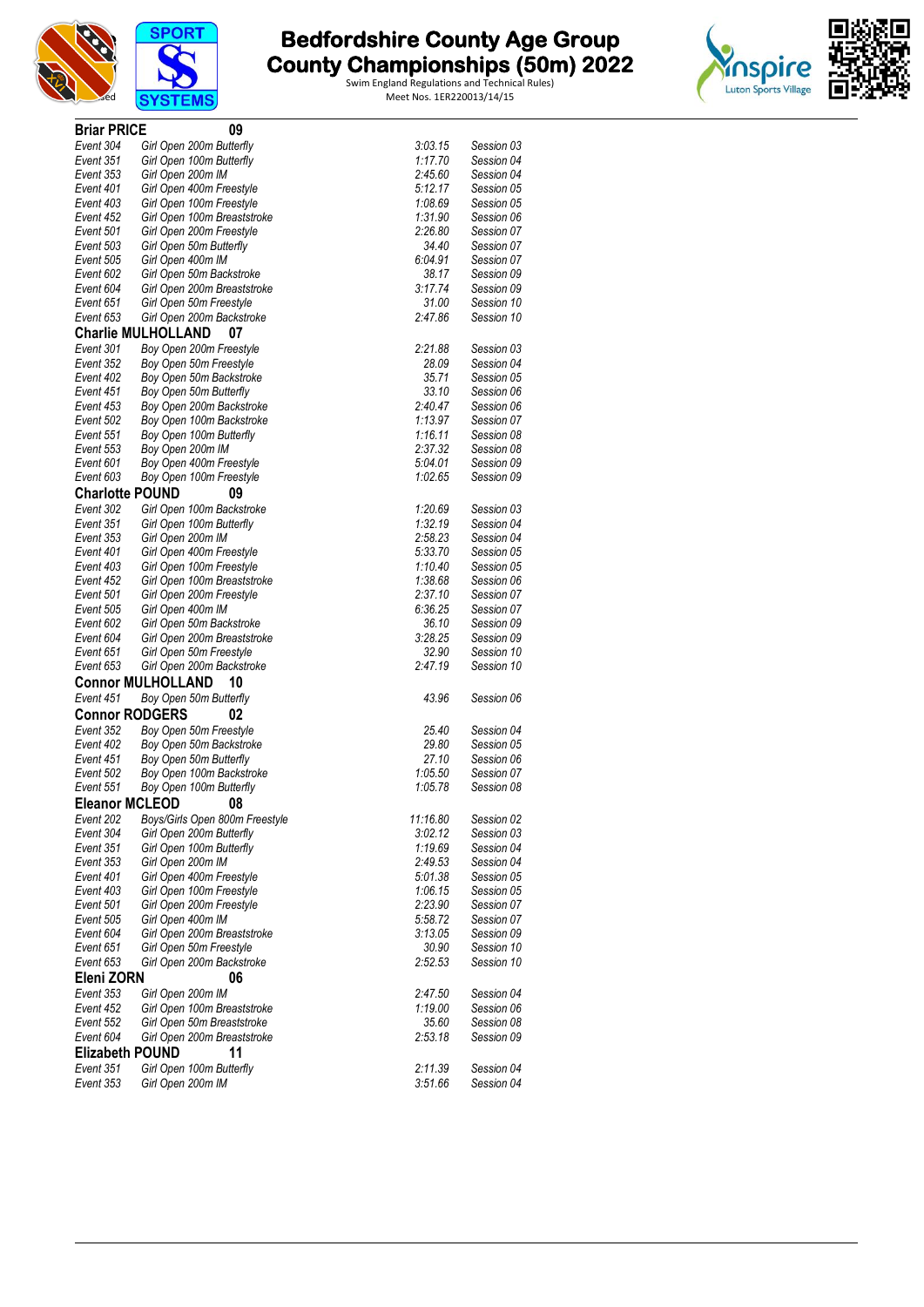



# **The Bedfordshire County Age Group and County Championships (50m) 2022**



| Ellie COX              | 08                                                      |                    |                          |
|------------------------|---------------------------------------------------------|--------------------|--------------------------|
| Event 302              | Girl Open 100m Backstroke                               | 1:15.50            | Session 03               |
| Event 353              | Girl Open 200m IM                                       | 2:56.94            | Session 04               |
| Event 401              | Girl Open 400m Freestyle                                | 5:10.86            | Session 05               |
| Event 403              | Girl Open 100m Freestyle                                | 1:05.50            | Session 05               |
| Event 501              | Girl Open 200m Freestyle                                | 2:30.87            | Session 07               |
| Event 505              | Girl Open 400m IM                                       | 6:20.41            | Session 07               |
| Event 602              | Girl Open 50m Backstroke                                | 37.10              | Session 09               |
| Event 604              | Girl Open 200m Breaststroke                             | 3:19.08            | Session 09               |
| Event 651<br>Event 653 | Girl Open 50m Freestyle<br>Girl Open 200m Backstroke    | 30.20<br>2:42.76   | Session 10<br>Session 10 |
| <b>Elliott PERRY</b>   | 07                                                      |                    |                          |
| Event 303              | Boy Open 50m Breaststroke                               | 38.80              | Session 03               |
| Event 404              | Boy Open 200m Breaststroke                              | 3.11.36            | Session 05               |
| Event 451              | Boy Open 50m Butterfly                                  | 34.19              | Session 06               |
| Event 652              | Boy Open 100m Breaststroke                              | 1:32.09            | Session 10               |
| Emma BIRD              | 07                                                      |                    |                          |
| Event 302              | Girl Open 100m Backstroke                               | 1:21.44            | Session 03               |
| Event 351              | Girl Open 100m Butterfly                                | 1:23.09            | Session 04               |
| Event 353              | Girl Open 200m IM                                       | 2:54.90            | Session 04               |
| Event 401              | Girl Open 400m Freestyle                                | 5:25.16            | Session 05               |
| Event 403              | Girl Open 100m Freestyle                                | 1:08.37            | Session 05               |
| Event 501              | Girl Open 200m Freestyle                                | 2:28.80            | Session 07               |
| Event 505              | Girl Open 400m IM                                       | 6:23.02            | Session 07               |
| Event 602              | Girl Open 50m Backstroke                                | 37.63              | Session 09               |
| Event 651              | Girl Open 50m Freestyle                                 | 31.65              | Session 10               |
| Event 653              | Girl Open 200m Backstroke                               | 2:50.65            | Session 10               |
| <b>Erin NEWBOLD</b>    | 10                                                      |                    |                          |
| Event 351              | Girl Open 100m Butterfly                                | 1:53.29            | Session 04               |
| <b>Harry BIRD</b>      | 09                                                      |                    |                          |
| Event 301              | Boy Open 200m Freestyle                                 | 2:32.30            | Session 03               |
| Event 305              | Boy Open 400m IM                                        | 5:53.40            | Session 03               |
| Event 352              | Boy Open 50m Freestyle                                  | 32.88              | Session 04               |
| Event 451              | Boy Open 50m Butterfly                                  | 35.10              | Session 06               |
| Event 453              | Boy Open 200m Backstroke                                | 2:52.85            | Session 06               |
| Event 504<br>Event 551 | Boy Open 200m Butterfly<br>Boy Open 100m Butterfly      | 2:59.50<br>1:17.41 | Session 07<br>Session 08 |
| Event 553              | Boy Open 200m IM                                        | 2:58.32            | Session 08               |
| Event 601              | Boy Open 400m Freestyle                                 | 5:20.40            | Session 09               |
| Event 603              | Boy Open 100m Freestyle                                 | 1:10.20            | Session 09               |
| <b>Holly LARBEY</b>    | 07                                                      |                    |                          |
| Event 302              | Girl Open 100m Backstroke                               | 1:17.31            | Session 03               |
| Event 353              | Girl Open 200m IM                                       | 2:45.79            | Session 04               |
| Event 401              | Girl Open 400m Freestyle                                | 5:13.11            | Session 05               |
| Event 403              | Girl Open 100m Freestyle                                | 1:09.58            | Session 05               |
| Event 452              | Girl Open 100m Breaststroke                             | 1:28.88            | Session 06               |
| Event 505              | Girl Open 400m IM                                       | 6:08.55            | Session 07               |
| Event 552              | Girl Open 50m Breaststroke                              | 39.57              | Session 08               |
| Event 602              | Girl Open 50m Backstroke                                | 37.64              | Session 09               |
| Event 604              | Girl Open 200m Breaststroke                             | 3:06.71            | Session 09               |
| Event 651              | Girl Open 50m Freestyle                                 | 31.71              | Session 10               |
| Event 653              | Girl Open 200m Backstroke                               | 2:42.90            | Session 10               |
| <b>Isabella PORZIO</b> | 04                                                      |                    |                          |
| Event 304              | Girl Open 200m Butterfly                                | 2:40.78            | Session 03               |
| Event 351              | Girl Open 100m Butterfly                                | 1:12.40            | Session 04               |
| Event 353              | Girl Open 200m IM                                       | 2:34.60            | Session 04               |
| Event 401              | Girl Open 400m Freestyle                                | 4:54.20            | Session 05               |
| Event 403<br>Event 452 | Girl Open 100m Freestyle<br>Girl Open 100m Breaststroke | 1:05.80<br>1:17.20 | Session 05<br>Session 06 |
| Event 501              | Girl Open 200m Freestyle                                | 2:22.60            | Session 07               |
| Event 505              | Girl Open 400m IM                                       | 5:24.13            | Session 07               |
| Event 552              | Girl Open 50m Breaststroke                              | 35.30              | Session 08               |
| Event 604              | Girl Open 200m Breaststroke                             | 2:43.60            | Session 09               |
| Event 651              | Girl Open 50m Freestyle                                 | 30.23              | Session 10               |
| Event 653              | Girl Open 200m Backstroke                               | 2:42.55            | Session 10               |
| <b>Jack CANHAM</b>     | 11                                                      |                    |                          |
| Event 451              | Boy Open 50m Butterfly                                  | 50.28              | Session 06               |
| Event 551              | Boy Open 100m Butterfly                                 | 2:15.09            | Session 08               |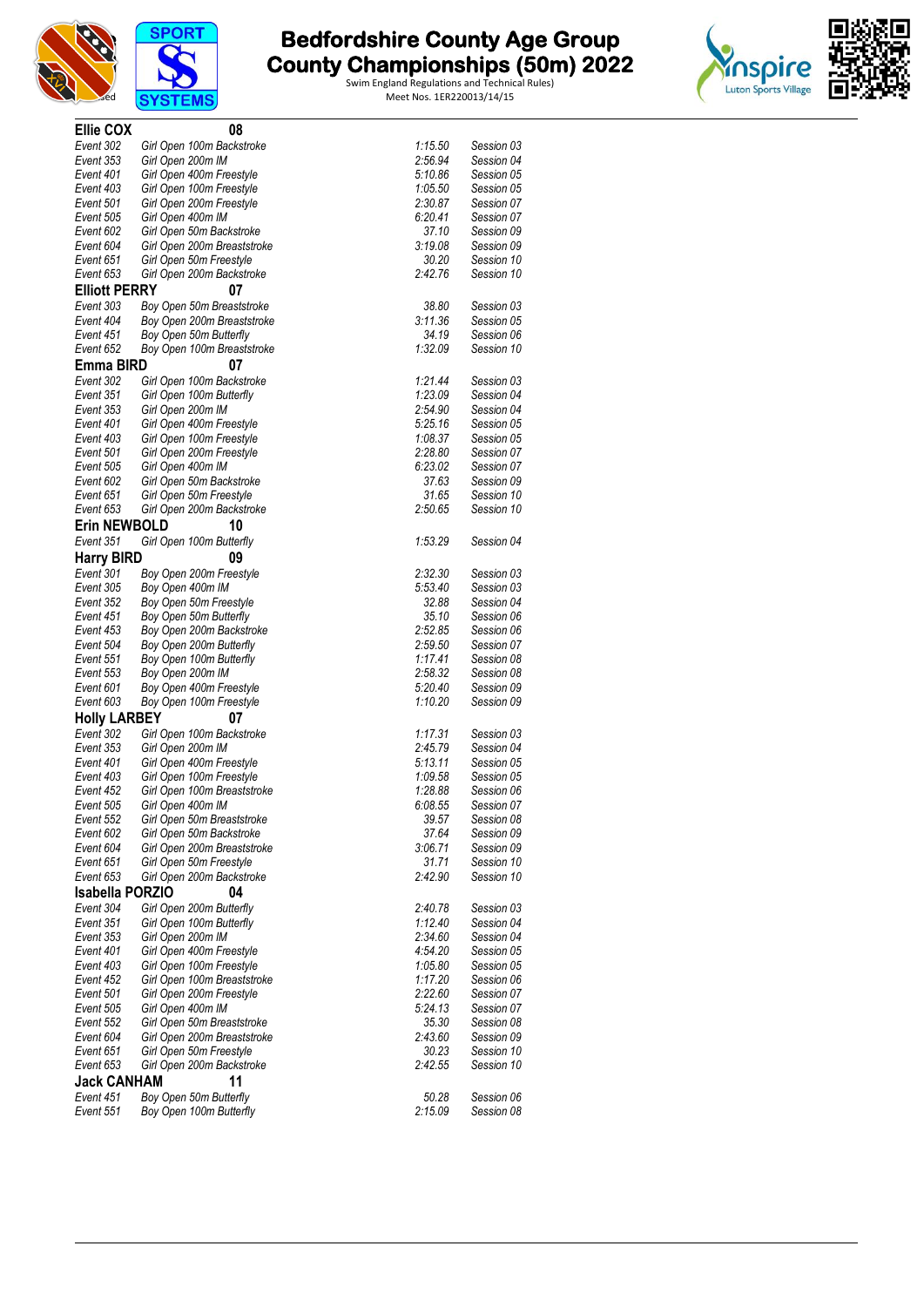



| <b>Jack MACDONALD</b>  | 06                             |          |                          |
|------------------------|--------------------------------|----------|--------------------------|
| Event 301              | Boy Open 200m Freestyle        | 2:07.25  | Session 03               |
| Event 305              | Boy Open 400m IM               | 5:31.70  | Session 03               |
| Event 352              | Boy Open 50m Freestyle         | 25.64    | Session 04               |
| Event 402              | Boy Open 50m Backstroke        | 29.40    | Session 05               |
| Event 404              | Boy Open 200m Breaststroke     | 2:44.55  | Session 05               |
| Event 451              | Boy Open 50m Butterfly         | 28.35    | Session 06               |
| Event 453              | Boy Open 200m Backstroke       | 2:22.98  | Session 06               |
| Event 502              | Boy Open 100m Backstroke       | 1:02.43  | Session 07               |
| Event 553              | Boy Open 200m IM               | 2:22.77  | Session 08               |
| Event 601              | Boy Open 400m Freestyle        | 4:48.24  | Session 09               |
| Event 603              | Boy Open 100m Freestyle        | 56.09    | Session 09               |
| Event 652              | Boy Open 100m Breaststroke     | 1:14.26  | Session 10               |
| <b>Jasmine DAVISON</b> | 05                             |          |                          |
|                        |                                |          |                          |
| Event 602              | Girl Open 50m Backstroke       | 35.60    | Session 09               |
| Event 651              | Girl Open 50m Freestyle        | 30.80    | Session 10               |
|                        | Katie-Mae ABRAHAMS<br>10       |          |                          |
| Event 302              | Girl Open 100m Backstroke      | 1:31.92  | Session 03               |
| Event 351              | Girl Open 100m Butterfly       | 1:38.38  | Session 04               |
| Event 353              | Girl Open 200m IM              | 3:23.37  | Session 04               |
| Event 401              | Girl Open 400m Freestyle       | 5:57.32  | Session 05               |
| Event 403              | Girl Open 100m Freestyle       | 1:16.78  | Session 05               |
| Event 501              | Girl Open 200m Freestyle       | 2:49.21  | Session 07               |
| Event 503              | Girl Open 50m Butterfly        | 39.89    | Session 07               |
| Event 602              | Girl Open 50m Backstroke       | 40.05    | Session 09               |
| Event 651              | Girl Open 50m Freestyle        | 34.69    | Session 10               |
| Event 653              | Girl Open 200m Backstroke      | 3:10.06  | Session 10               |
| <b>Kian PTOLOMEY</b>   | 10                             |          |                          |
|                        |                                |          |                          |
| Event 202              | Boys/Girls Open 800m Freestyle | 10:47.34 | Session 02               |
| Event 301              | Boy Open 200m Freestyle        | 2:49.25  | Session 03               |
| Event 352              | Boy Open 50m Freestyle         | 35.40    | Session 04               |
| Event 404              | Boy Open 200m Breaststroke     | 3:34.71  | Session 05               |
| Event 451              | Boy Open 50m Butterfly         | 40.84    | Session 06               |
| Event 453              | Boy Open 200m Backstroke       | 3:01.20  | Session 06               |
| Event 502              | Boy Open 100m Backstroke       | 1:29.17  | Session 07               |
| Event 551              | Boy Open 100m Butterfly        | 1:50.45  | Session 08               |
| Event 553              | Boy Open 200m IM               | 3:05.20  | Session 08               |
| Event 601              | Boy Open 400m Freestyle        | 5:31.95  | Session 09               |
| Event 603              | Boy Open 100m Freestyle        | 1:17.14  | Session 09               |
| Event 652              | Boy Open 100m Breaststroke     | 1:48.03  | Session 10               |
|                        | <b>Lawrence BUCKINGHAM 07</b>  |          |                          |
| Event 303              | Boy Open 50m Breaststroke      | 40.25    | Session 03               |
| Event 404              | Boy Open 200m Breaststroke     | 3:13.69  | Session 05               |
| Event 451              | Boy Open 50m Butterfly         | 34.26    | Session 06               |
| Event 551              | Boy Open 100m Butterfly        | 1:19.68  | Session 08               |
| Event 652              | Boy Open 100m Breaststroke     | 1:30.73  | Session 10               |
|                        |                                |          |                          |
| <b>Lawrence PALMER</b> | 92                             |          |                          |
| Event 303              | Boy Open 50m Breaststroke      | 26.40    | Session 03               |
| Event 404              | Boy Open 200m Breaststroke     | 2:17.20  | Session 05               |
| Event 553              | Boy Open 200m IM               | 2:08.68  | Session 08               |
| Event 652              | Boy Open 100m Breaststroke     | 59.15    | Session 10               |
| <b>Lucy CALVER</b>     | 08                             |          |                          |
| Event 302              | Girl Open 100m Backstroke      | 1:11.69  | Session 03               |
| Event 401              | Girl Open 400m Freestyle       | 5:21.38  | Session 05               |
| Event 403              | Girl Open 100m Freestyle       | 1:09.09  | Session 05               |
| Event 452              | Girl Open 100m Breaststroke    | 1:27.84  | Session 06               |
| Event 501              | Girl Open 200m Freestyle       | 2:26.42  | Session 07               |
| Event 552              | Girl Open 50m Breaststroke     | 40.56    | Session 08               |
| Event 602              | Girl Open 50m Backstroke       | 33.40    | Session 09               |
| Event 604              | Girl Open 200m Breaststroke    | 3:21.47  |                          |
|                        |                                | 30.45    | Session 09<br>Session 10 |
| Event 651<br>Event 653 | Girl Open 50m Freestyle        | 2:32.35  |                          |
|                        | Girl Open 200m Backstroke      |          | Session 10               |
| <b>Lucy MATTHEWS</b>   | 06                             |          |                          |
| Event 302              | Girl Open 100m Backstroke      | 1:17.80  | Session 03               |
| Event 304              | Girl Open 200m Butterfly       | 2:48.20  | Session 03               |
| Event 351              | Girl Open 100m Butterfly       | 1:16.00  | Session 04               |
| Event 353              | Girl Open 200m IM              | 2:44.90  | Session 04               |
| Event 503              | Girl Open 50m Butterfly        | 34.08    | Session 07               |
| Event 505              | Girl Open 400m IM              | 5:53.60  | Session 07               |
| Event 602              | Girl Open 50m Backstroke       | 35.40    | Session 09               |
| Event 651              | Girl Open 50m Freestyle        | 30.69    | Session 10               |
| Event 653              | Girl Open 200m Backstroke      | 2:48.10  | Session 10               |
|                        |                                |          |                          |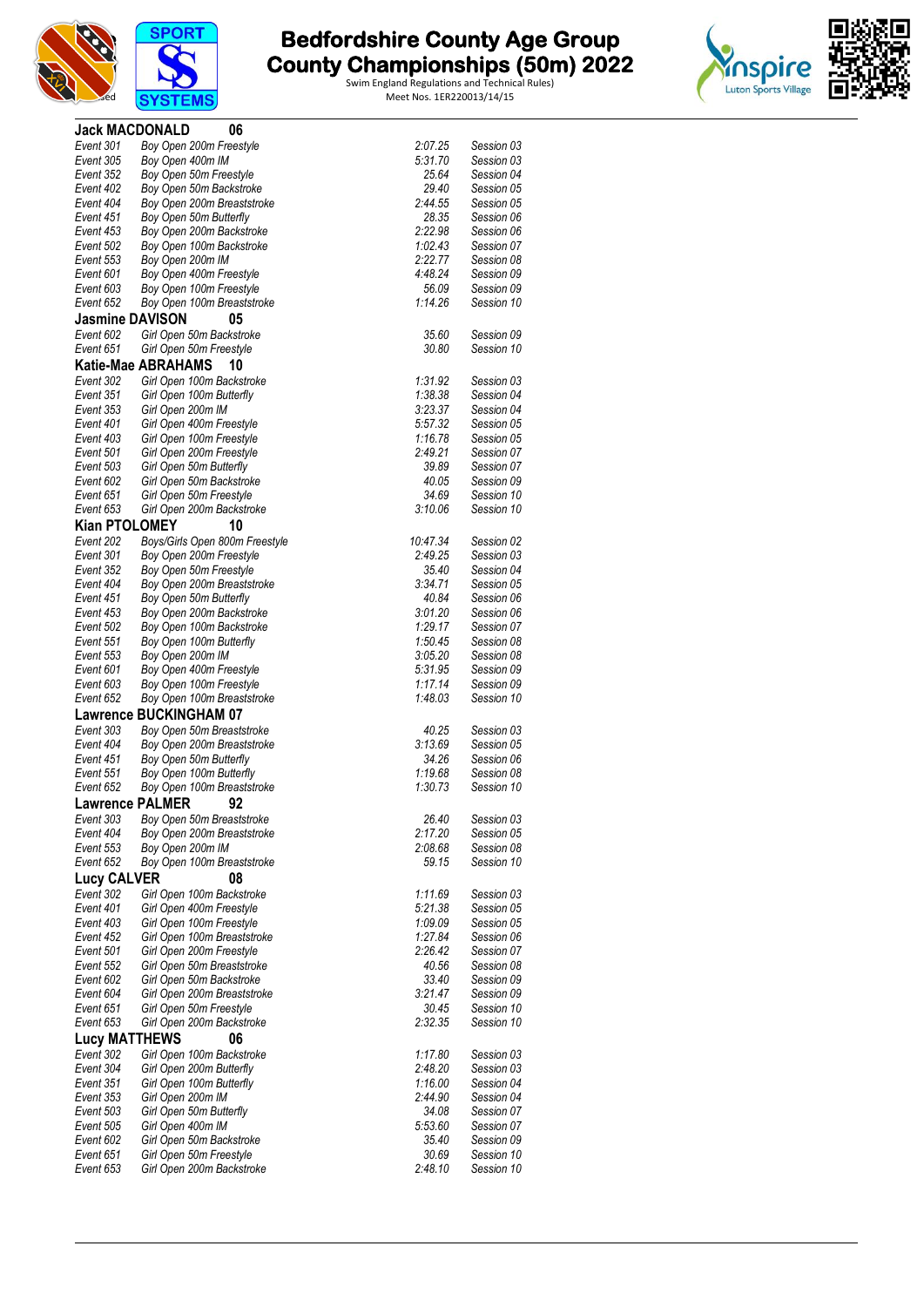





| <b>Luka GNJATOVIC</b>  | 07                                                    |                    |                          |
|------------------------|-------------------------------------------------------|--------------------|--------------------------|
| Event 301              | Boy Open 200m Freestyle                               | 2:23.14            | Session 03               |
| Event 303              | Boy Open 50m Breaststroke                             | 34.30              | Session 03               |
| Event 402              | Boy Open 50m Backstroke                               | 35.97              | Session 05               |
| Event 404              | Boy Open 200m Breaststroke                            | 2:43.76            | Session 05               |
| Event 451              | Boy Open 50m Butterfly                                | 34.92              | Session 06               |
| Event 453              | Boy Open 200m Backstroke                              | 2:48.31            | Session 06               |
| Event 502              | Boy Open 100m Backstroke                              | 1:16.07            | Session 07<br>Session 08 |
| Event 553<br>Event 603 | Boy Open 200m IM                                      | 2:43.24<br>1:07.30 | Session 09               |
| Event 652              | Boy Open 100m Freestyle<br>Boy Open 100m Breaststroke | 1:14.86            | Session 10               |
| <b>Luke OWENS</b>      | 10                                                    |                    |                          |
| Event 301              | Boy Open 200m Freestyle                               | 2:48.47            | Session 03               |
| Event 303              | Boy Open 50m Breaststroke                             | 46.50              | Session 03               |
| Event 305              | Boy Open 400m IM                                      | 6:08.36            | Session 03               |
| Event 352              | Boy Open 50m Freestyle                                | 32.64              | Session 04               |
| Event 402              | Boy Open 50m Backstroke                               | 38.47              | Session 05               |
| Event 404              | Boy Open 200m Breaststroke                            | 3:34.71            | Session 05               |
| Event 451              | Boy Open 50m Butterfly                                | 36.86              | Session 06               |
| Event 453              | Boy Open 200m Backstroke                              | 3:04.95            | Session 06               |
| Event 502              | Boy Open 100m Backstroke                              | 1:24.87            | Session 07               |
| Event 551              | Boy Open 100m Butterfly                               | 1:42.09            | Session 08               |
| Event 553              | Boy Open 200m IM                                      | 3:09.84            | Session 08               |
| Event 601              | Boy Open 400m Freestyle                               | 5:36.46            | Session 09               |
| Event 603              | Boy Open 100m Freestyle                               | 1:10.95            | Session 09               |
| Event 652              | Boy Open 100m Breaststroke                            | 1:38.01            | Session 10               |
| <b>Madison PRICE</b>   | 06                                                    |                    |                          |
| Event 302              | Girl Open 100m Backstroke                             | 1:19.43            | Session 03               |
| Event 304              | Girl Open 200m Butterfly                              | 2:50.34            | Session 03               |
| Event 351              | Girl Open 100m Butterfly                              | 1:14.05            | Session 04               |
| Event 353              | Girl Open 200m IM                                     | 2:42.68            | Session 04               |
| Event 401<br>Event 403 | Girl Open 400m Freestyle<br>Girl Open 100m Freestyle  | 5:13.68<br>1:06.38 | Session 05<br>Session 05 |
| Event 452              | Girl Open 100m Breaststroke                           | 1:21.30            | Session 06               |
| Event 503              | Girl Open 50m Butterfly                               | 32.95              | Session 07               |
| Event 505              | Girl Open 400m IM                                     | 5:55.60            | Session 07               |
| Event 552              | Girl Open 50m Breaststroke                            | 37.51              | Session 08               |
| Event 604              | Girl Open 200m Breaststroke                           | 2:57.11            | Session 09               |
| Event 651              | Girl Open 50m Freestyle                               | 30.05              | Session 10               |
| <b>Marcus KING</b>     | 08                                                    |                    |                          |
| Event 301              | Boy Open 200m Freestyle                               | 2:32.67            | Session 03               |
| Event 451              | Boy Open 50m Butterfly                                | 34.91              | Session 06               |
| Event 551              | Boy Open 100m Butterfly                               | 1:25.45            | Session 08               |
| Event 603              | Boy Open 100m Freestyle                               | 1:08.53            | Session 09               |
| <b>Michael HUSSAIN</b> | 11                                                    |                    |                          |
| Event 301              | Boy Open 200m Freestyle                               | 3:24.50            | Session 03               |
| Event 402              | Boy Open 50m Backstroke                               | 45.28              | Session 05               |
| Event 453              | Boy Open 200m Backstroke                              | 3:36.30            | Session 06               |
| Event 551              | Boy Open 100m Butterfly                               | 2:04.16            | Session 08               |
| Event 603              | Boy Open 100m Freestyle                               | 1:25.77            | Session 09               |
| <b>Miriama OWENS</b>   | 80                                                    |                    |                          |
| Event 403              | Girl Open 100m Freestyle                              | 1:04.08            | Session 05               |
| Event 651              | Girl Open 50m Freestyle                               | 29.15              | Session 10               |
| <b>Morgan PRICE</b>    | 11                                                    |                    |                          |
| Event 301              | Boy Open 200m Freestyle                               | 3:21.00            | Session 03               |
| Event 303              | Boy Open 50m Breaststroke                             | 52.11              | Session 03               |
| Event 352              | Boy Open 50m Freestyle                                | 38.08              | Session 04               |
| Event 404              | Boy Open 200m Breaststroke                            | 3:58.86            | Session 05               |
| Event 451<br>Event 453 | Boy Open 50m Butterfly                                | 42.98<br>3:28.99   | Session 06<br>Session 06 |
| Event 502              | Boy Open 200m Backstroke<br>Boy Open 100m Backstroke  | 1:34.59            | Session 07               |
| Event 504              | Boy Open 200m Butterfly                               | 3:28.29            | Session 07               |
| Event 551              | Boy Open 100m Butterfly                               | 1:44.86            | Session 08               |
| Event 553              | Boy Open 200m IM                                      | 3:29.85            | Session 08               |
| Event 601              | Boy Open 400m Freestyle                               | 6:03.07            | Session 09               |
| Event 603              | Boy Open 100m Freestyle                               | 1:22.65            | Session 09               |
| Event 652              | Boy Open 100m Breaststroke                            | 1:50.62            | Session 10               |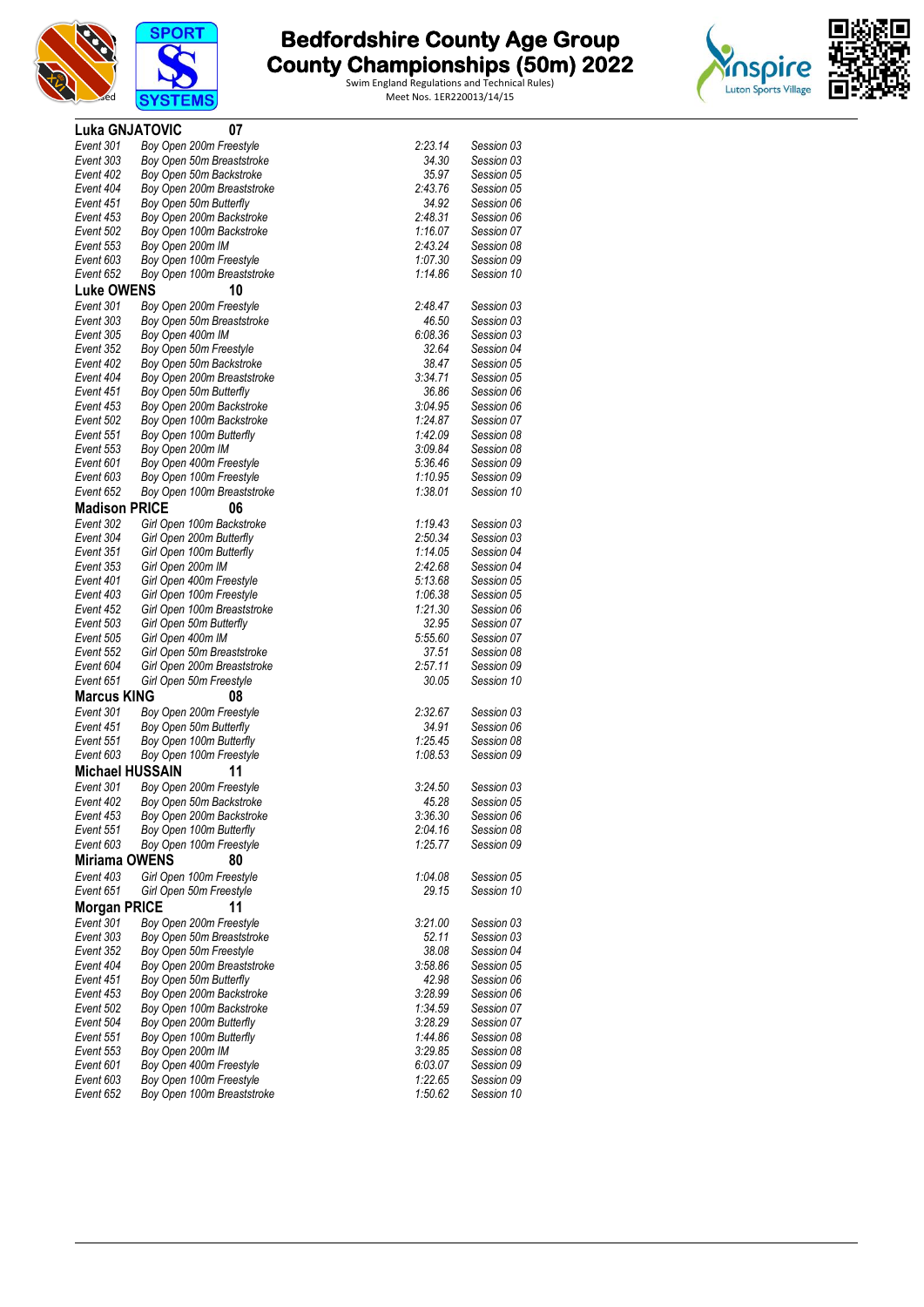



|                        | Olivia NEWMAN-BARONIUS 06                                        |                    |                          |
|------------------------|------------------------------------------------------------------|--------------------|--------------------------|
| Event 302              | Girl Open 100m Backstroke                                        | 1:09.81            | Session 03               |
| Event 304              | Girl Open 200m Butterfly                                         | 2:21.68            | Session 03               |
| Event 351              | Girl Open 100m Butterfly                                         | 1:03.93            | Session 04               |
| Event 353              | Girl Open 200m IM                                                | 2:25.80            | Session 04               |
| Event 401              | Girl Open 400m Freestyle                                         | 4:42.13            | Session 05               |
| Event 403              | Girl Open 100m Freestyle                                         | 59.88              | Session 05               |
| Event 452              | Girl Open 100m Breaststroke                                      | 1:16.94            | Session 06               |
| Event 503              | Girl Open 50m Butterfly                                          | 29.07              | Session 07               |
| Event 505              | Girl Open 400m IM                                                | 5:22.30            | Session 07               |
| Event 552              | Girl Open 50m Breaststroke                                       | 34.87              | Session 08               |
| Event 602              | Girl Open 50m Backstroke                                         | 31.34              | Session 09               |
| Event 604              | Girl Open 200m Breaststroke                                      | 2:55.50<br>27.61   | Session 09<br>Session 10 |
| Event 651<br>Event 653 | Girl Open 50m Freestyle                                          | 2:37.26            | Session 10               |
| Ollie O'CONNOR         | Girl Open 200m Backstroke                                        |                    |                          |
|                        | 08                                                               |                    |                          |
| Event 303              | Boy Open 50m Breaststroke                                        | 32.51              | Session 03               |
| Event 305<br>Event 352 | Boy Open 400m IM                                                 | 5:01.29<br>25.91   | Session 03<br>Session 04 |
| Event 402              | Boy Open 50m Freestyle                                           | 30.29              | Session 05               |
| Event 404              | Boy Open 50m Backstroke<br>Boy Open 200m Breaststroke            | 2:36.43            | Session 05               |
| Event 451              | Boy Open 50m Butterfly                                           | 28.29              | Session 06               |
| Event 502              | Boy Open 100m Backstroke                                         | 1:12.00            | Session 07               |
| Event 504              | Boy Open 200m Butterfly                                          | 2:33.21            | Session 07               |
| Event 551              | Boy Open 100m Butterfly                                          | 1:05.08            | Session 08               |
| Event 553              | Boy Open 200m IM                                                 | 2:22.27            | Session 08               |
| Event 601              | Boy Open 400m Freestyle                                          | 4:43.89            | Session 09               |
| Event 603              | Boy Open 100m Freestyle                                          | 57.90              | Session 09               |
| Event 652              | Boy Open 100m Breaststroke                                       | 1:10.83            | Session 10               |
| <b>Philip SPALDING</b> | 10                                                               |                    |                          |
| Event 301              | Boy Open 200m Freestyle                                          | 2:58.08            | Session 03               |
| Event 303              | Boy Open 50m Breaststroke                                        | 44.40              | Session 03               |
| Event 305              | Boy Open 400m IM                                                 | 6:02.88            | Session 03               |
| Event 352              | Boy Open 50m Freestyle                                           | 35.55              | Session 04               |
| Event 402              | Boy Open 50m Backstroke                                          | 41.58              | Session 05               |
| Event 404              | Boy Open 200m Breaststroke                                       | 3:35.45            | Session 05               |
| Event 451              | Boy Open 50m Butterfly                                           | 41.07              | Session 06               |
| Event 453              | Boy Open 200m Backstroke                                         | 3:04.34            | Session 06               |
| Event 502              | Boy Open 100m Backstroke                                         | 1:27.00            | Session 07               |
| Event 551              | Boy Open 100m Butterfly                                          | 1:30.86            | Session 08               |
| Event 553              | Boy Open 200m IM                                                 | 3:10.67            | Session 08               |
| Event 601              | Boy Open 400m Freestyle                                          | 5:52.38            | Session 09               |
| Event 603              | Boy Open 100m Freestyle                                          | 1:16.63            | Session 09               |
| Event 652              | Boy Open 100m Breaststroke                                       | 1:40.66            | Session 10               |
| <b>Poppy MAGILL</b>    | 08                                                               |                    |                          |
| Event 304              | Girl Open 200m Butterfly                                         | 2:47.40            | Session 03               |
| Event 351              | Girl Open 100m Butterfly                                         | 1:11.19            | Session 04               |
| Event 353              | Girl Open 200m IM                                                | 2:45.84            | Session 04               |
| Event 401              | Girl Open 400m Freestyle                                         | 5:01.72            | Session 05               |
| Event 403              | Girl Open 100m Freestyle                                         | 1:05.00            | Session 05               |
| Event 452              | Girl Open 100m Breaststroke                                      | 1:29.28            | Session 06               |
| Event 501              | Girl Open 200m Freestyle                                         | 2:25.42            | Session 07               |
| Event 503              | Girl Open 50m Butterfly                                          | 32.60              | Session 07               |
| Event 505              | Girl Open 400m IM                                                | 5:42.38            | Session 07               |
| Event 552              | Girl Open 50m Breaststroke                                       | 41.50              | Session 08               |
| Event 602<br>Event 604 | Girl Open 50m Backstroke<br>Girl Open 200m Breaststroke          | 37.86<br>3:11.40   | Session 09<br>Session 09 |
| Event 651              | Girl Open 50m Freestyle                                          | 30.00              | Session 10               |
| <b>Putteridge SC</b>   |                                                                  |                    |                          |
|                        |                                                                  | 2:51.30            | Session 04               |
| Event 370<br>Event 372 | Men 10/11 Yrs 200m Medley Team<br>Men 12/13 Yrs 200m Medley Team | 2:32.27            | Session 04               |
| Event 374              | Men 14/15 Yrs 200m Medley Team                                   | 2:10.87            | Session 04               |
| Event 376              | Men Open 200m Medley Team                                        | 1:49.45            | Session 04               |
| Event 421              | Men/Women 10/11 Yrs 200m Free. Team                              | 2:19.37            | Session 05               |
| Event 422              | Men/Women 12/13 Yrs 200m Free. Team                              | 1:56.90            | Session 05               |
| Event 423              | Men/Women 14/15 Yrs 200m Free. Team                              | 1:55.34            | Session 05               |
| Event 424              | Men/Women Open 200m Freestyle Team                               | 1:45.35            | Session 05               |
| Event 471              | Men Open 400m Medley Team                                        | 4:04.10            | Session 06               |
| Event 571              | Men 10/11 Yrs 200m Freestyle Team                                | 2:32.83            | Session 08               |
| Event 573              | Men 12/13 Yrs 200m Freestyle Team                                | 2:13.39            | Session 08               |
| Event 575              | Men 14/15 Yrs 200m Freestyle Team                                | 1:56.27            | Session 08               |
| Event 577              | Men Open 200m Freestyle Team                                     | 1:40.64            | Session 08               |
| Event 621              | Men/Women 10/11 Yrs 200m Medley Tea                              | 2:44.86            | Session 09               |
| Event 622              | Men/Women 12/13 Yrs 200m Medley Tea                              | 2:08.54            | Session 09               |
| Event 623              | Men/Women 14/15 Yrs 200m Medley Tea                              | 2:03.12            | Session 09               |
| Event 624              | Men/Women Open 200m Medley Team                                  | 1:53.38<br>3:49.00 | Session 09<br>Session 10 |
| Event 671              | Men Open 400m Freestyle Team                                     |                    |                          |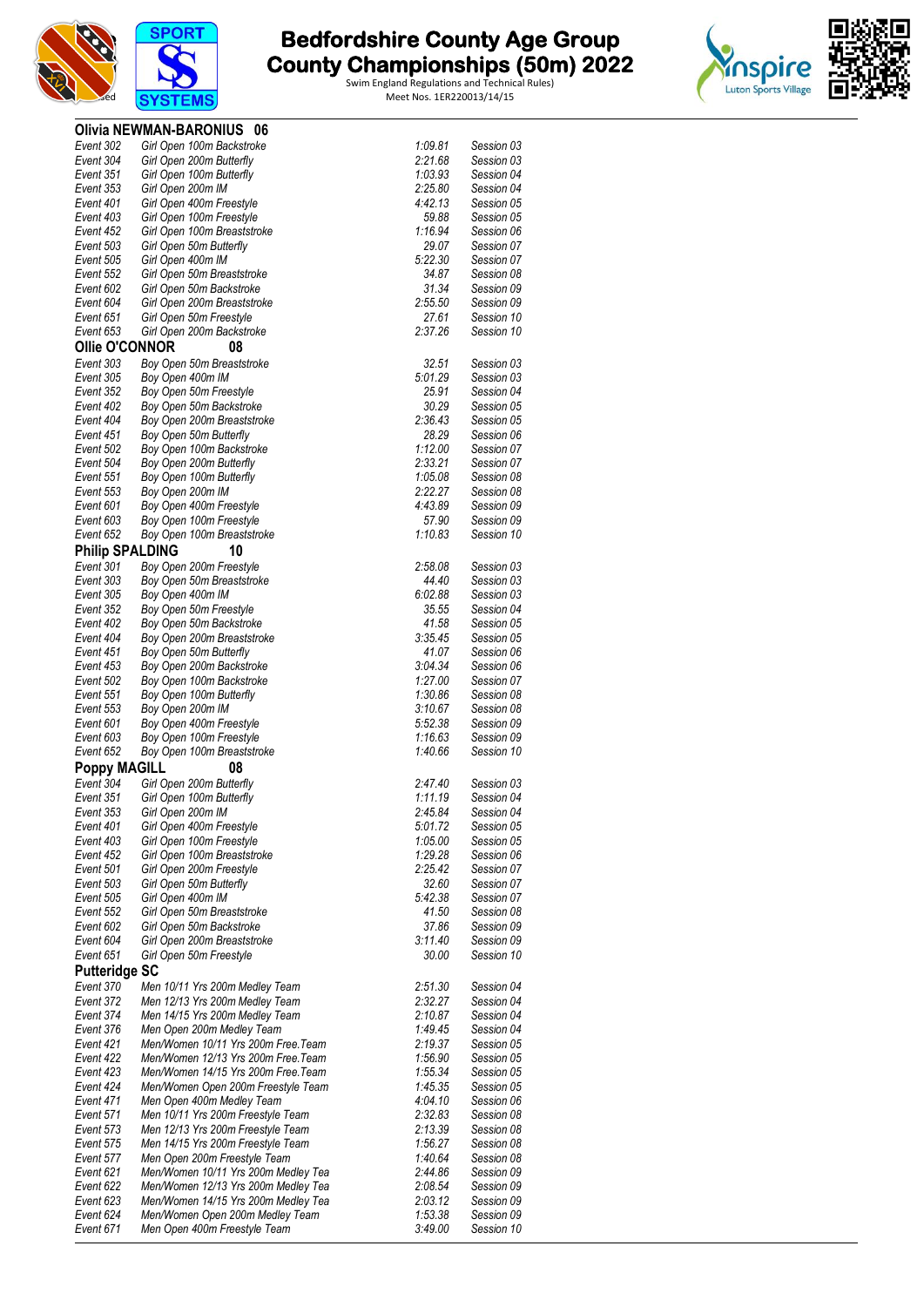



| <b>Putteridge SC A</b> |                                     |          |            |
|------------------------|-------------------------------------|----------|------------|
| Event 371              | Women 10/11 Yrs 200m Medley Team    | 2:50.02  | Session 04 |
| Event 373              | Women 12/13 Yrs 200m Medley Team    | 2:26.84  | Session 04 |
| Event 375              | Women 14/15 Yrs 200m Medley Team    | 2:19.67  | Session 04 |
| Event 377              | Women Open 200m Medley Team         | 2:13.66  | Session 04 |
| Event 470              | Women Open 400m Medley Team         | 4:56.83  | Session 06 |
| Event 570              | Women 10/11 Yrs 200m Freestyle Team | 2:23.58  | Session 08 |
| Event 572              | Women 12/13 Yrs 200m Freestyle Team | 2:06.85  | Session 08 |
| Event 574              | Women 14/15 Yrs 200m Freestyle Team | 2:04.65  | Session 08 |
| Event 576              | Women Open 200m Freestyle Team      | 1:57.54  | Session 08 |
| Event 672              | Women Open 400m Freestyle Team      | 4:25.00  | Session 10 |
| <b>Putteridge SC B</b> |                                     |          |            |
| Event 375              | Women 14/15 Yrs 200m Medley Team    | 2:23.96  | Session 04 |
| Event 574              | Women 14/15 Yrs 200m Freestyle Team | 2:09.18  | Session 08 |
| <b>Ryan ROBERTS</b>    | 05                                  |          |            |
| Event 101              | Boy/Girls Open 1500m Freestyle      | 18:14.00 | Session 01 |
| Event 202              | Boys/Girls Open 800m Freestyle      | 9.18.40  | Session 02 |
| Event 301              | Boy Open 200m Freestyle             | 2:00.69  | Session 03 |
| Event 305              | Boy Open 400m IM                    | 4:54.59  | Session 03 |
| Event 352              | Boy Open 50m Freestyle              | 26.50    | Session 04 |
| Event 404              | Boy Open 200m Breaststroke          | 2:48.33  | Session 05 |
| Event 451              | Boy Open 50m Butterfly              | 30.19    | Session 06 |
| Event 453              | Boy Open 200m Backstroke            | 2:28.20  | Session 06 |
| Event 504              | Boy Open 200m Butterfly             | 2:25.50  | Session 07 |
| Event 551              | Boy Open 100m Butterfly             | 1:07.38  | Session 08 |
| Event 553              | Boy Open 200m IM                    | 2:17.04  | Session 08 |
| Event 601              | Boy Open 400m Freestyle             | 4:28.80  | Session 09 |
| Event 603              | Boy Open 100m Freestyle             | 54.70    | Session 09 |
| Event 652              | Boy Open 100m Breaststroke          | 1:16.39  | Session 10 |
|                        | S NEWMAN-BARONIUS 10                |          |            |
| Event 301              | Boy Open 200m Freestyle             | 2:52.93  | Session 03 |
| Event 303              | Boy Open 50m Breaststroke           | 44.57    | Session 03 |
| Event 305              | Boy Open 400m IM                    | 6:05.96  | Session 03 |
| Event 352              | Boy Open 50m Freestyle              | 34.51    | Session 04 |
| Event 402              | Boy Open 50m Backstroke             | 38.36    | Session 05 |
| Event 404              | Boy Open 200m Breaststroke          | 3:35.77  | Session 05 |
| Event 451              | Boy Open 50m Butterfly              | 36.49    | Session 06 |
| Event 453              | Boy Open 200m Backstroke            | 3:00.24  | Session 06 |
| Event 502              | Boy Open 100m Backstroke            | 1:24.88  | Session 07 |
| Event 504              | Boy Open 200m Butterfly             | 3:30.20  | Session 07 |
| Event 551              | Boy Open 100m Butterfly             | 1:21.35  | Session 08 |
| Event 553              | Boy Open 200m IM                    | 3:05.95  | Session 08 |
| Event 603              | Boy Open 100m Freestyle             | 1:15.19  | Session 09 |
| Event 652              | Boy Open 100m Breaststroke          | 1:32.60  | Session 10 |
| <b>Saif SALEEM</b>     | 06                                  |          |            |
| Event 451              | Boy Open 50m Butterfly              | 32.24    | Session 06 |
| Event 551              | Boy Open 100m Butterfly             | 1:15.02  | Session 08 |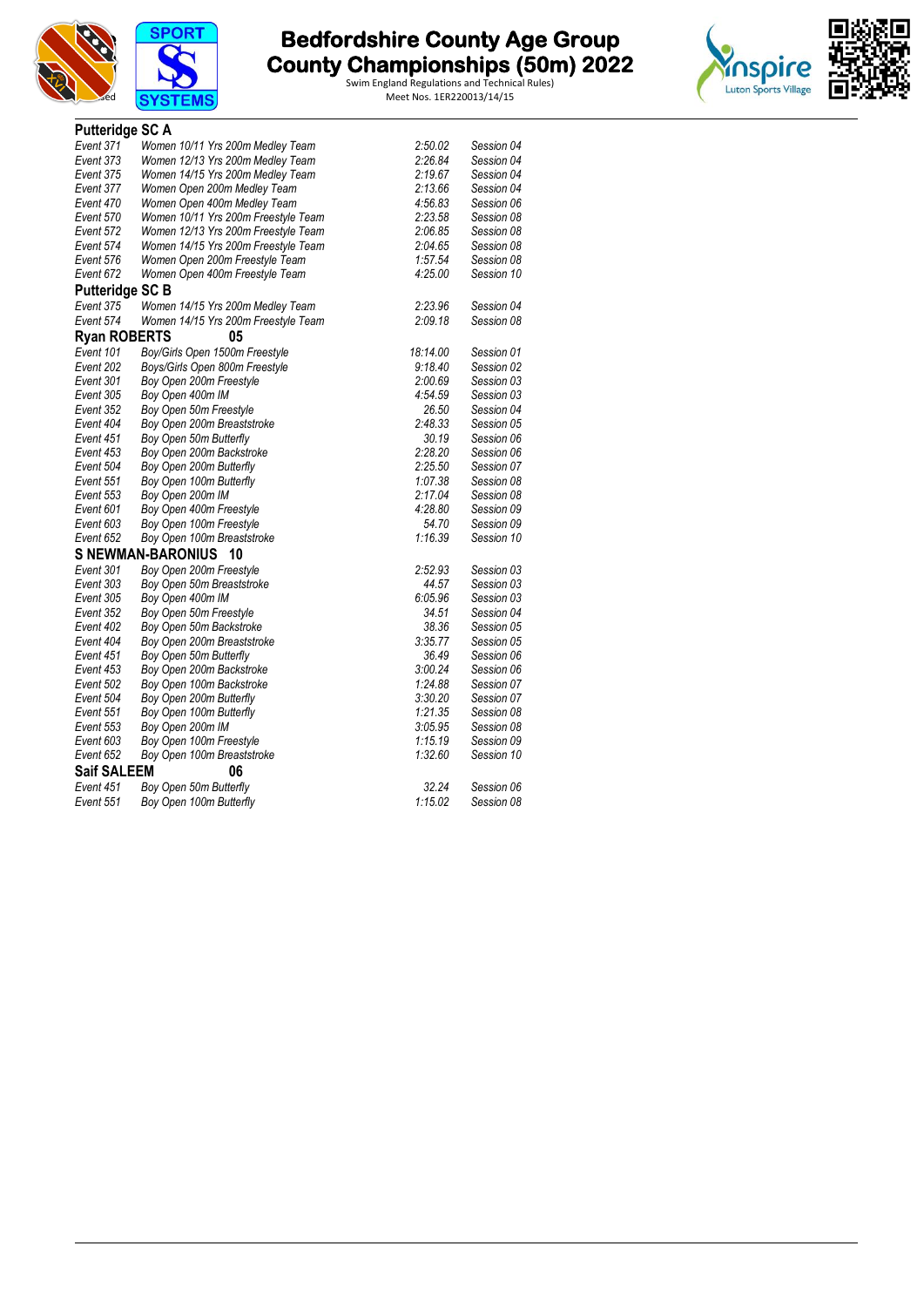



Swim England Regulations and Technical Rules)



**South Beds South Beds Masters**<br>Event 377 Women Oper

*Event 377 Women Open 200m Medley Team 2:05.61 Session 04 Event 576 Women Open 200m Freestyle Team 1:53.39 Session 08*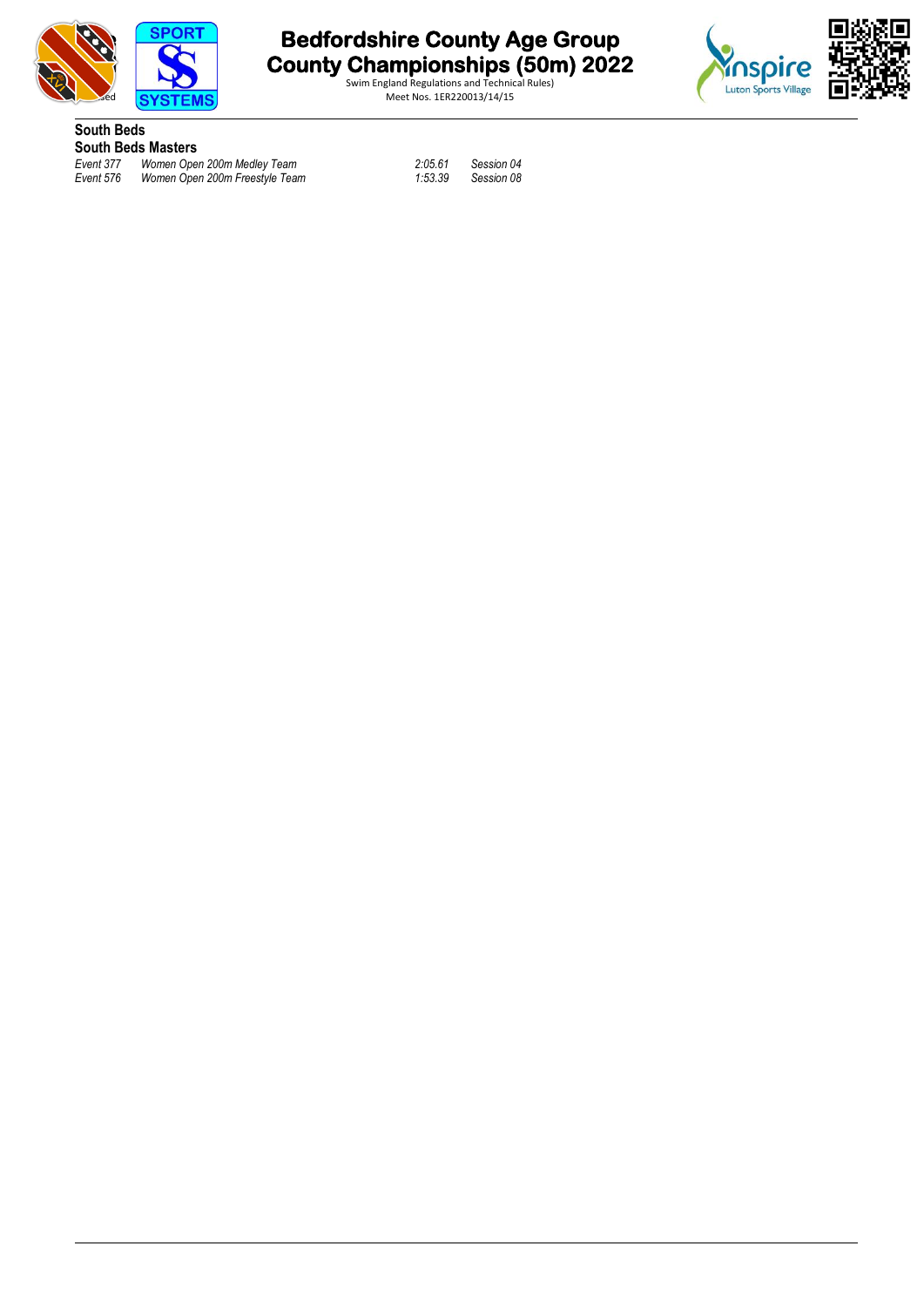



| <b>Team Luton</b>       |                                                         |                    |                          |  |
|-------------------------|---------------------------------------------------------|--------------------|--------------------------|--|
| <b>Abbie BARNWELL</b>   | 03                                                      |                    |                          |  |
| Event 101               | Boy/Girls Open 1500m Freestyle                          | 18:52.10           | Session 01               |  |
| Event 202               | Boys/Girls Open 800m Freestyle                          | 9:37.39            | Session 02               |  |
| Event 401               | Girl Open 400m Freestyle                                | 4:40.81            | Session 05               |  |
| Event 501               | Girl Open 200m Freestyle                                | 2:13.56            | Session 07               |  |
| <b>Amerie NJAWAYA</b>   | 10                                                      |                    |                          |  |
| Event 351               | Girl Open 100m Butterfly                                | 1:49.87            | Session 04               |  |
| Event 403               | Girl Open 100m Freestyle                                | 1:17.06            | Session 05               |  |
| Event 503               | Girl Open 50m Butterfly                                 | 37.46              | Session 07               |  |
| Event 552               | Girl Open 50m Breaststroke                              | 46.63              | Session 08               |  |
| Event 651               | Girl Open 50m Freestyle                                 | 33.87              | Session 10               |  |
| <b>Archie BAXTER</b>    | 08                                                      |                    |                          |  |
| Event 303               | Boy Open 50m Breaststroke                               | 41.70              | Session 03               |  |
| <b>Arnold CANARES</b>   | 09                                                      |                    |                          |  |
| Event 352               | Boy Open 50m Freestyle                                  | 33.44              | Session 04               |  |
| Ava HOWARD              | 09                                                      |                    |                          |  |
|                         |                                                         |                    |                          |  |
| Event 604               | Girl Open 200m Breaststroke                             | 3:34.58            | Session 09               |  |
| <b>Ben THERON</b>       | 05                                                      |                    |                          |  |
| Event 101               | Boy/Girls Open 1500m Freestyle                          | 18:37.24           | Session 01               |  |
| Event 301               | Boy Open 200m Freestyle                                 | 2:17.90            | Session 03               |  |
| Event 303               | Boy Open 50m Breaststroke                               | 38.06              | Session 03               |  |
| Event 352               | Boy Open 50m Freestyle                                  | 26.54              | Session 04               |  |
| Event 402               | Boy Open 50m Backstroke                                 | 29.52              | Session 05               |  |
| Event 451               | Boy Open 50m Butterfly                                  | 28.30              | Session 06               |  |
| Event 453               | Boy Open 200m Backstroke                                | 2:24.06            | Session 06               |  |
| Event 502<br>Event 553  | Boy Open 100m Backstroke                                | 1:03.57<br>2:23.18 | Session 07<br>Session 08 |  |
| Event 603               | Boy Open 200m IM<br>Boy Open 100m Freestyle             | 56.98              | Session 09               |  |
|                         |                                                         |                    |                          |  |
| <b>Bianka MISIKOVA</b>  | 03                                                      |                    |                          |  |
| Event 351               | Girl Open 100m Butterfly                                | 1:08.20            | Session 04               |  |
| Event 403               | Girl Open 100m Freestyle                                | 58.80              | Session 05               |  |
| Event 501               | Girl Open 200m Freestyle                                | 2:09.40            | Session 07               |  |
| Event 503<br>Event 651  | Girl Open 50m Butterfly                                 | 30.09<br>27.20     | Session 07<br>Session 10 |  |
|                         | Girl Open 50m Freestyle                                 |                    |                          |  |
| <b>Borislay DUNCHEV</b> | 08                                                      |                    |                          |  |
| Event 303               | Boy Open 50m Breaststroke                               | 41.47              | Session 03               |  |
| Event 603               | Boy Open 100m Freestyle                                 | 1:12.81            | Session 09               |  |
| Event 652               | Boy Open 100m Breaststroke                              | 1:32.69            | Session 10               |  |
| <b>Caitlyn KEAN</b>     | 07                                                      |                    |                          |  |
| Event 302               | Girl Open 100m Backstroke                               | 1:22.60            | Session 03               |  |
| Event 353               | Girl Open 200m IM                                       | 2:50.07            | Session 04               |  |
| Event 403               | Girl Open 100m Freestyle                                | 1:09.59            | Session 05               |  |
| Event 452               | Girl Open 100m Breaststroke                             | 1:25.72            | Session 06               |  |
| Event 552               | Girl Open 50m Breaststroke                              | 38.50              | Session 08               |  |
| Event 602               | Girl Open 50m Backstroke<br>Girl Open 200m Breaststroke | 37.83<br>3:00.39   | Session 09               |  |
| Event 604<br>Event 651  |                                                         | 30.65              | Session 09<br>Session 10 |  |
|                         | Girl Open 50m Freestyle<br><b>Catherine LEMPRIERE</b>   |                    |                          |  |
|                         | 07                                                      |                    |                          |  |
| Event 302               | Girl Open 100m Backstroke                               | 1:20.38            | Session 03               |  |
| Event 452               | Girl Open 100m Breaststroke                             | 1:25.18            | Session 06<br>Session 08 |  |
| Event 552               | Girl Open 50m Breaststroke                              | 40.33              |                          |  |
| Event 602<br>Event 604  | Girl Open 50m Backstroke<br>Girl Open 200m Breaststroke | 37.31<br>3:13.59   | Session 09<br>Session 09 |  |
| Event 651               | Girl Open 50m Freestyle                                 | 31.88              | Session 10               |  |
| Event 653               | Girl Open 200m Backstroke                               | 2:46.92            | Session 10               |  |
| Daniella NJAWAYA        | 06                                                      |                    |                          |  |
| Event 403               | Girl Open 100m Freestyle                                | 1:04.45            | Session 05               |  |
| Event 452               | Girl Open 100m Breaststroke                             | 1:30.35            | Session 06               |  |
| Event 501               | Girl Open 200m Freestyle                                | 2:25.50            | Session 07               |  |
| Event 552               | Girl Open 50m Breaststroke                              | 40.38              | Session 08               |  |
| Event 651               | Girl Open 50m Freestyle                                 | 29.34              | Session 10               |  |
| <b>Dylan RODGERS</b>    | 09                                                      |                    |                          |  |
| Event 451               | Boy Open 50m Butterfly                                  | 41.85              | Session 06               |  |
| Event 551               | Boy Open 100m Butterfly                                 | 1:36.66            | Session 08               |  |
| <b>Ella PRUCE</b>       | 10                                                      |                    |                          |  |
|                         | Girl Open 100m Backstroke                               | 1:29.16            |                          |  |
| Event 302<br>Event 401  | Girl Open 400m Freestyle                                | 5:51.97            | Session 03<br>Session 05 |  |
| Event 403               | Girl Open 100m Freestyle                                | 1:15.82            | Session 05               |  |
| Event 501               | Girl Open 200m Freestyle                                | 2:47.63            | Session 07               |  |
| Event 552               | Girl Open 50m Breaststroke                              | 47.95              | Session 08               |  |
| Event 651               | Girl Open 50m Freestyle                                 | 34.66              | Session 10               |  |
| Event 653               | Girl Open 200m Backstroke                               | 3:11.85            | Session 10               |  |
|                         |                                                         |                    |                          |  |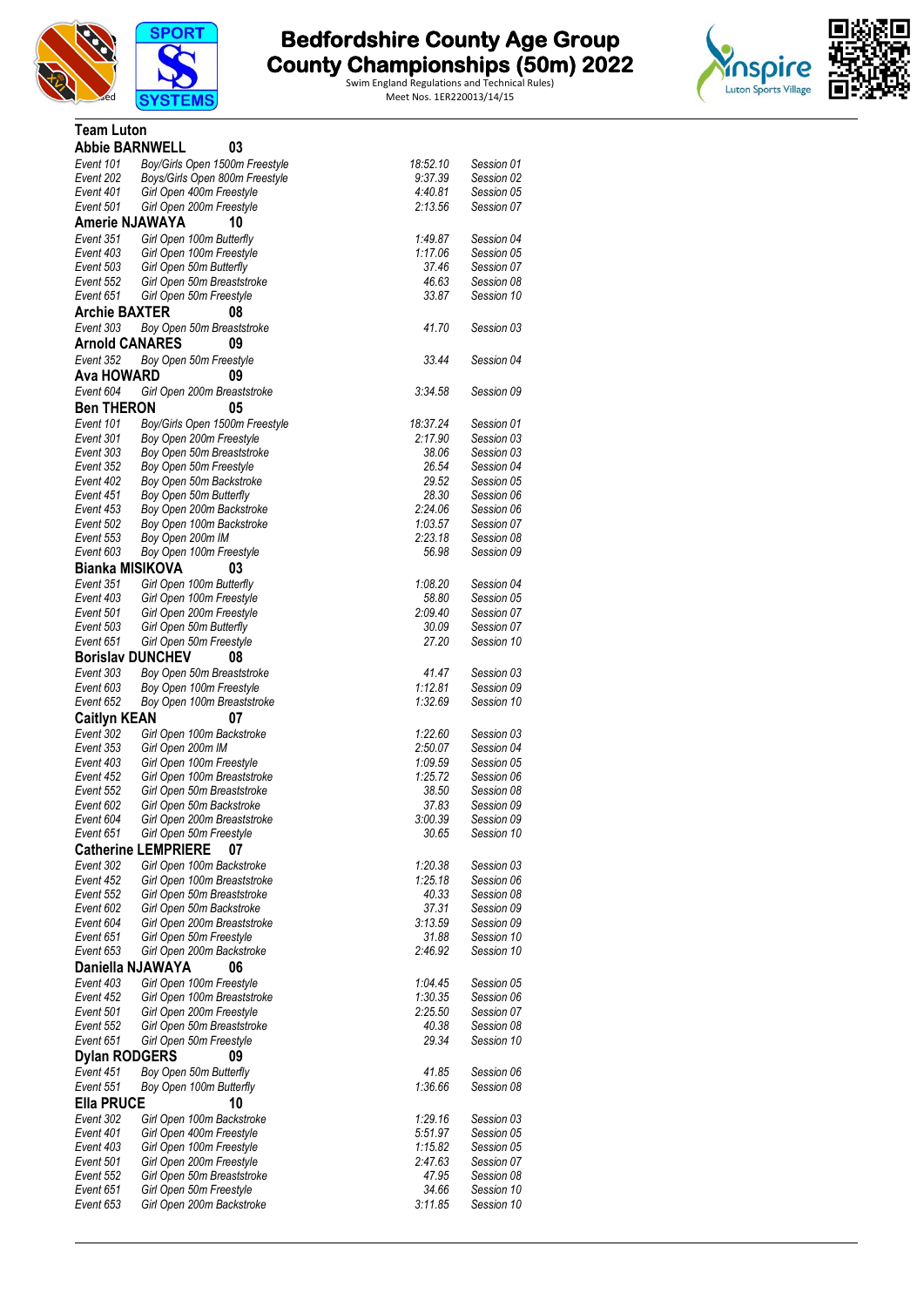



| <b>Ellie MATTHEWS</b>  | 03                                                     |                    |                          |
|------------------------|--------------------------------------------------------|--------------------|--------------------------|
| Event 353              | Girl Open 200m IM                                      | 2:30.30            | Session 04               |
| Event 452              | Girl Open 100m Breaststroke                            | 1:14.24            | Session 06               |
| Event 503              | Girl Open 50m Butterfly                                | 30.30              | Session 07               |
| Event 552              | Girl Open 50m Breaststroke                             | 34.32              | Session 08               |
| Event 604<br>Event 651 | Girl Open 200m Breaststroke<br>Girl Open 50m Freestyle | 2:42.86<br>27.90   | Session 09<br>Session 10 |
| <b>Emily CALVERT</b>   | 10                                                     |                    |                          |
| Event 302              | Girl Open 100m Backstroke                              | 1:22.67            | Session 03               |
| Event 452              | Girl Open 100m Breaststroke                            | 1:44.86            | Session 06               |
| Event 552              | Girl Open 50m Breaststroke                             | 47.08              | Session 08               |
| Event 602              | Girl Open 50m Backstroke                               | 38.61              | Session 09               |
| Event 604              | Girl Open 200m Breaststroke                            | 3:48.30            | Session 09               |
| Event 651              | Girl Open 50m Freestyle                                | 34.80              | Session 10               |
| Event 653              | Girl Open 200m Backstroke                              | 3:06.00            | Session 10               |
|                        | <b>Emmanuel KOLOBIUS</b><br>09                         |                    |                          |
| Event 301              | Boy Open 200m Freestyle                                | 2:34.68            | Session 03               |
| Event 352<br>Event 451 | Boy Open 50m Freestyle                                 | 30.20<br>35.10     | Session 04<br>Session 06 |
| Event 453              | Boy Open 50m Butterfly<br>Boy Open 200m Backstroke     | 2:55.80            | Session 06               |
| Event 502              | Boy Open 100m Backstroke                               | 1:17.10            | Session 07               |
| Event 553              | Boy Open 200m IM                                       | 2:46.23            | Session 08               |
| Event 601              | Boy Open 400m Freestyle                                | 5:38.78            | Session 09               |
| Event 603              | Boy Open 100m Freestyle                                | 1:06.82            | Session 09               |
| <b>Finley KIERNAN</b>  | 07                                                     |                    |                          |
| Event 202              | Boys/Girls Open 800m Freestyle                         | 10:04.50           | Session 02               |
| Event 303              | Boy Open 50m Breaststroke                              | 39.34              | Session 03               |
| Event 352              | Boy Open 50m Freestyle                                 | 27.63              | Session 04               |
| Event 402              | Boy Open 50m Backstroke                                | 34.61              | Session 05               |
| Event 451              | Boy Open 50m Butterfly                                 | 30.29<br>1:05.28   | Session 06               |
| Event 551<br>Event 553 | Boy Open 100m Butterfly<br>Boy Open 200m IM            | 2:30.80            | Session 08<br>Session 08 |
| Event 601              | Boy Open 400m Freestyle                                | 4:57.62            | Session 09               |
| Event 603              | Boy Open 100m Freestyle                                | 1:01.59            | Session 09               |
| <b>George RHODES</b>   | 10                                                     |                    |                          |
| Event 303              | Boy Open 50m Breaststroke                              | 48.45              | Session 03               |
| Event 404              | Boy Open 200m Breaststroke                             | 3:52.00            | Session 05               |
|                        | <b>Isobel MCCULLOCH</b><br>07                          |                    |                          |
| Event 202              | Boys/Girls Open 800m Freestyle                         | 10:57.40           | Session 02               |
| Event 353              | Girl Open 200m IM                                      | 2:44.98            | Session 04               |
| Event 401              | Girl Open 400m Freestyle                               | 5:08.59            | Session 05               |
| Event 403<br>Event 452 | Girl Open 100m Freestyle                               | 1:07.25<br>1:25.86 | Session 05               |
| Event 503              | Girl Open 100m Breaststroke<br>Girl Open 50m Butterfly | 34.15              | Session 06<br>Session 07 |
| Event 552              | Girl Open 50m Breaststroke                             | 39.49              | Session 08               |
| Event 602              | Girl Open 50m Backstroke                               | 37.72              | Session 09               |
| Event 604              | Girl Open 200m Breaststroke                            | 3:04.45            | Session 09               |
| Event 651              | Girl Open 50m Freestyle                                | 30.59              | Session 10               |
| <b>Jack JUGGINS</b>    | 06                                                     |                    |                          |
| Event 352              | Boy Open 50m Freestyle                                 | 25.61              | Session 04               |
| Event 451              | Boy Open 50m Butterfly                                 | 28.00              | Session 06               |
| Event 603              | Boy Open 100m Freestyle                                | 55.06              | Session 09               |
| <b>Jack MALONE</b>     | 06                                                     |                    |                          |
| Event 402<br>Event 502 | Boy Open 50m Backstroke                                | 33.44              | Session 05               |
| Event 603              | Boy Open 100m Backstroke<br>Boy Open 100m Freestyle    | 1:15.35<br>1:04.45 | Session 07<br>Session 09 |
| <b>Jennifer WHITE</b>  | 06                                                     |                    |                          |
| Event 351              | Girl Open 100m Butterfly                               | 1.19.69            | Session 04               |
| Event 403              | Girl Open 100m Freestyle                               | 1:09.20            | Session 05               |
| Joshua WARD            | 11                                                     |                    |                          |
| Event 303              | Boy Open 50m Breaststroke                              | 51.98              | Session 03               |
| Event 404              | Boy Open 200m Breaststroke                             | 4:11.01            | Session 05               |
| Event 652              | Boy Open 100m Breaststroke                             | 1:52.32            | Session 10               |
| <b>Keira GREENE</b>    | 07                                                     |                    |                          |
| Event 302              | Girl Open 100m Backstroke                              | 1:16.19            | Session 03               |
| Event 353              | Girl Open 200m IM                                      | 2:48.43            | Session 04               |
| Event 403              | Girl Open 100m Freestyle                               | 1:07.39            | Session 05               |
| Event 505<br>Event 651 | Girl Open 400m IM<br>Girl Open 50m Freestyle           | 5:58.22<br>31.37   | Session 07<br>Session 10 |
| Event 653              | Girl Open 200m Backstroke                              | 2:45.31            | Session 10               |
| <b>Lauren CALVERT</b>  | 08                                                     |                    |                          |
| Event 452              | Girl Open 100m Breaststroke                            | 1:36.13            | Session 06               |
| Event 604              | Girl Open 200m Breaststroke                            | 3:26.28            | Session 09               |
|                        |                                                        |                    |                          |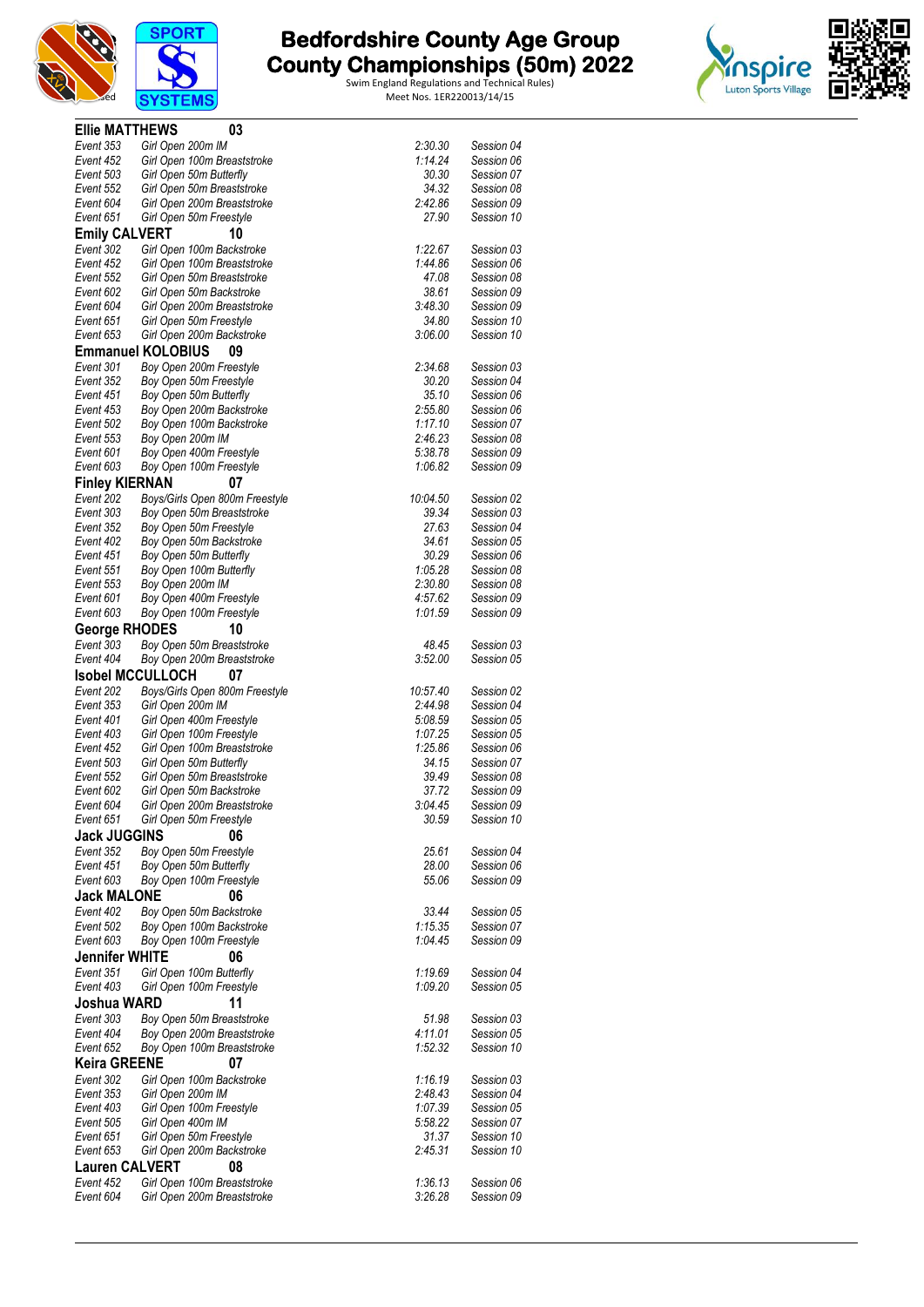





| Leni WARD              |                   | 10                                                     |                    |                          |  |
|------------------------|-------------------|--------------------------------------------------------|--------------------|--------------------------|--|
| Event 302              |                   | Girl Open 100m Backstroke                              | 1:31.50            | Session 03               |  |
| Event 452              |                   | Girl Open 100m Breaststroke                            | 1:47.04            | Session 06               |  |
| Event 552              |                   | Girl Open 50m Breaststroke                             | 48.67              | Session 08               |  |
| <b>Lewis WARD</b>      |                   | 06                                                     |                    |                          |  |
| Event 303              |                   | Boy Open 50m Breaststroke                              | 37.28              | Session 03               |  |
| Event 352<br>Event 451 |                   | Boy Open 50m Freestyle<br>Boy Open 50m Butterfly       | 28.52<br>30.83     | Session 04<br>Session 06 |  |
| Event 551              |                   | Boy Open 100m Butterfly                                | 1:13.21            | Session 08               |  |
| Event 603              |                   | Boy Open 100m Freestyle                                | 1:03.10            | Session 09               |  |
| Event 652              |                   | Boy Open 100m Breaststroke                             | 1:23.49            | Session 10               |  |
| <b>Lexie SANDIFORD</b> |                   | 11                                                     |                    |                          |  |
| Event 302              |                   | Girl Open 100m Backstroke                              | 1:33.56            | Session 03               |  |
| Event 351              |                   | Girl Open 100m Butterfly                               | 1:40.60            | Session 04               |  |
| Event 403              |                   | Girl Open 100m Freestyle                               | 1:25.15            | Session 05               |  |
| Event 452<br>Event 503 |                   | Girl Open 100m Breaststroke<br>Girl Open 50m Butterfly | 1:43.16<br>41.58   | Session 06<br>Session 07 |  |
| Event 552              |                   | Girl Open 50m Breaststroke                             | 47.94              | Session 08               |  |
| Event 602              |                   | Girl Open 50m Backstroke                               | 42.22              | Session 09               |  |
| Event 651              |                   | Girl Open 50m Freestyle                                | 36.43              | Session 10               |  |
| <b>Lily HOBDELL</b>    |                   | 07                                                     |                    |                          |  |
| Event 302              |                   | Girl Open 100m Backstroke                              | 1:17.20            | Session 03               |  |
| Event 401              |                   | Girl Open 400m Freestyle                               | 5:06.78            | Session 05               |  |
| Event 403              |                   | Girl Open 100m Freestyle                               | 1:07.70            | Session 05               |  |
| Event 501              |                   | Girl Open 200m Freestyle                               | 2:24.88            | Session 07               |  |
| Event 602<br>Event 651 |                   | Girl Open 50m Backstroke<br>Girl Open 50m Freestyle    | 35.25<br>29.70     | Session 09<br>Session 10 |  |
| Event 653              |                   | Girl Open 200m Backstroke                              | 2:41.36            | Session 10               |  |
| <b>Lily Jo EVANS</b>   |                   | 10                                                     |                    |                          |  |
| Event 552              |                   | Girl Open 50m Breaststroke                             | 48.90              | Session 08               |  |
| Lyla HOWARD            |                   | 07                                                     |                    |                          |  |
| Event 101              |                   | Boy/Girls Open 1500m Freestyle                         | 19:43.20           | Session 01               |  |
| Event 202              |                   | Boys/Girls Open 800m Freestyle                         | 9:50.68            | Session 02               |  |
| Event 302              |                   | Girl Open 100m Backstroke                              | 1:14.90            | Session 03               |  |
| Event 351              |                   | Girl Open 100m Butterfly                               | 1:11.40            | Session 04               |  |
| Event 353              | Girl Open 200m IM |                                                        | 2:33.93            | Session 04               |  |
| Event 401<br>Event 403 |                   | Girl Open 400m Freestyle<br>Girl Open 100m Freestyle   | 4:48.07<br>1:01.91 | Session 05<br>Session 05 |  |
| Event 452              |                   | Girl Open 100m Breaststroke                            | 1:28.30            | Session 06               |  |
| Event 501              |                   | Girl Open 200m Freestyle                               | 2:14.81            | Session 07               |  |
| Event 503              |                   | Girl Open 50m Butterfly                                | 31.90              | Session 07               |  |
| Event 505              | Girl Open 400m IM |                                                        | 5:33.79            | Session 07               |  |
| Event 552              |                   | Girl Open 50m Breaststroke                             | 37.88              | Session 08               |  |
| Event 602<br>Event 651 |                   | Girl Open 50m Backstroke                               | 34.34<br>28.30     | Session 09               |  |
| <b>Matthew WRIGHT</b>  |                   | Girl Open 50m Freestyle                                |                    | Session 10               |  |
| Event 101              |                   | 98<br>Boy/Girls Open 1500m Freestyle                   | 16:31.50           | Session 01               |  |
| Event 202              |                   | Boys/Girls Open 800m Freestyle                         | 8:31.70            | Session 02               |  |
| Event 301              |                   | Boy Open 200m Freestyle                                | 1:52.70            | Session 03               |  |
| Event 352              |                   | Boy Open 50m Freestyle                                 | 23.73              | Session 04               |  |
| Event 453              |                   | Boy Open 200m Backstroke                               | 2:07.40            | Session 06               |  |
| Event 504              |                   | Boy Open 200m Butterfly                                | 2:08.23            | Session 07               |  |
| Event 551              |                   | Boy Open 100m Butterfly                                | 56.20<br>4:07.20   | Session 08<br>Session 09 |  |
| Event 601<br>Event 603 |                   | Boy Open 400m Freestyle<br>Boy Open 100m Freestyle     | 51.40              | Session 09               |  |
| <b>Menna WALMSLEY</b>  |                   | 04                                                     |                    |                          |  |
| Event 101              |                   | Boy/Girls Open 1500m Freestyle                         | 18:49.70           | Session 01               |  |
| Event 304              |                   | Girl Open 200m Butterfly                               | 2:25.67            | Session 03               |  |
| Event 351              |                   | Girl Open 100m Butterfly                               | 1:07.00            | Session 04               |  |
| Event 353              | Girl Open 200m IM |                                                        | 2:35.74            | Session 04               |  |
| Event 401              |                   | Girl Open 400m Freestyle                               | 4:46.30            | Session 05               |  |
| Event 503              |                   | Girl Open 50m Butterfly                                | 30.30              | Session 07               |  |
| Event 505<br>Event 651 | Girl Open 400m IM | Girl Open 50m Freestyle                                | 5:25.06<br>28.90   | Session 07<br>Session 10 |  |
| <b>Nicole CASHIN</b>   |                   | 10                                                     |                    |                          |  |
| Event 202              |                   | Boys/Girls Open 800m Freestyle                         | 11:18.47           | Session 02               |  |
| Event 302              |                   | Girl Open 100m Backstroke                              | 1:27.30            | Session 03               |  |
| Event 353              | Girl Open 200m IM |                                                        | 3:04.14            | Session 04               |  |
| Event 401              |                   | Girl Open 400m Freestyle                               | 5:55.79            | Session 05               |  |
| Event 403              |                   | Girl Open 100m Freestyle                               | 1:16.31            | Session 05               |  |
| Event 501              |                   | Girl Open 200m Freestyle                               | 2:41.34            | Session 07               |  |
| Event 503              |                   | Girl Open 50m Butterfly                                | 40.77              | Session 07               |  |
| Event 602<br>Event 651 |                   | Girl Open 50m Backstroke<br>Girl Open 50m Freestyle    | 40.44<br>34.84     | Session 09<br>Session 10 |  |
| Event 653              |                   | Girl Open 200m Backstroke                              | 2:58.62            | Session 10               |  |
|                        |                   |                                                        |                    |                          |  |